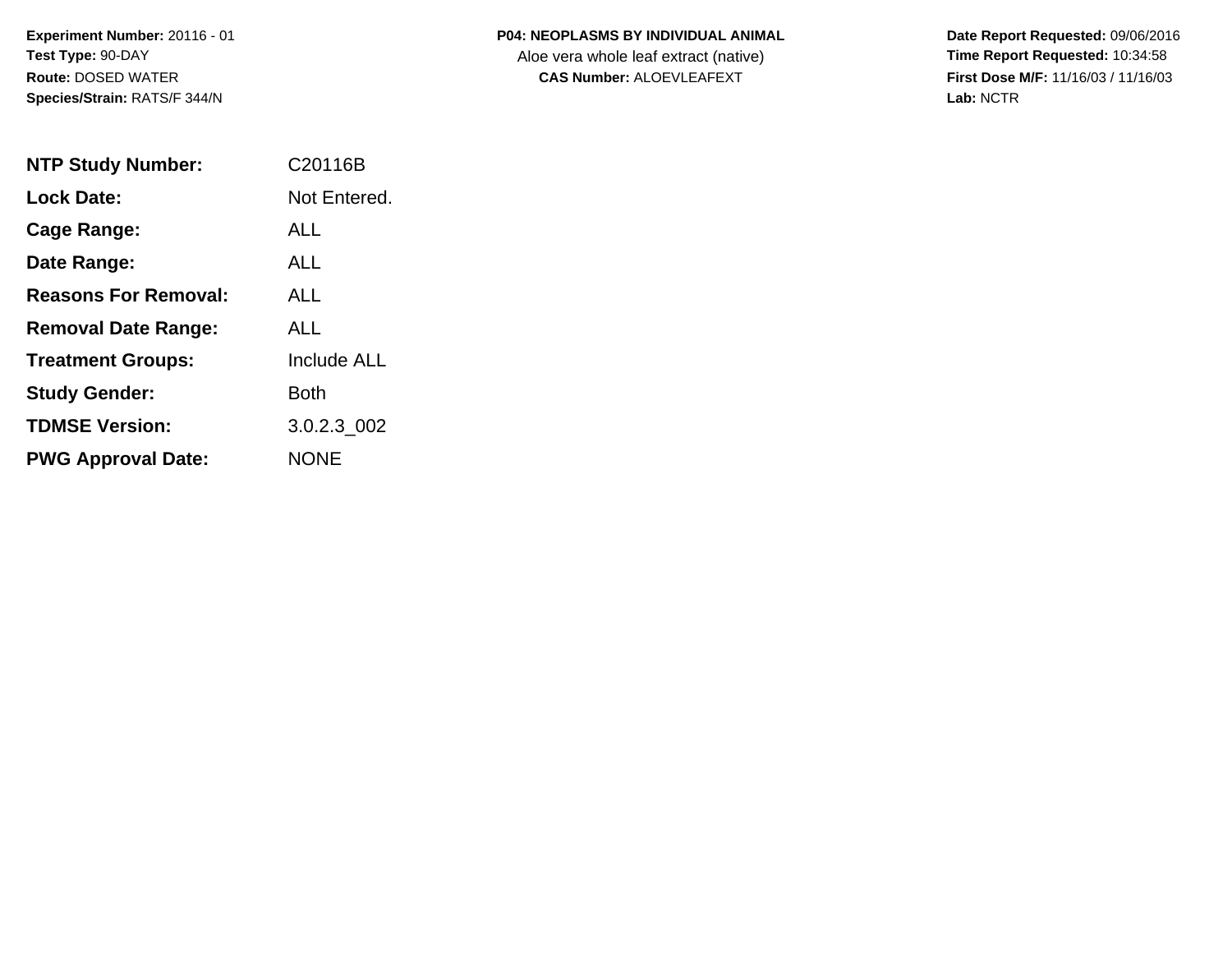| DAY ON TEST<br><b>FISCHER 344 RATS MALE</b>                                                                                                                         | $\begin{smallmatrix}0\\1\end{smallmatrix}$<br>$\mathbf 0$<br>$\mathsf{O}$ | $\begin{smallmatrix}0\\1\end{smallmatrix}$<br>$\mathbf 0$<br>$\mathbf 0$ | $\pmb{0}$<br>$\mathbf{1}$<br>$\mathbf 0$<br>$\mathbf 0$           | $\mathbf 0$<br>$\mathbf{1}$<br>$\mathbf 0$<br>$\mathbf 0$  | $\pmb{0}$<br>$\mathbf{1}$<br>0<br>$\mathbf 0$    | $\pmb{0}$<br>$\mathbf{1}$<br>0<br>0                        | $\pmb{0}$<br>$\mathbf{1}$<br>$\mathbf 0$<br>$\overline{1}$ | $\pmb{0}$<br>$\overline{1}$<br>$\mathbf 0$<br>$\mathbf{1}$                                 | $\pmb{0}$<br>$\mathbf{1}$<br>$\mathbf 0$<br>$\mathbf{1}$                 | $\,0\,$<br>$\mathbf{1}$<br>$\mathbf 0$<br>$\mathbf{1}$                     | 0<br>$\mathbf{1}$<br>$\mathbf 0$<br>$\mathbf{1}$                             | $\mathbf 0$<br>$\mathbf{1}$<br>0<br>$\mathbf{1}$                            |                                                                                               |
|---------------------------------------------------------------------------------------------------------------------------------------------------------------------|---------------------------------------------------------------------------|--------------------------------------------------------------------------|-------------------------------------------------------------------|------------------------------------------------------------|--------------------------------------------------|------------------------------------------------------------|------------------------------------------------------------|--------------------------------------------------------------------------------------------|--------------------------------------------------------------------------|----------------------------------------------------------------------------|------------------------------------------------------------------------------|-----------------------------------------------------------------------------|-----------------------------------------------------------------------------------------------|
| <b>CONTROL</b><br><b>ANIMAL ID</b>                                                                                                                                  | 0<br>$\mathbf 0$<br>$\mathbf 0$<br>$\overline{7}$<br>$\mathbf{1}$         | $\mathbf 0$<br>$\overline{0}$<br>$\overline{7}$<br>$\overline{2}$        | $\Omega$<br>$\mathsf 0$<br>$\mathbf 0$<br>$\bf 8$<br>$\mathbf{1}$ | $\mathbf 0$<br>$\mathbf 0$<br>$\mathbf 0$<br>$\frac{8}{2}$ | 0<br>$\mathbf 0$<br>$\mathsf 0$<br>$\frac{9}{1}$ | $\mathbf 0$<br>$\mathbf 0$<br>$\mathbf 0$<br>$\frac{9}{2}$ | 0<br>$\pmb{0}$<br>$\mathbf{1}$<br>$\pmb{0}$<br>1           | $\mathbf 0$<br>$\mathbf 0$<br>$\mathbf{1}$<br>$\begin{smallmatrix} 0\\2 \end{smallmatrix}$ | $\Omega$<br>$\mathbf 0$<br>$\mathbf{1}$<br>-1<br>$\overline{\mathbf{1}}$ | 0<br>$\mathsf{O}\xspace$<br>$\mathbf{1}$<br>$\mathbf{1}$<br>$\overline{c}$ | $\mathbf 0$<br>$\mathbf 0$<br>$\mathbf{1}$<br>$\overline{a}$<br>$\mathbf{1}$ | $\mathbf{0}$<br>$\mathbf 0$<br>$\mathbf{1}$<br>$\sqrt{2}$<br>$\overline{2}$ | * TOTALS                                                                                      |
| <b>ALIMENTARY SYSTEM</b>                                                                                                                                            |                                                                           |                                                                          |                                                                   |                                                            |                                                  |                                                            |                                                            |                                                                                            |                                                                          |                                                                            |                                                                              |                                                                             |                                                                                               |
| Esophagus                                                                                                                                                           |                                                                           |                                                                          |                                                                   |                                                            |                                                  |                                                            |                                                            |                                                                                            |                                                                          |                                                                            |                                                                              | $\ddot{}$                                                                   | 12                                                                                            |
| Intestine Large, Cecum                                                                                                                                              |                                                                           |                                                                          |                                                                   |                                                            |                                                  |                                                            |                                                            |                                                                                            |                                                                          |                                                                            |                                                                              |                                                                             | 12                                                                                            |
| Intestine Large, Colon                                                                                                                                              |                                                                           |                                                                          |                                                                   |                                                            |                                                  |                                                            |                                                            |                                                                                            |                                                                          |                                                                            |                                                                              | $\ddot{}$                                                                   | 12                                                                                            |
| Intestine Large, Rectum                                                                                                                                             | м                                                                         |                                                                          |                                                                   |                                                            |                                                  |                                                            |                                                            |                                                                                            |                                                                          |                                                                            |                                                                              | $\ddot{}$                                                                   | 10                                                                                            |
| Intestine Small, Duodenum                                                                                                                                           |                                                                           |                                                                          |                                                                   |                                                            |                                                  |                                                            |                                                            |                                                                                            |                                                                          |                                                                            |                                                                              | $\ddot{}$                                                                   | 12                                                                                            |
| Intestine Small, Ileum                                                                                                                                              | $\pm$                                                                     |                                                                          |                                                                   |                                                            |                                                  |                                                            |                                                            |                                                                                            |                                                                          |                                                                            |                                                                              | $\pm$                                                                       | 12                                                                                            |
| Intestine Small, Jejunum                                                                                                                                            |                                                                           |                                                                          |                                                                   |                                                            |                                                  |                                                            |                                                            |                                                                                            |                                                                          |                                                                            |                                                                              | $\ddot{}$                                                                   | 12                                                                                            |
| Liver                                                                                                                                                               |                                                                           |                                                                          |                                                                   |                                                            |                                                  |                                                            |                                                            |                                                                                            |                                                                          |                                                                            |                                                                              | $\div$                                                                      | 12                                                                                            |
| Pancreas                                                                                                                                                            |                                                                           |                                                                          |                                                                   |                                                            |                                                  |                                                            |                                                            |                                                                                            |                                                                          |                                                                            |                                                                              | $\ddot{}$                                                                   | 12                                                                                            |
| Salivary Glands                                                                                                                                                     | +                                                                         |                                                                          |                                                                   |                                                            |                                                  |                                                            |                                                            |                                                                                            |                                                                          |                                                                            |                                                                              | $\ddot{}$                                                                   | 12                                                                                            |
| Stomach, Forestomach                                                                                                                                                |                                                                           |                                                                          |                                                                   |                                                            |                                                  |                                                            |                                                            |                                                                                            |                                                                          |                                                                            |                                                                              | $\ddot{}$                                                                   | 12                                                                                            |
| Stomach, Glandular                                                                                                                                                  |                                                                           |                                                                          |                                                                   |                                                            |                                                  |                                                            |                                                            |                                                                                            |                                                                          |                                                                            |                                                                              | $\div$                                                                      | 12                                                                                            |
| <b>CARDIOVASCULAR SYSTEM</b>                                                                                                                                        |                                                                           |                                                                          |                                                                   |                                                            |                                                  |                                                            |                                                            |                                                                                            |                                                                          |                                                                            |                                                                              |                                                                             |                                                                                               |
| <b>Blood Vessel</b>                                                                                                                                                 |                                                                           |                                                                          |                                                                   |                                                            |                                                  |                                                            |                                                            |                                                                                            |                                                                          |                                                                            |                                                                              | $\overline{1}$                                                              | 12                                                                                            |
| Heart                                                                                                                                                               |                                                                           |                                                                          |                                                                   |                                                            |                                                  |                                                            |                                                            |                                                                                            |                                                                          |                                                                            |                                                                              | $\ddot{}$                                                                   | 12                                                                                            |
| *  Total animals with tissue examined microscopically; Total animals with tumor<br>+  Tissue examined microscopically<br>X  Lesion present<br>I Insufficient tissue |                                                                           |                                                                          |                                                                   |                                                            |                                                  |                                                            |                                                            |                                                                                            |                                                                          |                                                                            |                                                                              |                                                                             | M  Missing tissue<br>A  Autolysis precludes evaluation<br>BLANK  Not examined microscopically |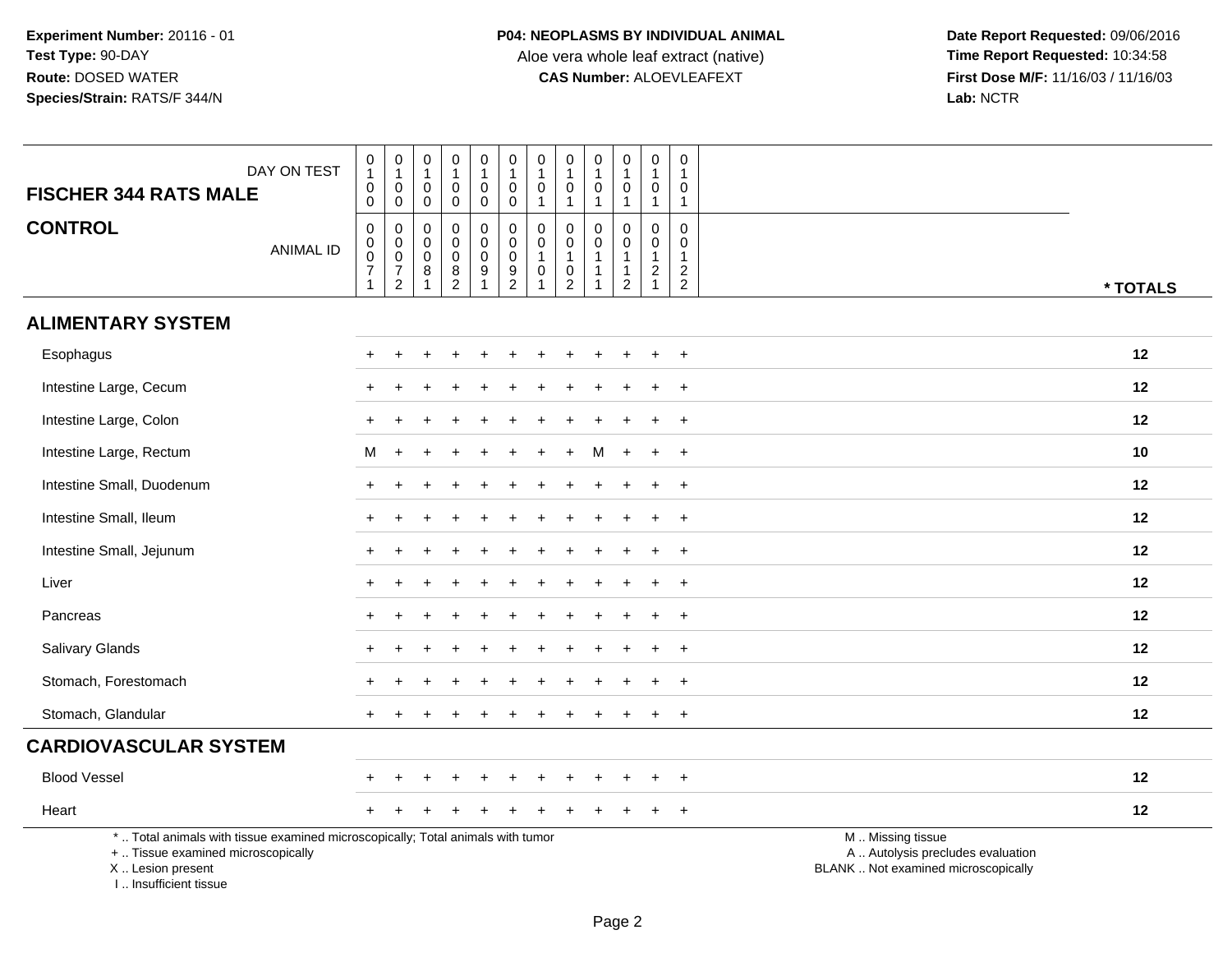**Date Report Requested:** 09/06/2016 **First Dose M/F:** 11/16/03 / 11/16/03<br>Lab: NCTR **Lab:** NCTR

| <b>FISCHER 344 RATS MALE</b> | DAY ON TEST | $\pmb{0}$<br>$\mathbf{1}$<br>$\boldsymbol{0}$<br>0                             | $\pmb{0}$<br>0<br>0                                         | $\pmb{0}$<br>$\mathbf{1}$<br>$\pmb{0}$<br>$\Omega$               | $\pmb{0}$<br>0<br>$\Omega$                           | $\begin{smallmatrix}0\\1\end{smallmatrix}$<br>$\mathbf 0$<br>0                | $\begin{smallmatrix}0\\1\end{smallmatrix}$<br>$\pmb{0}$<br>0          | $\begin{smallmatrix}0\\1\end{smallmatrix}$<br>0 | $\pmb{0}$<br>1<br>$\pmb{0}$                               | $\mathbf 0$<br>$\mathbf 0$ | $\begin{smallmatrix}0\\1\end{smallmatrix}$<br>$\mathsf{O}\xspace$ | $\pmb{0}$<br>$\pmb{0}$                  | 0<br>0                                               |          |
|------------------------------|-------------|--------------------------------------------------------------------------------|-------------------------------------------------------------|------------------------------------------------------------------|------------------------------------------------------|-------------------------------------------------------------------------------|-----------------------------------------------------------------------|-------------------------------------------------|-----------------------------------------------------------|----------------------------|-------------------------------------------------------------------|-----------------------------------------|------------------------------------------------------|----------|
| <b>CONTROL</b>               | ANIMAL ID   | 0<br>$\pmb{0}$<br>$\boldsymbol{0}$<br>$\overline{\mathcal{I}}$<br>$\mathbf{1}$ | 0<br>$\pmb{0}$<br>$\pmb{0}$<br>$\overline{7}$<br>$\sqrt{2}$ | $_{\rm 0}^{\rm 0}$<br>$\pmb{0}$<br>$\,$ 8 $\,$<br>$\overline{A}$ | $_{\rm 0}^{\rm 0}$<br>0<br>$\bf 8$<br>$\overline{2}$ | $\begin{smallmatrix} 0\\0 \end{smallmatrix}$<br>$\pmb{0}$<br>$\boldsymbol{9}$ | $_{\rm 0}^{\rm 0}$<br>$\pmb{0}$<br>$\boldsymbol{9}$<br>$\overline{c}$ | $_{\rm 0}^{\rm 0}$<br>1<br>0                    | $\mathbf 0$<br>$\pmb{0}$<br>$\mathbf 0$<br>$\overline{2}$ | 0<br>$\pmb{0}$             | $_{\rm 0}^{\rm 0}$<br>$\overline{A}$<br>$\sqrt{2}$                | 0<br>$\boldsymbol{0}$<br>$\overline{c}$ | $\mathbf 0$<br>0<br>$\overline{c}$<br>$\overline{2}$ | * TOTALS |
| <b>ENDOCRINE SYSTEM</b>      |             |                                                                                |                                                             |                                                                  |                                                      |                                                                               |                                                                       |                                                 |                                                           |                            |                                                                   |                                         |                                                      |          |
| <b>Adrenal Cortex</b>        |             |                                                                                |                                                             |                                                                  |                                                      |                                                                               |                                                                       |                                                 |                                                           |                            |                                                                   | $+$                                     | $\overline{+}$                                       | 12       |
| Adrenal Medulla              |             |                                                                                |                                                             |                                                                  |                                                      | $+$                                                                           | $+$                                                                   | M                                               | $\pm$                                                     | $\ddot{}$                  | $+$                                                               | $+$                                     | $+$                                                  | 11       |
| Islets, Pancreatic           |             | $+$                                                                            |                                                             |                                                                  | $\ddot{}$                                            | $+$                                                                           | $+$                                                                   | $\ddot{}$                                       | $+$                                                       | $\overline{+}$             | $+$                                                               | $+$                                     | $+$                                                  | 12       |
| Parathyroid Gland            |             |                                                                                |                                                             |                                                                  |                                                      |                                                                               |                                                                       |                                                 |                                                           | $\div$                     | $+$                                                               | $+$                                     | $+$                                                  | 12       |
| <b>Pituitary Gland</b>       |             | $+$                                                                            | M                                                           | M                                                                | M                                                    | $+$                                                                           |                                                                       |                                                 |                                                           |                            |                                                                   |                                         | $+$                                                  | 9        |
| <b>Thyroid Gland</b>         |             | $+$                                                                            |                                                             |                                                                  | $\cdot$                                              | $\pm$                                                                         | $\pm$                                                                 | $\ddot{}$                                       | $\pm$                                                     | $_{+}$                     | $+$                                                               | $+$                                     | $+$                                                  | 12       |
| <b>GENERAL BODY SYSTEM</b>   |             |                                                                                |                                                             |                                                                  |                                                      |                                                                               |                                                                       |                                                 |                                                           |                            |                                                                   |                                         |                                                      |          |
| <b>NONE</b>                  |             |                                                                                |                                                             |                                                                  |                                                      |                                                                               |                                                                       |                                                 |                                                           |                            |                                                                   |                                         |                                                      |          |

#### **GENITAL SYSTEM**

| Epididymis             |  |  |  |  |  | + + + + + + + + + + + | 12 |
|------------------------|--|--|--|--|--|-----------------------|----|
| <b>Preputial Gland</b> |  |  |  |  |  | + + + + + + + + + + + | 12 |
| Prostate               |  |  |  |  |  | + + + + + + + + + + + | 12 |
| <b>Seminal Vesicle</b> |  |  |  |  |  | + + + + + + + + + + + | 12 |
| <b>Testes</b>          |  |  |  |  |  | + + + + + + + + + + + | 12 |

#### **HEMATOPOIETIC SYSTEM**

\* .. Total animals with tissue examined microscopically; Total animals with tumor

+ .. Tissue examined microscopically

X .. Lesion present

I .. Insufficient tissue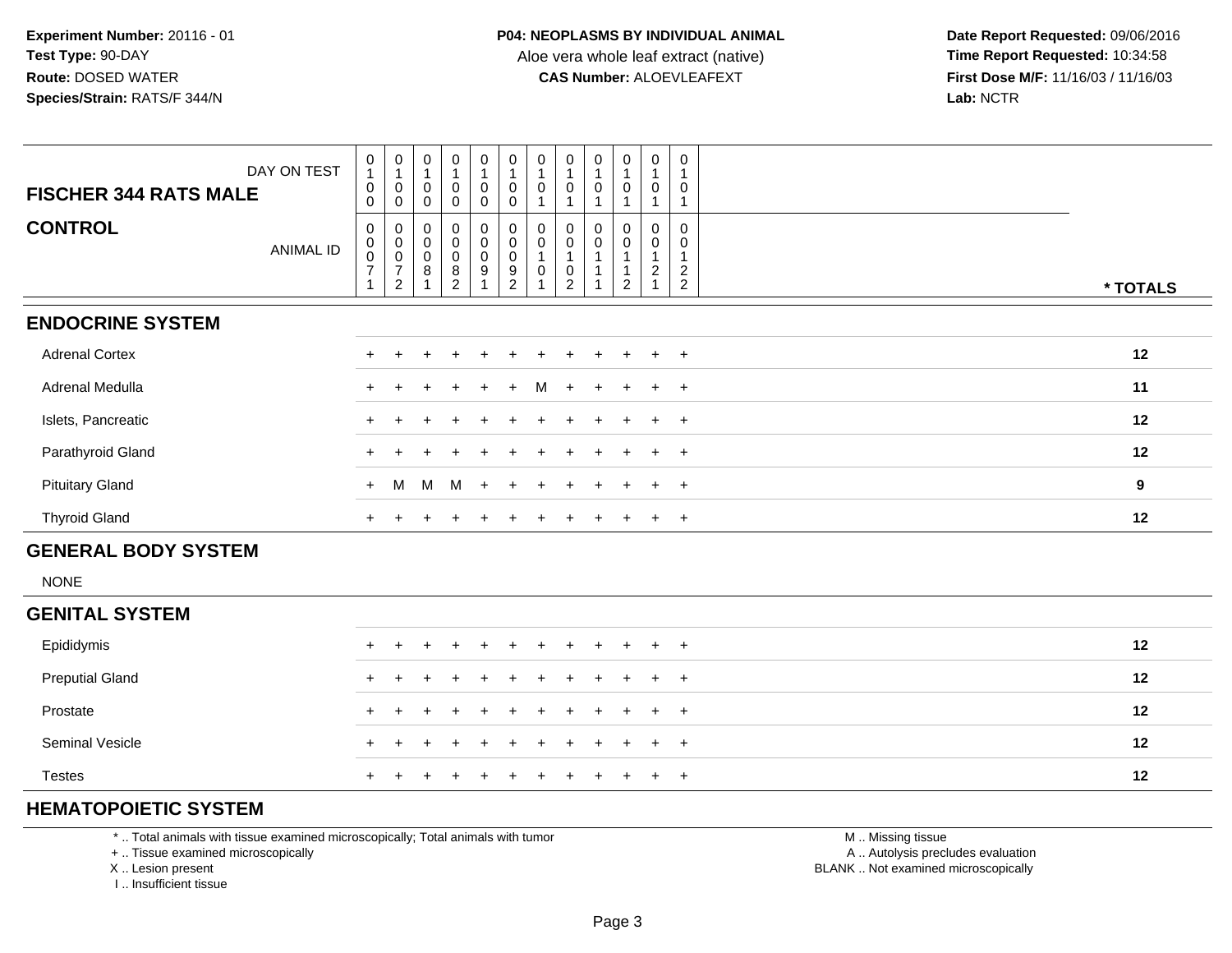Aloe vera whole leaf extract (native)<br>**CAS Number:** ALOEVLEAFEXT

| DAY ON TEST<br><b>FISCHER 344 RATS MALE</b>                                                                                                                         | $\pmb{0}$<br>$\overline{1}$<br>$\boldsymbol{0}$<br>$\mathbf 0$                        | 0<br>$\mathbf{1}$<br>$\boldsymbol{0}$<br>$\mathbf 0$                      | $\pmb{0}$<br>$\mathbf{1}$<br>$\mathbf 0$<br>$\mathbf 0$ | $\pmb{0}$<br>1<br>$\pmb{0}$<br>$\mathbf 0$                                              | $\pmb{0}$<br>$\mathbf{1}$<br>$\mathbf 0$<br>$\mathbf 0$               | $\pmb{0}$<br>$\mathbf{1}$<br>$\mathsf{O}\xspace$<br>$\mathbf 0$ | 0<br>$\mathbf{1}$<br>$\mathbf 0$<br>$\mathbf{1}$ | $\pmb{0}$<br>$\mathbf{1}$<br>$\pmb{0}$<br>$\mathbf{1}$                                   | $\pmb{0}$<br>$\mathbf{1}$<br>$\mathbf 0$<br>$\mathbf{1}$ | $\pmb{0}$<br>$\mathbf{1}$<br>$\mathbf 0$<br>$\mathbf{1}$ | $\pmb{0}$<br>$\mathbf{1}$<br>$\mathbf 0$<br>$\mathbf{1}$                | 0<br>$\mathbf{1}$<br>0<br>$\overline{1}$                               |                                                                                               |
|---------------------------------------------------------------------------------------------------------------------------------------------------------------------|---------------------------------------------------------------------------------------|---------------------------------------------------------------------------|---------------------------------------------------------|-----------------------------------------------------------------------------------------|-----------------------------------------------------------------------|-----------------------------------------------------------------|--------------------------------------------------|------------------------------------------------------------------------------------------|----------------------------------------------------------|----------------------------------------------------------|-------------------------------------------------------------------------|------------------------------------------------------------------------|-----------------------------------------------------------------------------------------------|
| <b>CONTROL</b><br><b>ANIMAL ID</b>                                                                                                                                  | $\boldsymbol{0}$<br>$\boldsymbol{0}$<br>$\mathbf 0$<br>$\overline{7}$<br>$\mathbf{1}$ | 0<br>$\pmb{0}$<br>$\mathsf{O}\xspace$<br>$\overline{7}$<br>$\overline{2}$ | 0<br>0<br>$\mathbf 0$<br>8<br>$\mathbf{1}$              | $\mathbf 0$<br>$\pmb{0}$<br>$\pmb{0}$<br>$\begin{smallmatrix} 8 \\ 2 \end{smallmatrix}$ | 0<br>$\mathbf 0$<br>$\mathbf 0$<br>$\boldsymbol{9}$<br>$\overline{1}$ | $\mathbf 0$<br>$\mathbf 0$<br>$\mathsf 0$<br>$\frac{9}{2}$      | 0<br>0<br>$\mathbf 1$<br>0<br>$\mathbf 1$        | $\mathbf 0$<br>$\pmb{0}$<br>$\mathbf{1}$<br>$\begin{smallmatrix} 0\\2 \end{smallmatrix}$ | $\mathbf{0}$<br>0<br>$\mathbf{1}$<br>1<br>1              | 0<br>$\mathbf 0$<br>1<br>1<br>$\overline{c}$             | $\Omega$<br>$\mathbf 0$<br>$\overline{1}$<br>$\sqrt{2}$<br>$\mathbf{1}$ | $\mathbf 0$<br>0<br>$\mathbf{1}$<br>$\boldsymbol{2}$<br>$\overline{2}$ | * TOTALS                                                                                      |
| <b>Bone Marrow</b>                                                                                                                                                  |                                                                                       |                                                                           |                                                         |                                                                                         |                                                                       |                                                                 |                                                  |                                                                                          |                                                          |                                                          |                                                                         | $+$                                                                    | 12                                                                                            |
| Lymph Node, Mandibular                                                                                                                                              |                                                                                       |                                                                           |                                                         |                                                                                         |                                                                       |                                                                 |                                                  |                                                                                          |                                                          |                                                          |                                                                         | $\ddot{}$                                                              | 12                                                                                            |
| Lymph Node, Mesenteric                                                                                                                                              |                                                                                       |                                                                           |                                                         |                                                                                         |                                                                       |                                                                 |                                                  |                                                                                          |                                                          |                                                          | $\div$                                                                  | $\ddot{}$                                                              | 12                                                                                            |
| Spleen                                                                                                                                                              |                                                                                       |                                                                           |                                                         |                                                                                         |                                                                       |                                                                 |                                                  |                                                                                          |                                                          |                                                          |                                                                         | $\overline{+}$                                                         | 12                                                                                            |
| Thymus                                                                                                                                                              |                                                                                       |                                                                           |                                                         |                                                                                         |                                                                       |                                                                 |                                                  |                                                                                          |                                                          |                                                          |                                                                         | $+$                                                                    | 12                                                                                            |
| <b>INTEGUMENTARY SYSTEM</b>                                                                                                                                         |                                                                                       |                                                                           |                                                         |                                                                                         |                                                                       |                                                                 |                                                  |                                                                                          |                                                          |                                                          |                                                                         |                                                                        |                                                                                               |
| <b>Mammary Gland</b>                                                                                                                                                |                                                                                       |                                                                           |                                                         |                                                                                         |                                                                       |                                                                 |                                                  |                                                                                          |                                                          |                                                          |                                                                         | $\overline{+}$                                                         | 12                                                                                            |
| Skin                                                                                                                                                                | $+$                                                                                   | $\pm$                                                                     | $\div$                                                  | $\div$                                                                                  | $+$                                                                   | $\pm$                                                           | $\div$                                           |                                                                                          | $\pm$                                                    | $\pm$                                                    | $+$                                                                     | $+$                                                                    | 12                                                                                            |
| <b>MUSCULOSKELETAL SYSTEM</b>                                                                                                                                       |                                                                                       |                                                                           |                                                         |                                                                                         |                                                                       |                                                                 |                                                  |                                                                                          |                                                          |                                                          |                                                                         |                                                                        |                                                                                               |
| Bone, Femur                                                                                                                                                         |                                                                                       |                                                                           |                                                         |                                                                                         |                                                                       |                                                                 |                                                  |                                                                                          |                                                          |                                                          | $+$                                                                     | $+$                                                                    | 12                                                                                            |
| <b>NERVOUS SYSTEM</b>                                                                                                                                               |                                                                                       |                                                                           |                                                         |                                                                                         |                                                                       |                                                                 |                                                  |                                                                                          |                                                          |                                                          |                                                                         |                                                                        |                                                                                               |
| Brain, Brain Stem                                                                                                                                                   |                                                                                       |                                                                           |                                                         |                                                                                         |                                                                       |                                                                 |                                                  |                                                                                          |                                                          |                                                          |                                                                         | $\ddot{}$                                                              | 12                                                                                            |
| Brain, Cerebellum                                                                                                                                                   |                                                                                       |                                                                           |                                                         |                                                                                         |                                                                       |                                                                 |                                                  |                                                                                          |                                                          |                                                          |                                                                         | $\ddot{}$                                                              | 12                                                                                            |
| Brain, Cerebrum                                                                                                                                                     |                                                                                       |                                                                           |                                                         |                                                                                         |                                                                       |                                                                 |                                                  |                                                                                          |                                                          |                                                          |                                                                         | $+$                                                                    | 12                                                                                            |
| <b>RESPIRATORY SYSTEM</b>                                                                                                                                           |                                                                                       |                                                                           |                                                         |                                                                                         |                                                                       |                                                                 |                                                  |                                                                                          |                                                          |                                                          |                                                                         |                                                                        |                                                                                               |
| Lung                                                                                                                                                                | $\pm$                                                                                 |                                                                           |                                                         |                                                                                         |                                                                       |                                                                 |                                                  |                                                                                          |                                                          |                                                          | ÷                                                                       | $\overline{+}$                                                         | 12                                                                                            |
| *  Total animals with tissue examined microscopically; Total animals with tumor<br>+  Tissue examined microscopically<br>X  Lesion present<br>I Insufficient tissue |                                                                                       |                                                                           |                                                         |                                                                                         |                                                                       |                                                                 |                                                  |                                                                                          |                                                          |                                                          |                                                                         |                                                                        | M  Missing tissue<br>A  Autolysis precludes evaluation<br>BLANK  Not examined microscopically |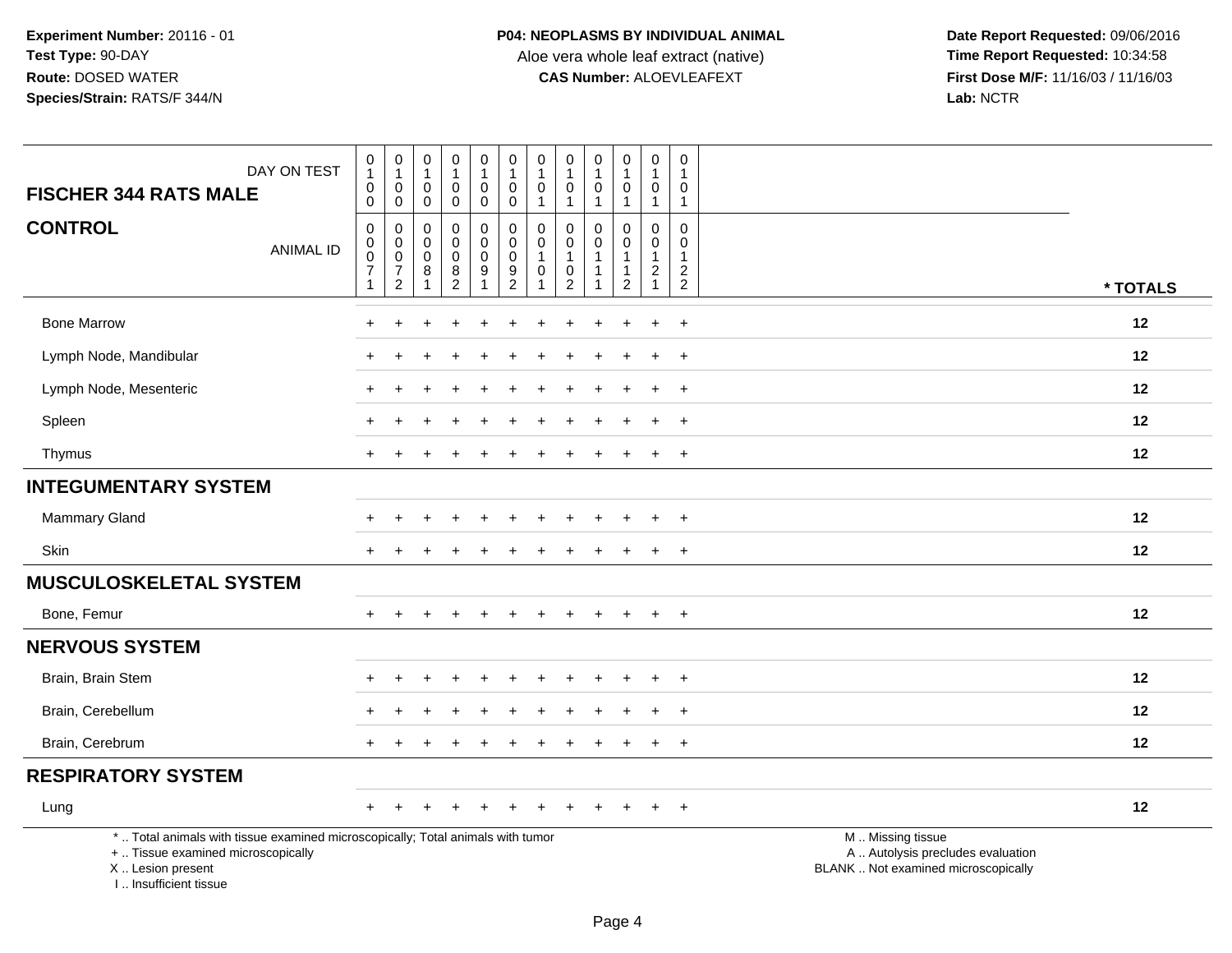**Date Report Requested:** 09/06/2016 **First Dose M/F:** 11/16/03 / 11/16/03<br>Lab: NCTR **Lab:** NCTR

| DAY ON TEST<br><b>FISCHER 344 RATS MALE</b><br><b>CONTROL</b><br>ANIMAL ID | $\begin{smallmatrix}0\\1\end{smallmatrix}$<br>0<br>$\mathbf 0$<br>0<br>$\begin{array}{c} 0 \\ 0 \\ 7 \end{array}$ | $\begin{smallmatrix}0\\1\end{smallmatrix}$<br>$\pmb{0}$<br>$\mathbf 0$<br>$\mathbf 0$<br>$\begin{matrix} 0 \\ 0 \\ 7 \end{matrix}$ | $\begin{smallmatrix} 0\\ 1 \end{smallmatrix}$<br>$\mathbf 0$<br>$\pmb{0}$<br>0000 | $\begin{smallmatrix}0\\1\end{smallmatrix}$<br>0<br>0<br>$\begin{smallmatrix}0\0\0\0\8\end{smallmatrix}$ | $\begin{smallmatrix}0\\1\end{smallmatrix}$<br>$\pmb{0}$<br>$\pmb{0}$<br>$\begin{smallmatrix}0\0\0\end{smallmatrix}$<br>$\boldsymbol{9}$ | $\begin{smallmatrix}0\\1\end{smallmatrix}$<br>$\pmb{0}$<br>$\mathbf 0$ | $\begin{smallmatrix}0\\1\end{smallmatrix}$<br>$\pmb{0}$<br>0<br>$\pmb{0}$<br>$\mathbf{1}$<br>$\pmb{0}$ | $\begin{smallmatrix}0\\1\end{smallmatrix}$<br>0<br>1<br>$\begin{matrix} 0 \\ 0 \\ 1 \end{matrix}$<br>0 | $\frac{0}{1}$<br>$\pmb{0}$<br>0<br>$\mathbf 0$ | $\begin{smallmatrix}0\\1\end{smallmatrix}$<br>$\pmb{0}$<br>1<br>$\begin{matrix} 0 \\ 0 \\ 1 \end{matrix}$<br>$\mathbf{1}$ | $\begin{smallmatrix}0\\1\end{smallmatrix}$<br>$\boldsymbol{0}$<br>$\mathbf{1}$<br>$\pmb{0}$<br>$\pmb{0}$<br>$\mathbf{1}$<br>$\overline{c}$ | $\mathbf 0$<br>$\mathbf{1}$<br>$\mathbf 0$<br>$\overline{1}$<br>$\mathbf 0$<br>0<br>$\overline{1}$<br>$\boldsymbol{2}$ |          |  |
|----------------------------------------------------------------------------|-------------------------------------------------------------------------------------------------------------------|------------------------------------------------------------------------------------------------------------------------------------|-----------------------------------------------------------------------------------|---------------------------------------------------------------------------------------------------------|-----------------------------------------------------------------------------------------------------------------------------------------|------------------------------------------------------------------------|--------------------------------------------------------------------------------------------------------|--------------------------------------------------------------------------------------------------------|------------------------------------------------|---------------------------------------------------------------------------------------------------------------------------|--------------------------------------------------------------------------------------------------------------------------------------------|------------------------------------------------------------------------------------------------------------------------|----------|--|
|                                                                            | $\overline{ }$                                                                                                    | $\overline{2}$                                                                                                                     |                                                                                   | $\overline{2}$                                                                                          |                                                                                                                                         |                                                                        |                                                                                                        | $\overline{2}$                                                                                         |                                                | $\sqrt{2}$                                                                                                                | 1                                                                                                                                          | $\overline{2}$                                                                                                         | * TOTALS |  |
| Nose                                                                       | $+$                                                                                                               |                                                                                                                                    |                                                                                   | $\div$                                                                                                  |                                                                                                                                         | $\div$                                                                 |                                                                                                        |                                                                                                        | $\div$                                         | $\pm$                                                                                                                     | $+$                                                                                                                                        | $+$                                                                                                                    | 12       |  |
| Trachea                                                                    | $\ddot{}$                                                                                                         |                                                                                                                                    |                                                                                   |                                                                                                         |                                                                                                                                         |                                                                        |                                                                                                        |                                                                                                        |                                                |                                                                                                                           | $+$                                                                                                                                        | $+$                                                                                                                    | 12       |  |
| <b>SPECIAL SENSES SYSTEM</b>                                               |                                                                                                                   |                                                                                                                                    |                                                                                   |                                                                                                         |                                                                                                                                         |                                                                        |                                                                                                        |                                                                                                        |                                                |                                                                                                                           |                                                                                                                                            |                                                                                                                        |          |  |
| Eye                                                                        | $\pm$                                                                                                             |                                                                                                                                    |                                                                                   | $\div$                                                                                                  | $\div$                                                                                                                                  | $\pm$                                                                  |                                                                                                        |                                                                                                        | $\pm$                                          | $\pm$                                                                                                                     | $+$                                                                                                                                        | $+$                                                                                                                    | 12       |  |
| Harderian Gland                                                            | $+$                                                                                                               |                                                                                                                                    |                                                                                   |                                                                                                         |                                                                                                                                         |                                                                        |                                                                                                        |                                                                                                        | $\div$                                         |                                                                                                                           | $+$                                                                                                                                        | $+$                                                                                                                    | 12       |  |
| <b>URINARY SYSTEM</b>                                                      |                                                                                                                   |                                                                                                                                    |                                                                                   |                                                                                                         |                                                                                                                                         |                                                                        |                                                                                                        |                                                                                                        |                                                |                                                                                                                           |                                                                                                                                            |                                                                                                                        |          |  |
| Kidney                                                                     | $+$                                                                                                               |                                                                                                                                    |                                                                                   |                                                                                                         |                                                                                                                                         |                                                                        |                                                                                                        |                                                                                                        | $\div$                                         |                                                                                                                           | $+$                                                                                                                                        | $+$                                                                                                                    | 12       |  |
| <b>Urinary Bladder</b>                                                     | $+$                                                                                                               |                                                                                                                                    |                                                                                   |                                                                                                         |                                                                                                                                         |                                                                        |                                                                                                        |                                                                                                        |                                                |                                                                                                                           | $+$                                                                                                                                        | $\ddot{}$                                                                                                              | 12       |  |
| <b>SYSTEMIC LESIONS</b>                                                    |                                                                                                                   |                                                                                                                                    |                                                                                   |                                                                                                         |                                                                                                                                         |                                                                        |                                                                                                        |                                                                                                        |                                                |                                                                                                                           |                                                                                                                                            |                                                                                                                        |          |  |
| Multiple Organ                                                             | $\pm$                                                                                                             |                                                                                                                                    |                                                                                   |                                                                                                         |                                                                                                                                         |                                                                        |                                                                                                        |                                                                                                        |                                                | $\ddot{}$                                                                                                                 | $+$                                                                                                                                        | $+$                                                                                                                    | 12       |  |

\* .. Total animals with tissue examined microscopically; Total animals with tumor

+ .. Tissue examined microscopically

X .. Lesion present

I .. Insufficient tissue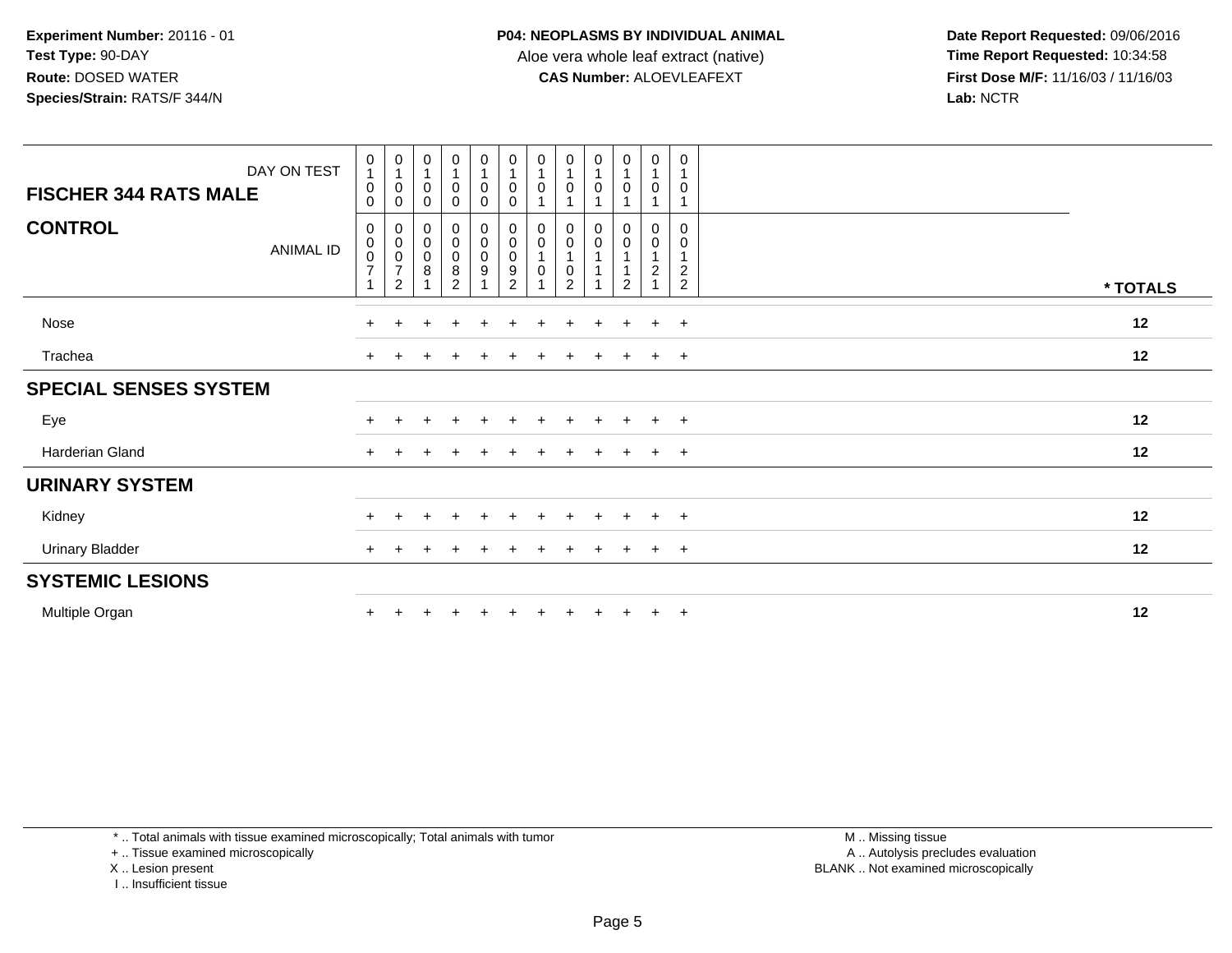| <b>FISCHER 344 RATS MALE</b>                                                                                                                                        | DAY ON TEST      | 0<br>$\mathbf{1}$<br>0<br>0                 | 0<br>$\mathbf{1}$<br>$\mathsf{O}$<br>$\mathsf 0$                        | $\boldsymbol{0}$<br>$\mathbf{1}$<br>$\boldsymbol{0}$<br>$\mathbf 0$ | 0<br>0<br>0                           | $\mathbf 0$<br>$\mathbf{1}$<br>$\mathbf 0$<br>$\mathbf 0$                    | $\pmb{0}$<br>$\mathbf{1}$<br>$\pmb{0}$<br>0       | $\pmb{0}$<br>$\mathbf{1}$<br>$\pmb{0}$<br>$\mathbf{1}$              | 0<br>$\mathbf 0$<br>$\mathbf{1}$ | $\pmb{0}$<br>1<br>$\mathbf 0$<br>$\mathbf{1}$ | $\pmb{0}$<br>$\mathbf{1}$<br>$\pmb{0}$<br>$\mathbf{1}$ | $\pmb{0}$<br>0<br>$\mathbf{1}$                |                                                                                               |  |
|---------------------------------------------------------------------------------------------------------------------------------------------------------------------|------------------|---------------------------------------------|-------------------------------------------------------------------------|---------------------------------------------------------------------|---------------------------------------|------------------------------------------------------------------------------|---------------------------------------------------|---------------------------------------------------------------------|----------------------------------|-----------------------------------------------|--------------------------------------------------------|-----------------------------------------------|-----------------------------------------------------------------------------------------------|--|
| <b>1% WLN</b>                                                                                                                                                       | <b>ANIMAL ID</b> | 0<br>0<br>$\mathbf{1}$<br>3<br>$\mathbf{1}$ | $\pmb{0}$<br>$\begin{smallmatrix}0\1\end{smallmatrix}$<br>$\frac{3}{2}$ | $\mathbf 0$<br>$\pmb{0}$<br>$\mathbf{1}$<br>4<br>$\mathbf{1}$       | 0<br>0<br>-1<br>4<br>$\boldsymbol{2}$ | $\pmb{0}$<br>$\mathbf 0$<br>$\mathbf{1}$<br>$\overline{5}$<br>$\overline{1}$ | 0<br>$\mathbf 0$<br>$\mathbf{1}$<br>$\frac{5}{2}$ | $\mathbf 0$<br>$\pmb{0}$<br>$\mathbf{1}$<br>$\,6$<br>$\overline{2}$ | $\Omega$<br>0<br>1<br>7          | 0<br>0<br>$\mathbf{1}$<br>$\overline{7}$<br>2 | $\mathbf 0$<br>0<br>$\mathbf{1}$<br>8<br>$\mathbf{1}$  | 0<br>$\mathbf 0$<br>-1<br>8<br>$\overline{2}$ | * TOTALS                                                                                      |  |
| <b>ALIMENTARY SYSTEM</b>                                                                                                                                            |                  |                                             |                                                                         |                                                                     |                                       |                                                                              |                                                   |                                                                     |                                  |                                               |                                                        |                                               |                                                                                               |  |
| Intestine Large, Cecum                                                                                                                                              |                  |                                             |                                                                         |                                                                     |                                       |                                                                              |                                                   |                                                                     |                                  |                                               | $\pm$                                                  | $\overline{+}$                                | 11                                                                                            |  |
| Intestine Large, Colon                                                                                                                                              |                  |                                             |                                                                         |                                                                     |                                       |                                                                              |                                                   |                                                                     |                                  |                                               |                                                        | $\div$                                        | 11                                                                                            |  |
| Liver                                                                                                                                                               |                  | $\div$                                      |                                                                         |                                                                     |                                       |                                                                              |                                                   |                                                                     |                                  |                                               | $\overline{+}$                                         | $\overline{+}$                                | 11                                                                                            |  |
| <b>CARDIOVASCULAR SYSTEM</b>                                                                                                                                        |                  |                                             |                                                                         |                                                                     |                                       |                                                                              |                                                   |                                                                     |                                  |                                               |                                                        |                                               |                                                                                               |  |
| <b>NONE</b>                                                                                                                                                         |                  |                                             |                                                                         |                                                                     |                                       |                                                                              |                                                   |                                                                     |                                  |                                               |                                                        |                                               |                                                                                               |  |
| <b>ENDOCRINE SYSTEM</b>                                                                                                                                             |                  |                                             |                                                                         |                                                                     |                                       |                                                                              |                                                   |                                                                     |                                  |                                               |                                                        |                                               |                                                                                               |  |
| <b>NONE</b>                                                                                                                                                         |                  |                                             |                                                                         |                                                                     |                                       |                                                                              |                                                   |                                                                     |                                  |                                               |                                                        |                                               |                                                                                               |  |
| <b>GENERAL BODY SYSTEM</b>                                                                                                                                          |                  |                                             |                                                                         |                                                                     |                                       |                                                                              |                                                   |                                                                     |                                  |                                               |                                                        |                                               |                                                                                               |  |
| <b>NONE</b>                                                                                                                                                         |                  |                                             |                                                                         |                                                                     |                                       |                                                                              |                                                   |                                                                     |                                  |                                               |                                                        |                                               |                                                                                               |  |
| <b>GENITAL SYSTEM</b>                                                                                                                                               |                  |                                             |                                                                         |                                                                     |                                       |                                                                              |                                                   |                                                                     |                                  |                                               |                                                        |                                               |                                                                                               |  |
| <b>NONE</b>                                                                                                                                                         |                  |                                             |                                                                         |                                                                     |                                       |                                                                              |                                                   |                                                                     |                                  |                                               |                                                        |                                               |                                                                                               |  |
| <b>HEMATOPOIETIC SYSTEM</b>                                                                                                                                         |                  |                                             |                                                                         |                                                                     |                                       |                                                                              |                                                   |                                                                     |                                  |                                               |                                                        |                                               |                                                                                               |  |
| Lymph Node, Mesenteric                                                                                                                                              |                  |                                             |                                                                         |                                                                     | $\ddot{}$                             |                                                                              |                                                   |                                                                     |                                  |                                               |                                                        | $+$ $+$                                       | 3                                                                                             |  |
| Spleen                                                                                                                                                              |                  |                                             |                                                                         | $\pm$                                                               | $\ddot{}$                             | +                                                                            | $\pm$                                             | $+$                                                                 | $\pm$                            |                                               | $+$                                                    | $+$                                           | 11                                                                                            |  |
| <b>INTEGUMENTARY SYSTEM</b>                                                                                                                                         |                  |                                             |                                                                         |                                                                     |                                       |                                                                              |                                                   |                                                                     |                                  |                                               |                                                        |                                               |                                                                                               |  |
| *  Total animals with tissue examined microscopically; Total animals with tumor<br>+  Tissue examined microscopically<br>X  Lesion present<br>I Insufficient tissue |                  |                                             |                                                                         |                                                                     |                                       |                                                                              |                                                   |                                                                     |                                  |                                               |                                                        |                                               | M  Missing tissue<br>A  Autolysis precludes evaluation<br>BLANK  Not examined microscopically |  |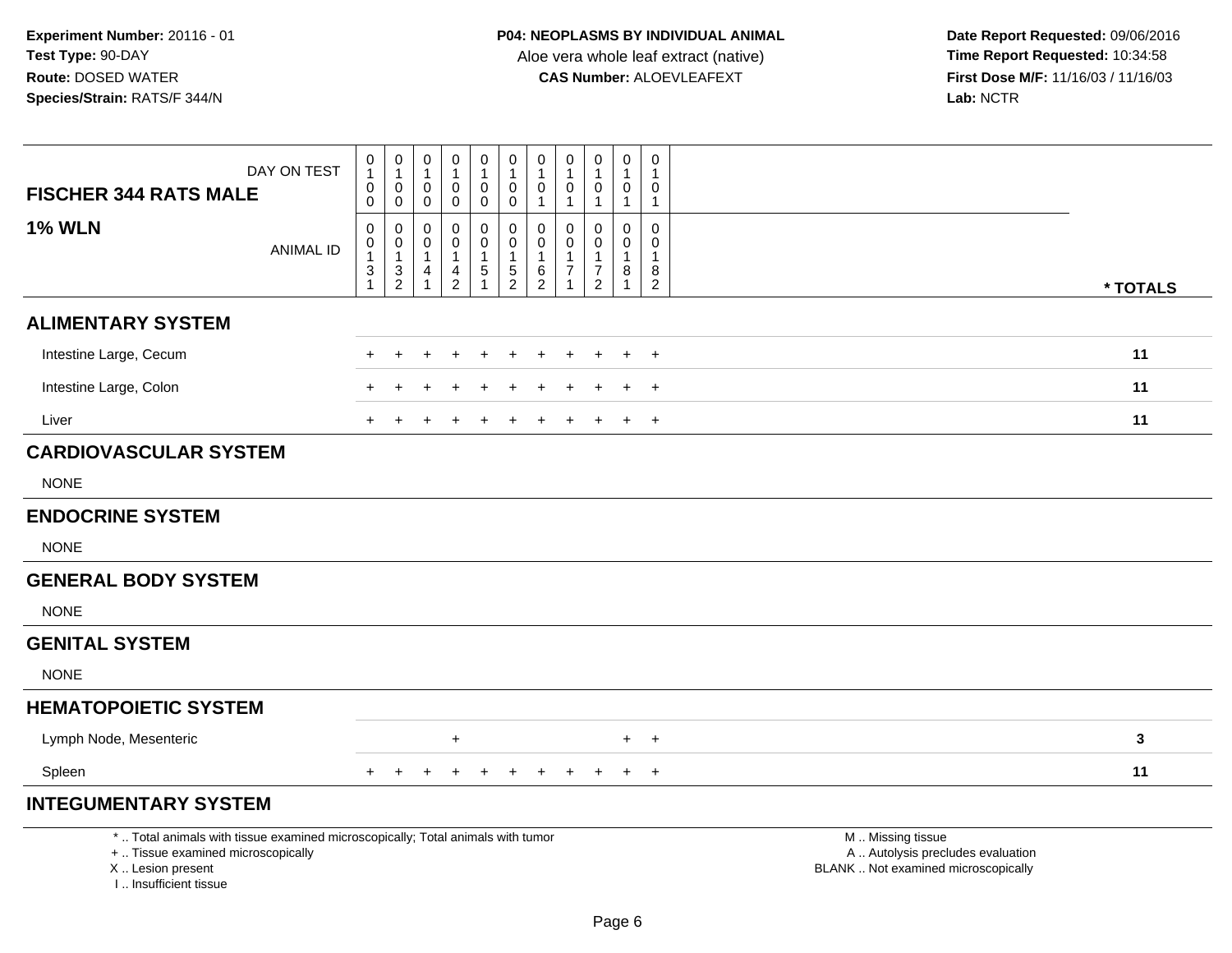**Date Report Requested:** 09/06/2016 **First Dose M/F:** 11/16/03 / 11/16/03<br>Lab: NCTR **Lab:** NCTR

| <b>FISCHER 344 RATS MALE</b>  | DAY ON TEST      | 0<br>$\mathbf{1}$<br>0<br>$\mathbf 0$    | $\mathbf 0$<br>$\overline{1}$<br>$\mathbf 0$<br>$\mathbf 0$      | 0<br>1<br>0<br>$\mathbf 0$ | 0<br>0<br>$\mathbf 0$              | 0<br>1<br>0<br>$\mathbf 0$ | 0<br>1<br>0<br>0        | $\boldsymbol{0}$<br>$\mathbf{1}$<br>0<br>$\overline{1}$ | 0<br>0 | 0<br>1<br>0                                              | 0<br>0      |     | 0<br>1<br>0<br>$\overline{1}$      |          |
|-------------------------------|------------------|------------------------------------------|------------------------------------------------------------------|----------------------------|------------------------------------|----------------------------|-------------------------|---------------------------------------------------------|--------|----------------------------------------------------------|-------------|-----|------------------------------------|----------|
| <b>1% WLN</b>                 | <b>ANIMAL ID</b> | 0<br>0<br>1<br>$\ensuremath{\mathsf{3}}$ | 0<br>$\begin{smallmatrix}0\\1\end{smallmatrix}$<br>$\frac{3}{2}$ | 0<br>0<br>1<br>4           | 0<br>0<br>1<br>4<br>$\overline{2}$ | 0<br>0<br>$\,$ 5 $\,$      | 0<br>0<br>$\frac{5}{2}$ | 0<br>$\pmb{0}$<br>$\overline{1}$<br>$^6_2$              | 0      | 0<br>0<br>1<br>$\overline{\mathbf{7}}$<br>$\overline{2}$ | 0<br>0<br>8 |     | 0<br>0<br>1<br>8<br>$\overline{c}$ | * TOTALS |
| <b>NONE</b>                   |                  |                                          |                                                                  |                            |                                    |                            |                         |                                                         |        |                                                          |             |     |                                    |          |
| <b>MUSCULOSKELETAL SYSTEM</b> |                  |                                          |                                                                  |                            |                                    |                            |                         |                                                         |        |                                                          |             |     |                                    |          |
| <b>NONE</b>                   |                  |                                          |                                                                  |                            |                                    |                            |                         |                                                         |        |                                                          |             |     |                                    |          |
| <b>NERVOUS SYSTEM</b>         |                  |                                          |                                                                  |                            |                                    |                            |                         |                                                         |        |                                                          |             |     |                                    |          |
| <b>NONE</b>                   |                  |                                          |                                                                  |                            |                                    |                            |                         |                                                         |        |                                                          |             |     |                                    |          |
| <b>RESPIRATORY SYSTEM</b>     |                  |                                          |                                                                  |                            |                                    |                            |                         |                                                         |        |                                                          |             |     |                                    |          |
| <b>NONE</b>                   |                  |                                          |                                                                  |                            |                                    |                            |                         |                                                         |        |                                                          |             |     |                                    |          |
| <b>SPECIAL SENSES SYSTEM</b>  |                  |                                          |                                                                  |                            |                                    |                            |                         |                                                         |        |                                                          |             |     |                                    |          |
| <b>NONE</b>                   |                  |                                          |                                                                  |                            |                                    |                            |                         |                                                         |        |                                                          |             |     |                                    |          |
| <b>URINARY SYSTEM</b>         |                  |                                          |                                                                  |                            |                                    |                            |                         |                                                         |        |                                                          |             |     |                                    |          |
| Kidney                        |                  | +                                        |                                                                  |                            |                                    | $\pm$                      |                         |                                                         | $+$    | $+$                                                      | $+$         | $+$ |                                    | 11       |
| <b>SYSTEMIC LESIONS</b>       |                  |                                          |                                                                  |                            |                                    |                            |                         |                                                         |        |                                                          |             |     |                                    |          |
| Multiple Organ                |                  |                                          |                                                                  |                            |                                    |                            |                         |                                                         |        |                                                          | $\pm$       | $+$ |                                    | 11       |

\* .. Total animals with tissue examined microscopically; Total animals with tumor

+ .. Tissue examined microscopically

X .. Lesion present

I .. Insufficient tissue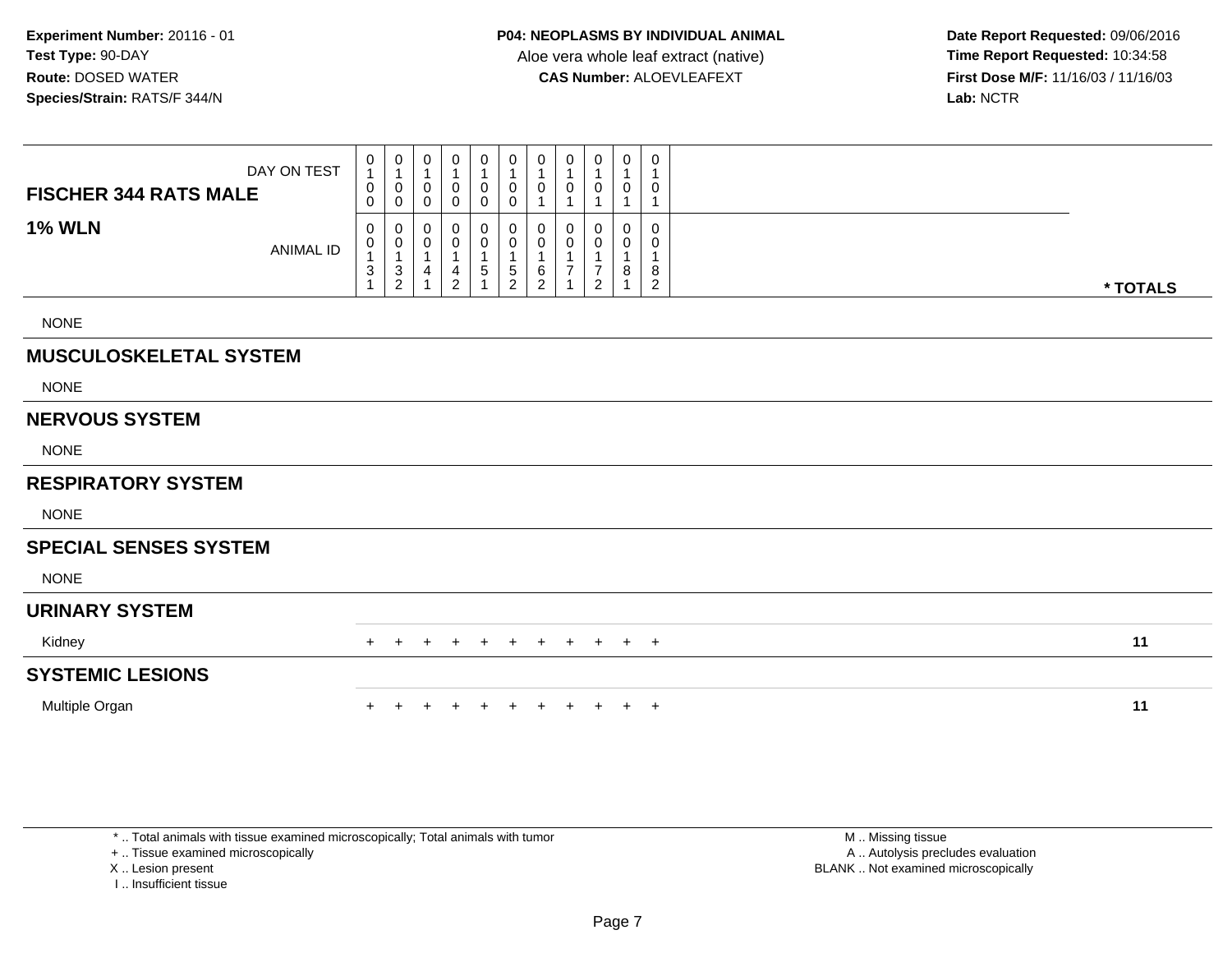| <b>FISCHER 344 RATS MALE</b>                                                                                                                                        | DAY ON TEST      | $\begin{smallmatrix}0\\1\end{smallmatrix}$<br>$\pmb{0}$<br>$\mathbf 0$                                        | $\begin{smallmatrix}0\\1\end{smallmatrix}$<br>$\mathsf{O}\xspace$<br>$\mathbf 0$ | $\pmb{0}$<br>$\boldsymbol{0}$<br>4<br>6                                           | $\pmb{0}$<br>$\pmb{0}$<br>$6\phantom{a}$<br>$\overline{2}$ | $\begin{smallmatrix}0\1\end{smallmatrix}$<br>0<br>$\mathbf 0$       | $\pmb{0}$<br>$\mathbf{1}$<br>$\mathbf 0$<br>$\mathbf 0$  | $\pmb{0}$<br>$\mathbf{1}$<br>$\mathbf 0$<br>$\overline{1}$                | 0<br>$\overline{1}$<br>$\mathbf 0$<br>$\overline{1}$          | $\pmb{0}$<br>$\mathbf{1}$<br>$\mathbf 0$<br>$\mathbf{1}$               | 0<br>$\mathbf{1}$<br>$\mathbf 0$<br>1            | $\,0\,$<br>$\mathbf{1}$<br>$\mathbf 0$<br>$\mathbf{1}$                         | $\pmb{0}$<br>$\mathbf{1}$<br>0<br>$\mathbf{1}$                           |                                                                                               |
|---------------------------------------------------------------------------------------------------------------------------------------------------------------------|------------------|---------------------------------------------------------------------------------------------------------------|----------------------------------------------------------------------------------|-----------------------------------------------------------------------------------|------------------------------------------------------------|---------------------------------------------------------------------|----------------------------------------------------------|---------------------------------------------------------------------------|---------------------------------------------------------------|------------------------------------------------------------------------|--------------------------------------------------|--------------------------------------------------------------------------------|--------------------------------------------------------------------------|-----------------------------------------------------------------------------------------------|
| <b>2% WLN</b>                                                                                                                                                       | <b>ANIMAL ID</b> | $\boldsymbol{0}$<br>$\begin{smallmatrix} 0\\0 \end{smallmatrix}$<br>$\overline{\mathbf{1}}$<br>$\overline{1}$ | $\mathbf 0$<br>$\boldsymbol{0}$<br>$\mathbf 0$<br>$\mathbf{1}$<br>$\overline{c}$ | $\mathbf 0$<br>$\boldsymbol{0}$<br>$\boldsymbol{0}$<br>$\sqrt{2}$<br>$\mathbf{1}$ | $\mathbf 0$<br>$\pmb{0}$<br>$\mathbf 0$<br>$\frac{2}{2}$   | 0<br>$\mathbf 0$<br>$\mathbf 0$<br>$\overline{3}$<br>$\overline{1}$ | 0<br>$\mathbf 0$<br>$\mathsf{O}\xspace$<br>$\frac{3}{2}$ | $\mathbf 0$<br>$\pmb{0}$<br>$\mathbf 0$<br>$\overline{4}$<br>$\mathbf{1}$ | $\Omega$<br>$\mathbf 0$<br>$\mathbf 0$<br>4<br>$\overline{2}$ | $\Omega$<br>$\mathbf 0$<br>$\mathbf 0$<br>$\sqrt{5}$<br>$\overline{1}$ | 0<br>$\mathbf 0$<br>$\mathbf 0$<br>$\frac{5}{2}$ | $\mathbf 0$<br>$\mathbf 0$<br>$\mathsf{O}\xspace$<br>$\,6\,$<br>$\overline{1}$ | $\mathbf 0$<br>$\mathsf{O}\xspace$<br>$\mathbf 0$<br>6<br>$\overline{2}$ | * TOTALS                                                                                      |
| <b>ALIMENTARY SYSTEM</b>                                                                                                                                            |                  |                                                                                                               |                                                                                  |                                                                                   |                                                            |                                                                     |                                                          |                                                                           |                                                               |                                                                        |                                                  |                                                                                |                                                                          |                                                                                               |
| Esophagus                                                                                                                                                           |                  |                                                                                                               |                                                                                  |                                                                                   |                                                            |                                                                     |                                                          |                                                                           |                                                               |                                                                        |                                                  |                                                                                | $\ddot{}$                                                                | 12                                                                                            |
| Intestine Large, Cecum                                                                                                                                              |                  |                                                                                                               |                                                                                  |                                                                                   |                                                            |                                                                     |                                                          |                                                                           |                                                               |                                                                        |                                                  |                                                                                | $\overline{1}$                                                           | 12                                                                                            |
| Intestine Large, Colon                                                                                                                                              |                  |                                                                                                               |                                                                                  |                                                                                   |                                                            |                                                                     |                                                          |                                                                           |                                                               |                                                                        |                                                  |                                                                                | $\ddot{}$                                                                | 12                                                                                            |
| Intestine Large, Rectum                                                                                                                                             |                  |                                                                                                               |                                                                                  |                                                                                   |                                                            |                                                                     |                                                          |                                                                           |                                                               | м                                                                      |                                                  |                                                                                | $\ddot{}$                                                                | 11                                                                                            |
| Intestine Small, Duodenum                                                                                                                                           |                  |                                                                                                               |                                                                                  |                                                                                   |                                                            |                                                                     |                                                          |                                                                           |                                                               |                                                                        |                                                  |                                                                                | $\ddot{}$                                                                | 12                                                                                            |
| Intestine Small, Ileum                                                                                                                                              |                  |                                                                                                               |                                                                                  |                                                                                   |                                                            |                                                                     |                                                          |                                                                           |                                                               |                                                                        |                                                  |                                                                                | $\overline{+}$                                                           | 12                                                                                            |
| Intestine Small, Jejunum                                                                                                                                            |                  |                                                                                                               |                                                                                  |                                                                                   |                                                            |                                                                     |                                                          |                                                                           |                                                               |                                                                        |                                                  |                                                                                | $\ddot{}$                                                                | 12                                                                                            |
| Liver                                                                                                                                                               |                  |                                                                                                               |                                                                                  |                                                                                   |                                                            |                                                                     |                                                          |                                                                           |                                                               |                                                                        |                                                  |                                                                                | $\ddot{}$                                                                | 12                                                                                            |
| Pancreas                                                                                                                                                            |                  |                                                                                                               |                                                                                  |                                                                                   |                                                            |                                                                     |                                                          |                                                                           |                                                               |                                                                        |                                                  |                                                                                | $\ddot{}$                                                                | 12                                                                                            |
| Salivary Glands                                                                                                                                                     |                  |                                                                                                               |                                                                                  |                                                                                   |                                                            |                                                                     |                                                          |                                                                           |                                                               |                                                                        |                                                  |                                                                                | $\ddot{}$                                                                | 12                                                                                            |
| Stomach, Forestomach                                                                                                                                                |                  |                                                                                                               |                                                                                  |                                                                                   |                                                            |                                                                     |                                                          |                                                                           |                                                               |                                                                        |                                                  |                                                                                | $\ddot{}$                                                                | 12                                                                                            |
| Stomach, Glandular                                                                                                                                                  |                  |                                                                                                               |                                                                                  |                                                                                   |                                                            |                                                                     |                                                          |                                                                           |                                                               |                                                                        |                                                  |                                                                                | $\overline{+}$                                                           | 12                                                                                            |
| <b>CARDIOVASCULAR SYSTEM</b>                                                                                                                                        |                  |                                                                                                               |                                                                                  |                                                                                   |                                                            |                                                                     |                                                          |                                                                           |                                                               |                                                                        |                                                  |                                                                                |                                                                          |                                                                                               |
| <b>Blood Vessel</b>                                                                                                                                                 |                  |                                                                                                               |                                                                                  |                                                                                   |                                                            |                                                                     |                                                          |                                                                           |                                                               |                                                                        |                                                  |                                                                                | $\overline{+}$                                                           | 12                                                                                            |
| Heart                                                                                                                                                               |                  |                                                                                                               |                                                                                  |                                                                                   |                                                            |                                                                     |                                                          |                                                                           |                                                               |                                                                        |                                                  |                                                                                | $\overline{+}$                                                           | 12                                                                                            |
| *  Total animals with tissue examined microscopically; Total animals with tumor<br>+  Tissue examined microscopically<br>X  Lesion present<br>I Insufficient tissue |                  |                                                                                                               |                                                                                  |                                                                                   |                                                            |                                                                     |                                                          |                                                                           |                                                               |                                                                        |                                                  |                                                                                |                                                                          | M  Missing tissue<br>A  Autolysis precludes evaluation<br>BLANK  Not examined microscopically |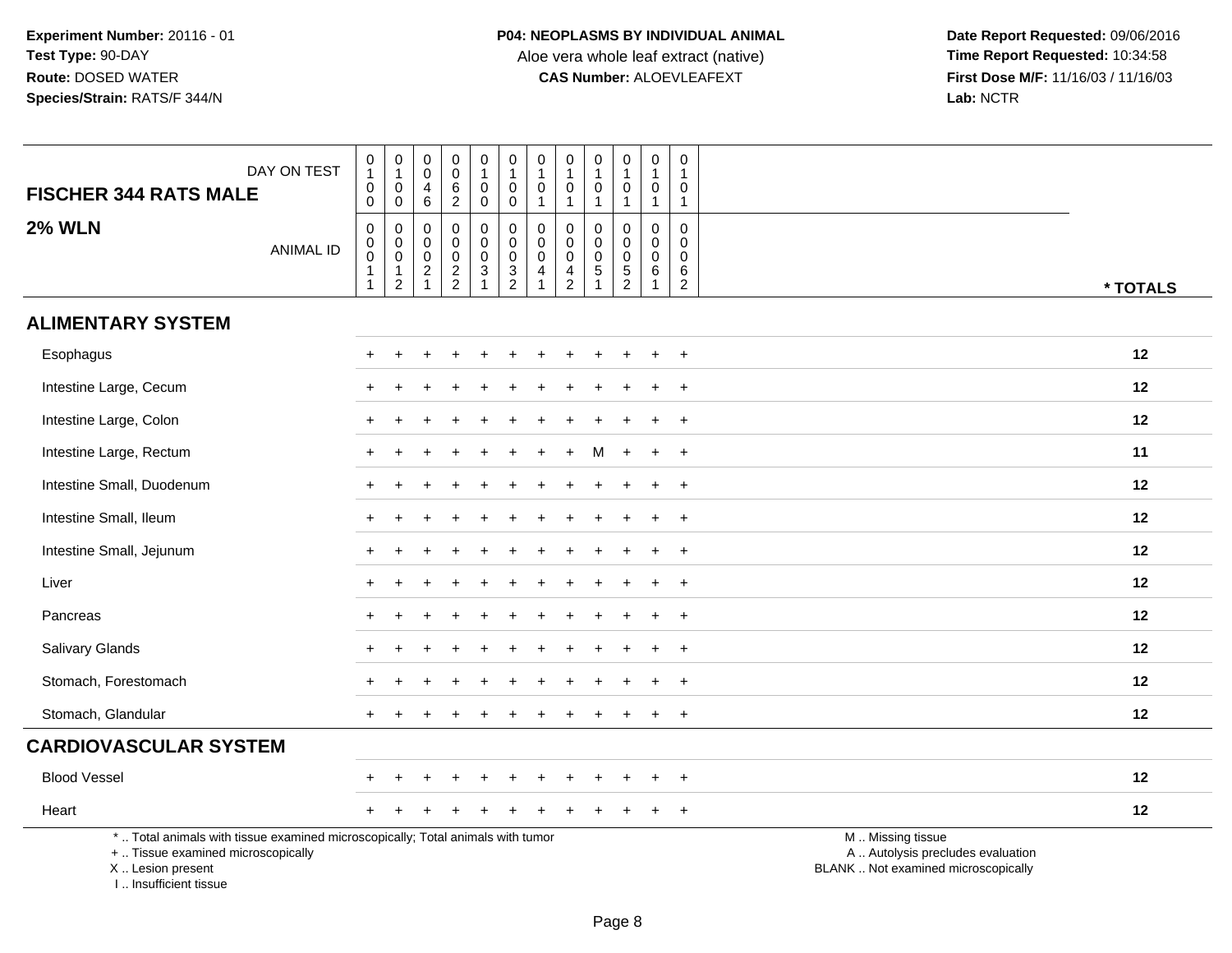**Date Report Requested:** 09/06/2016 **First Dose M/F:** 11/16/03 / 11/16/03<br>Lab: NCTR **Lab:** NCTR

| DAY ON TEST<br><b>FISCHER 344 RATS MALE</b> |           | $\begin{smallmatrix}0\1\end{smallmatrix}$<br>$\,0\,$<br>0 | $\begin{smallmatrix}0\\1\end{smallmatrix}$<br>$\pmb{0}$<br>$\mathbf 0$     | $_{\rm 0}^{\rm 0}$<br>4<br>6                            | $\boldsymbol{0}$<br>$\mathbf 0$<br>$\,6$<br>$\overline{c}$      | $\mathbf 0$<br>$\mathbf 0$<br>$\mathbf 0$                               | $\begin{smallmatrix}0\\1\end{smallmatrix}$<br>$\pmb{0}$<br>$\mathbf 0$               | $\begin{smallmatrix}0\1\end{smallmatrix}$<br>$\pmb{0}$       | $\begin{smallmatrix}0\\1\end{smallmatrix}$<br>0        | $\pmb{0}$<br>$\mathbf{1}$<br>0     | $\begin{smallmatrix}0\\1\end{smallmatrix}$<br>$\pmb{0}$<br>1   | $\mathbf 0$<br>$\mathbf{1}$<br>$\mathbf 0$<br>1 | $\mathbf 0$<br>0                   |          |
|---------------------------------------------|-----------|-----------------------------------------------------------|----------------------------------------------------------------------------|---------------------------------------------------------|-----------------------------------------------------------------|-------------------------------------------------------------------------|--------------------------------------------------------------------------------------|--------------------------------------------------------------|--------------------------------------------------------|------------------------------------|----------------------------------------------------------------|-------------------------------------------------|------------------------------------|----------|
| <b>2% WLN</b>                               | ANIMAL ID | $\pmb{0}$<br>$_{\rm 0}^{\rm 0}$                           | $\boldsymbol{0}$<br>$\begin{smallmatrix} 0\\0 \end{smallmatrix}$<br>1<br>2 | 0<br>$\pmb{0}$<br>$\mathsf{O}\xspace$<br>$\overline{c}$ | 0<br>$\pmb{0}$<br>$\pmb{0}$<br>$\overline{c}$<br>$\overline{2}$ | $\mathbf 0$<br>$\mathbf 0$<br>$\mathsf{O}$<br>$\ensuremath{\mathsf{3}}$ | 0<br>$\mathsf{O}\xspace$<br>$\pmb{0}$<br>$\ensuremath{\mathsf{3}}$<br>$\overline{2}$ | $\begin{smallmatrix}0\\0\end{smallmatrix}$<br>$\pmb{0}$<br>4 | 0<br>$\mathbf 0$<br>$\mathbf 0$<br>4<br>$\overline{2}$ | 0<br>$\pmb{0}$<br>$\mathbf 0$<br>5 | 0<br>$\mathbf 0$<br>$\pmb{0}$<br>$\mathbf 5$<br>$\overline{2}$ | $\mathbf 0$<br>$\mathbf 0$<br>$\mathbf 0$<br>6  | 0<br>0<br>0<br>6<br>$\overline{2}$ | * TOTALS |
| <b>ENDOCRINE SYSTEM</b>                     |           |                                                           |                                                                            |                                                         |                                                                 |                                                                         |                                                                                      |                                                              |                                                        |                                    |                                                                |                                                 |                                    |          |
| <b>Adrenal Cortex</b>                       |           | $+$                                                       | $\ddot{}$                                                                  | $\ddot{}$                                               | M                                                               | $\ddot{}$                                                               |                                                                                      |                                                              |                                                        |                                    |                                                                |                                                 | $+$                                | 11       |
| Adrenal Medulla                             |           | $+$                                                       | $+$                                                                        | м                                                       | M +                                                             |                                                                         | $+$                                                                                  |                                                              |                                                        |                                    |                                                                |                                                 | $+$                                | 10       |
| Islets, Pancreatic                          |           |                                                           |                                                                            |                                                         |                                                                 |                                                                         | $\ddot{}$                                                                            |                                                              |                                                        |                                    | $\ddot{}$                                                      | $+$                                             | $+$                                | 12       |
| Parathyroid Gland                           |           | $+$                                                       |                                                                            |                                                         |                                                                 |                                                                         |                                                                                      |                                                              |                                                        |                                    |                                                                |                                                 | $+$                                | 12       |
| <b>Pituitary Gland</b>                      |           |                                                           |                                                                            |                                                         |                                                                 |                                                                         |                                                                                      |                                                              |                                                        |                                    |                                                                |                                                 | $+$                                | 12       |
| <b>Thyroid Gland</b>                        |           |                                                           |                                                                            |                                                         |                                                                 |                                                                         |                                                                                      |                                                              |                                                        |                                    |                                                                |                                                 | $+$                                | 12       |
| <b>GENERAL BODY SYSTEM</b>                  |           |                                                           |                                                                            |                                                         |                                                                 |                                                                         |                                                                                      |                                                              |                                                        |                                    |                                                                |                                                 |                                    |          |
| <b>NONE</b>                                 |           |                                                           |                                                                            |                                                         |                                                                 |                                                                         |                                                                                      |                                                              |                                                        |                                    |                                                                |                                                 |                                    |          |
| <b>GENITAL SYSTEM</b>                       |           |                                                           |                                                                            |                                                         |                                                                 |                                                                         |                                                                                      |                                                              |                                                        |                                    |                                                                |                                                 |                                    |          |
| Epididymis                                  |           | $+$                                                       |                                                                            | $+$                                                     | $+$                                                             | $\ddot{}$                                                               | $+$                                                                                  | $+$                                                          | $+$                                                    | $+$ $+$                            |                                                                | $+$                                             | $^+$                               | 12       |

| Epididymis             |  |  |  |  |  | + + + + + + + + + + +   | 12 |
|------------------------|--|--|--|--|--|-------------------------|----|
| <b>Preputial Gland</b> |  |  |  |  |  | + + + + + + + + + + +   | 12 |
| Prostate               |  |  |  |  |  | + + + + + + + + + + +   | 12 |
| Seminal Vesicle        |  |  |  |  |  | + + + + + + + + + + +   | 12 |
| <b>Testes</b>          |  |  |  |  |  | + + + + + + + + + + + + | 12 |

### **HEMATOPOIETIC SYSTEM**

\* .. Total animals with tissue examined microscopically; Total animals with tumor

+ .. Tissue examined microscopically

X .. Lesion present

I .. Insufficient tissue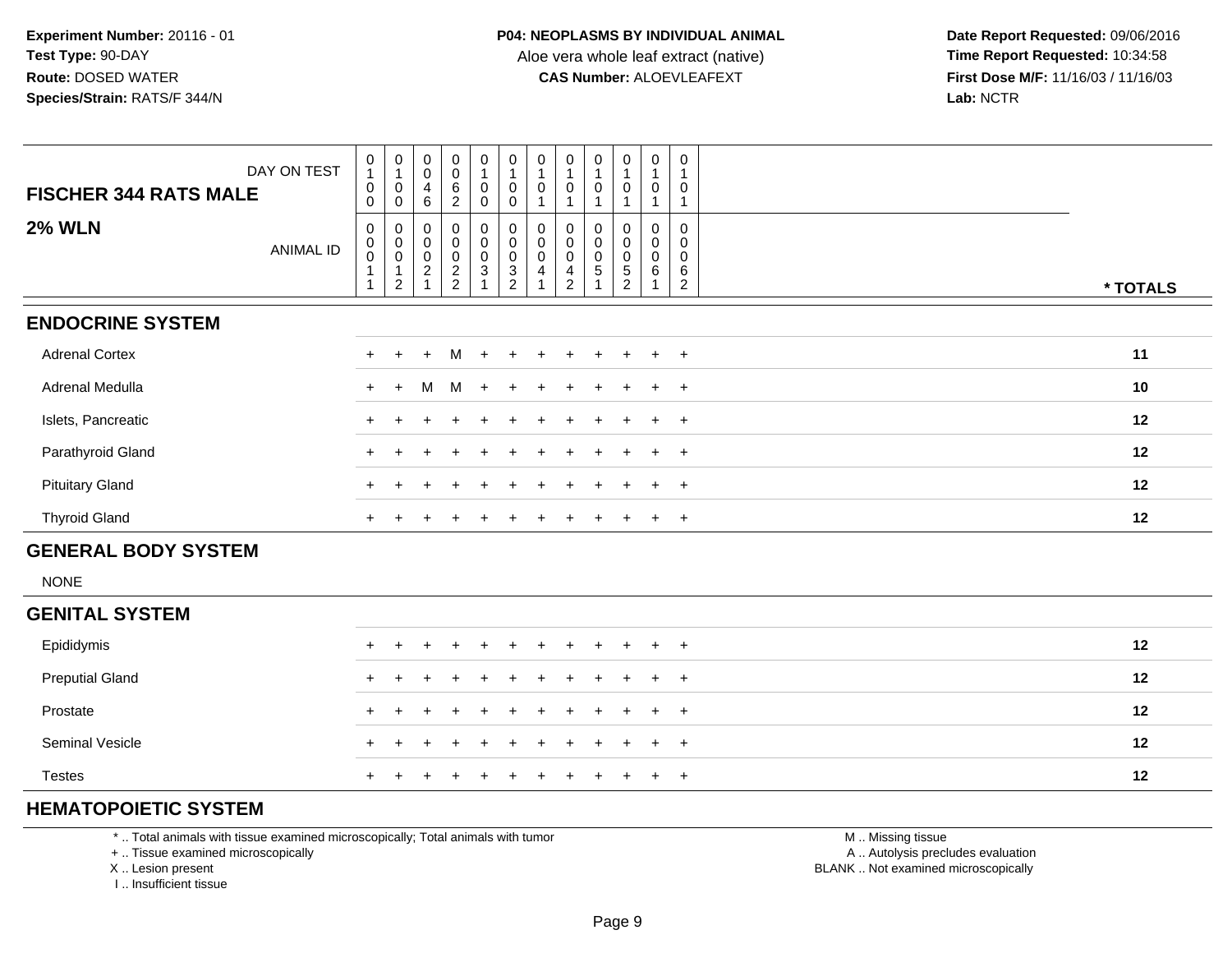Aloe vera whole leaf extract (native)<br>**CAS Number:** ALOEVLEAFEXT

| DAY ON TEST<br><b>FISCHER 344 RATS MALE</b>                                                                                                                         | $\pmb{0}$<br>$\overline{1}$<br>$\boldsymbol{0}$<br>$\mathbf 0$                    | 0<br>$\mathbf{1}$<br>$\mathbf 0$<br>0                | $\pmb{0}$<br>$\mathbf 0$<br>4<br>6                                  | $\pmb{0}$<br>$\ddot{\mathbf{0}}$<br>$\,6\,$<br>$\overline{2}$ | $\mathbf 0$<br>$\mathbf{1}$<br>$\mathbf 0$<br>$\mathbf 0$                    | $\pmb{0}$<br>$\overline{1}$<br>$\mathbf 0$<br>$\mathbf 0$  | 0<br>$\mathbf{1}$<br>$\mathbf 0$<br>$\mathbf{1}$ | $\pmb{0}$<br>$\mathbf{1}$<br>$\pmb{0}$<br>$\mathbf{1}$                           | $\pmb{0}$<br>$\mathbf{1}$<br>$\mathbf 0$<br>$\mathbf{1}$ | $\pmb{0}$<br>$\mathbf{1}$<br>$\mathbf 0$<br>$\mathbf{1}$ | $\pmb{0}$<br>$\mathbf{1}$<br>$\mathbf 0$<br>$\mathbf{1}$             | 0<br>$\mathbf{1}$<br>0<br>$\overline{1}$                       |                                                                                               |
|---------------------------------------------------------------------------------------------------------------------------------------------------------------------|-----------------------------------------------------------------------------------|------------------------------------------------------|---------------------------------------------------------------------|---------------------------------------------------------------|------------------------------------------------------------------------------|------------------------------------------------------------|--------------------------------------------------|----------------------------------------------------------------------------------|----------------------------------------------------------|----------------------------------------------------------|----------------------------------------------------------------------|----------------------------------------------------------------|-----------------------------------------------------------------------------------------------|
| <b>2% WLN</b><br><b>ANIMAL ID</b>                                                                                                                                   | $\boldsymbol{0}$<br>$\boldsymbol{0}$<br>$\pmb{0}$<br>$\mathbf{1}$<br>$\mathbf{1}$ | 0<br>$\pmb{0}$<br>$\mathbf 0$<br>1<br>$\overline{2}$ | 0<br>$\mathbf 0$<br>$\mathbf 0$<br>$\boldsymbol{2}$<br>$\mathbf{1}$ | $\mathbf 0$<br>$\mathbf 0$<br>$\pmb{0}$<br>$\frac{2}{2}$      | 0<br>$\mathbf 0$<br>$\mathbf 0$<br>$\ensuremath{\mathsf{3}}$<br>$\mathbf{1}$ | $\mathbf 0$<br>$\mathbf 0$<br>$\mathbf 0$<br>$\frac{3}{2}$ | 0<br>0<br>$\mathbf 0$<br>4<br>1                  | $\mathbf 0$<br>$\pmb{0}$<br>$\mathbf 0$<br>$\begin{array}{c} 4 \\ 2 \end{array}$ | 0<br>$\Omega$<br>$\mathbf 0$<br>5<br>$\mathbf{1}$        | 0<br>$\mathbf 0$<br>$\pmb{0}$<br>$\frac{5}{2}$           | $\mathbf 0$<br>$\mathbf 0$<br>$\mathbf 0$<br>$\,6\,$<br>$\mathbf{1}$ | $\mathbf 0$<br>$\mathbf{0}$<br>$\Omega$<br>6<br>$\overline{2}$ | * TOTALS                                                                                      |
| <b>Bone Marrow</b>                                                                                                                                                  |                                                                                   |                                                      |                                                                     |                                                               |                                                                              |                                                            |                                                  |                                                                                  |                                                          |                                                          |                                                                      | $+$                                                            | 12                                                                                            |
| Lymph Node, Mandibular                                                                                                                                              |                                                                                   |                                                      |                                                                     |                                                               |                                                                              |                                                            |                                                  |                                                                                  |                                                          |                                                          |                                                                      | $\ddot{}$                                                      | 12                                                                                            |
| Lymph Node, Mesenteric                                                                                                                                              |                                                                                   |                                                      |                                                                     |                                                               |                                                                              |                                                            |                                                  |                                                                                  | $\overline{ }$                                           | М                                                        | $+$                                                                  | $+$                                                            | 11                                                                                            |
| Spleen                                                                                                                                                              |                                                                                   |                                                      |                                                                     |                                                               |                                                                              |                                                            |                                                  |                                                                                  |                                                          |                                                          |                                                                      | $\overline{+}$                                                 | 12                                                                                            |
| Thymus                                                                                                                                                              | $+$                                                                               | $\ddot{}$                                            | м                                                                   |                                                               |                                                                              |                                                            |                                                  |                                                                                  |                                                          |                                                          |                                                                      | $+$                                                            | 11                                                                                            |
| <b>INTEGUMENTARY SYSTEM</b>                                                                                                                                         |                                                                                   |                                                      |                                                                     |                                                               |                                                                              |                                                            |                                                  |                                                                                  |                                                          |                                                          |                                                                      |                                                                |                                                                                               |
| <b>Mammary Gland</b>                                                                                                                                                | $\pm$                                                                             | $\ddot{}$                                            | М                                                                   | M                                                             | M                                                                            | $\div$                                                     |                                                  |                                                                                  | $\overline{+}$                                           | M                                                        | $+$                                                                  | $+$                                                            | 8                                                                                             |
| Skin                                                                                                                                                                | $+$                                                                               | $\pm$                                                | $\div$                                                              | $\div$                                                        | $+$                                                                          | ÷                                                          |                                                  |                                                                                  | $\pm$                                                    | $\pm$                                                    | $+$                                                                  | $+$                                                            | 12                                                                                            |
| <b>MUSCULOSKELETAL SYSTEM</b>                                                                                                                                       |                                                                                   |                                                      |                                                                     |                                                               |                                                                              |                                                            |                                                  |                                                                                  |                                                          |                                                          |                                                                      |                                                                |                                                                                               |
| Bone, Femur                                                                                                                                                         |                                                                                   |                                                      |                                                                     |                                                               |                                                                              |                                                            |                                                  |                                                                                  |                                                          |                                                          |                                                                      | $+$                                                            | 12                                                                                            |
| <b>NERVOUS SYSTEM</b>                                                                                                                                               |                                                                                   |                                                      |                                                                     |                                                               |                                                                              |                                                            |                                                  |                                                                                  |                                                          |                                                          |                                                                      |                                                                |                                                                                               |
| Brain, Brain Stem                                                                                                                                                   |                                                                                   |                                                      |                                                                     |                                                               |                                                                              |                                                            |                                                  |                                                                                  |                                                          |                                                          |                                                                      | $\ddot{}$                                                      | 12                                                                                            |
| Brain, Cerebellum                                                                                                                                                   |                                                                                   |                                                      |                                                                     |                                                               |                                                                              |                                                            |                                                  |                                                                                  |                                                          |                                                          |                                                                      | $\ddot{}$                                                      | 12                                                                                            |
| Brain, Cerebrum                                                                                                                                                     |                                                                                   |                                                      |                                                                     |                                                               |                                                                              |                                                            |                                                  |                                                                                  |                                                          |                                                          |                                                                      | $+$                                                            | 12                                                                                            |
| <b>RESPIRATORY SYSTEM</b>                                                                                                                                           |                                                                                   |                                                      |                                                                     |                                                               |                                                                              |                                                            |                                                  |                                                                                  |                                                          |                                                          |                                                                      |                                                                |                                                                                               |
| Lung                                                                                                                                                                | $\pm$                                                                             |                                                      |                                                                     |                                                               |                                                                              |                                                            |                                                  |                                                                                  |                                                          |                                                          |                                                                      | $\overline{+}$                                                 | 12                                                                                            |
| *  Total animals with tissue examined microscopically; Total animals with tumor<br>+  Tissue examined microscopically<br>X  Lesion present<br>I Insufficient tissue |                                                                                   |                                                      |                                                                     |                                                               |                                                                              |                                                            |                                                  |                                                                                  |                                                          |                                                          |                                                                      |                                                                | M  Missing tissue<br>A  Autolysis precludes evaluation<br>BLANK  Not examined microscopically |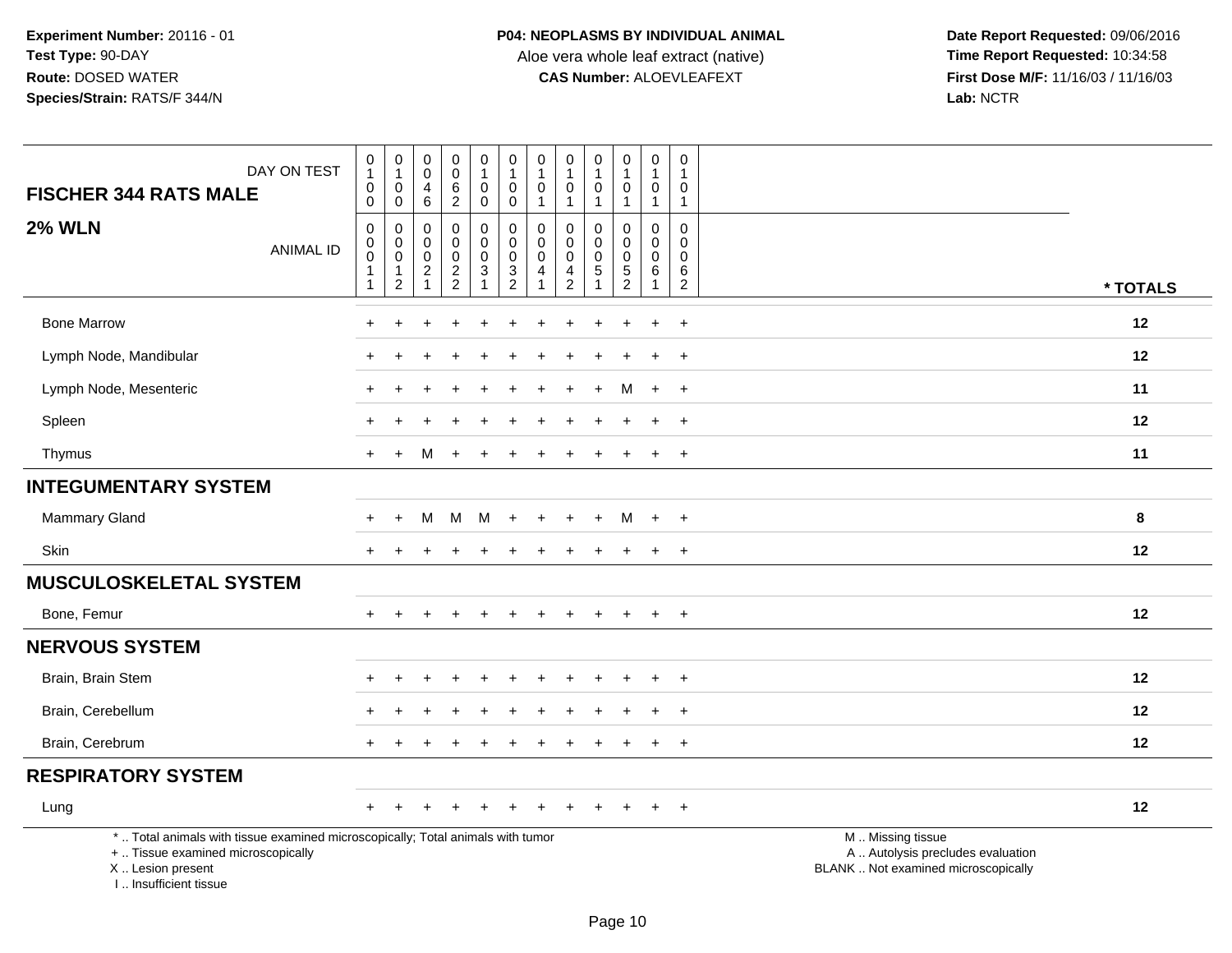**Date Report Requested:** 09/06/2016 **First Dose M/F:** 11/16/03 / 11/16/03<br>Lab: NCTR **Lab:** NCTR

| DAY ON TEST<br><b>FISCHER 344 RATS MALE</b> | $\pmb{0}$<br>0<br>0       | $\begin{smallmatrix}0\\1\end{smallmatrix}$<br>$\boldsymbol{0}$<br>$\mathbf 0$ | $\begin{smallmatrix}0\\0\end{smallmatrix}$<br>$\overline{4}$<br>$\,6$ | $\begin{smallmatrix}0\0\0\end{smallmatrix}$<br>6<br>$\overline{a}$ | $\begin{smallmatrix}0\\1\end{smallmatrix}$<br>$\pmb{0}$<br>$\mathbf 0$     | $\begin{smallmatrix}0\\1\end{smallmatrix}$<br>0<br>$\mathbf 0$ | $\begin{smallmatrix}0\\1\end{smallmatrix}$<br>0<br>$\mathbf 1$     | $\begin{smallmatrix}0\\1\end{smallmatrix}$<br>$\pmb{0}$<br>$\mathbf 1$  | 0<br>0                                     | $\begin{smallmatrix}0\\1\end{smallmatrix}$<br>$\mathbf 0$<br>$\mathbf{1}$     | $\pmb{0}$<br>$\mathbf{1}$<br>$\mathbf 0$<br>$\mathbf{1}$ | 0<br>0                                               |          |
|---------------------------------------------|---------------------------|-------------------------------------------------------------------------------|-----------------------------------------------------------------------|--------------------------------------------------------------------|----------------------------------------------------------------------------|----------------------------------------------------------------|--------------------------------------------------------------------|-------------------------------------------------------------------------|--------------------------------------------|-------------------------------------------------------------------------------|----------------------------------------------------------|------------------------------------------------------|----------|
| <b>2% WLN</b><br>ANIMAL ID                  | 0<br>$\,0\,$<br>$\pmb{0}$ | $\begin{matrix} 0 \\ 0 \\ 0 \\ 1 \end{matrix}$<br>$\overline{2}$              | $0000$<br>$21$                                                        | 0000022                                                            | $\begin{smallmatrix}0\0\0\end{smallmatrix}$<br>$\mathsf 0$<br>$\mathbf{3}$ | 000003                                                         | $\begin{smallmatrix}0\\0\\0\\0\end{smallmatrix}$<br>$\overline{4}$ | $\begin{smallmatrix}0\\0\\0\\0\end{smallmatrix}$<br>4<br>$\overline{2}$ | 0<br>$\ddot{\mathbf{0}}$<br>$\pmb{0}$<br>5 | $\begin{smallmatrix}0\0\0\0\end{smallmatrix}$<br>$\sqrt{5}$<br>$\overline{2}$ | $\,0\,$<br>$\begin{matrix}0\\0\\6\end{matrix}$           | $\mathbf 0$<br>0<br>$\pmb{0}$<br>6<br>$\overline{2}$ | * TOTALS |
| Nose                                        | $+$                       |                                                                               |                                                                       |                                                                    |                                                                            |                                                                |                                                                    |                                                                         | ٠                                          |                                                                               | $+$                                                      | $+$                                                  | 12       |
| Trachea                                     | $+$                       |                                                                               |                                                                       |                                                                    |                                                                            |                                                                |                                                                    |                                                                         |                                            |                                                                               | $+$                                                      | $+$                                                  | 12       |
| <b>SPECIAL SENSES SYSTEM</b>                |                           |                                                                               |                                                                       |                                                                    |                                                                            |                                                                |                                                                    |                                                                         |                                            |                                                                               |                                                          |                                                      |          |
| Eye                                         | $\pm$                     |                                                                               |                                                                       | $\div$                                                             | $\pm$                                                                      | $\pm$                                                          | $\div$                                                             |                                                                         | $\pm$                                      | $\pm$                                                                         | $+$                                                      | $+$                                                  | 12       |
| Harderian Gland                             | $+$                       |                                                                               |                                                                       |                                                                    |                                                                            |                                                                |                                                                    |                                                                         | $\div$                                     |                                                                               | $+$                                                      | $+$                                                  | 12       |
| <b>URINARY SYSTEM</b>                       |                           |                                                                               |                                                                       |                                                                    |                                                                            |                                                                |                                                                    |                                                                         |                                            |                                                                               |                                                          |                                                      |          |
| Kidney                                      | $+$                       |                                                                               |                                                                       |                                                                    |                                                                            |                                                                |                                                                    |                                                                         | $\div$                                     |                                                                               | $+$                                                      | $+$                                                  | 12       |
| <b>Urinary Bladder</b>                      | $+$                       |                                                                               |                                                                       |                                                                    |                                                                            |                                                                |                                                                    |                                                                         |                                            |                                                                               | $+$                                                      | $+$                                                  | 12       |
| <b>SYSTEMIC LESIONS</b>                     |                           |                                                                               |                                                                       |                                                                    |                                                                            |                                                                |                                                                    |                                                                         |                                            |                                                                               |                                                          |                                                      |          |
| Multiple Organ                              | $\pm$                     |                                                                               |                                                                       |                                                                    |                                                                            |                                                                |                                                                    |                                                                         |                                            | $+$                                                                           | $+$                                                      | $+$                                                  | 12       |

\* .. Total animals with tissue examined microscopically; Total animals with tumor

+ .. Tissue examined microscopically

X .. Lesion present

I .. Insufficient tissue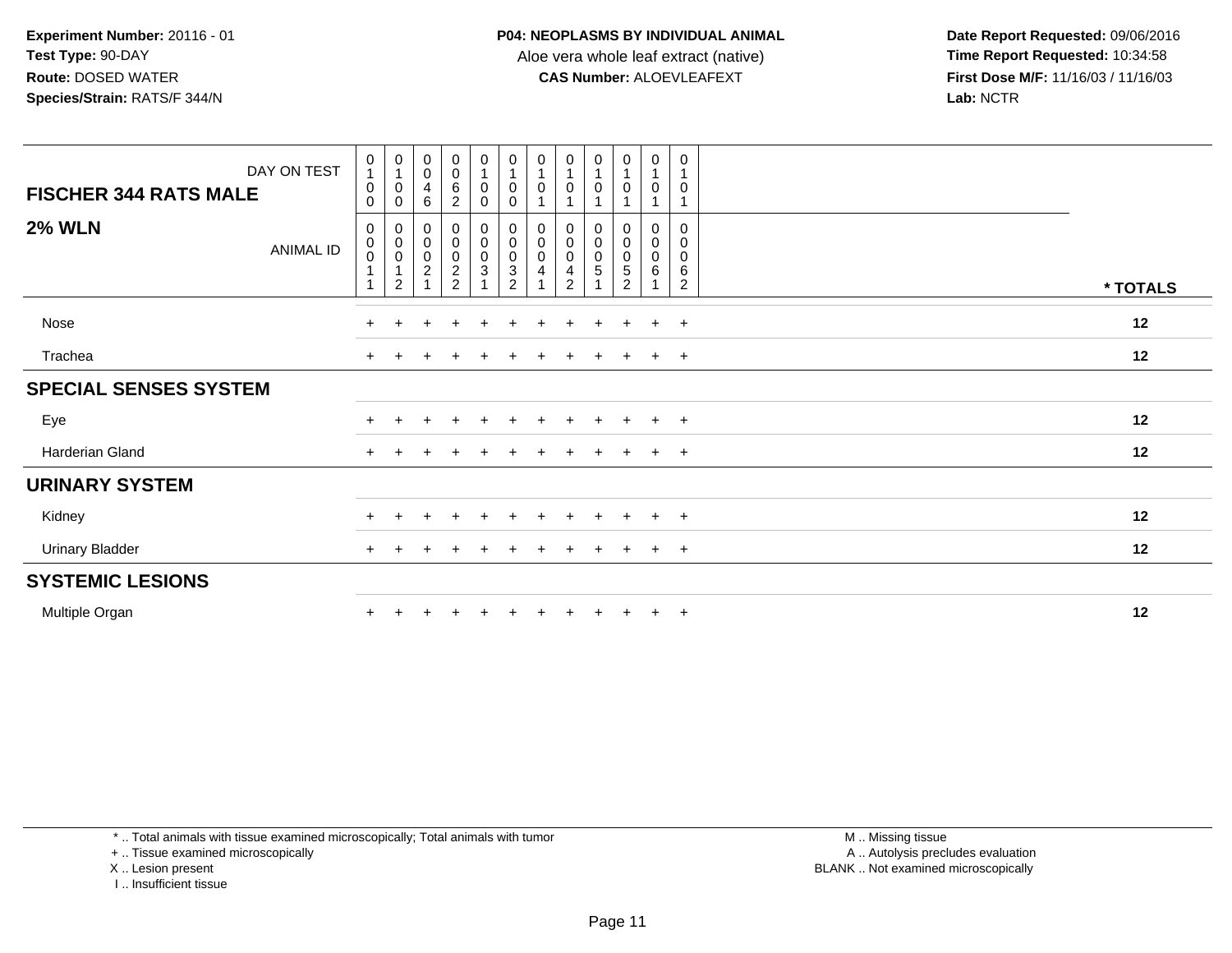| <b>FISCHER 344 RATS MALE</b>                                                                                                                                        | DAY ON TEST      | $\begin{smallmatrix}0\\1\end{smallmatrix}$<br>$\mathsf{O}\xspace$<br>$\mathbf 0$ | $\begin{matrix} 0 \\ 0 \\ 3 \\ 1 \end{matrix}$              | $\pmb{0}$<br>$\mathbf 0$<br>$\ensuremath{\mathsf{3}}$<br>$\mathbf{1}$ | $\pmb{0}$<br>$\mathbf 0$<br>$\overline{3}$<br>$\overline{4}$                 | 0<br>$\mathbf{1}$<br>0<br>$\mathsf{O}\xspace$                      | $\begin{smallmatrix}0\\1\end{smallmatrix}$<br>$\mathbf 0$<br>$\boldsymbol{0}$ | $\pmb{0}$<br>$\pmb{0}$<br>$\overline{3}$<br>$\overline{4}$                  | $\boldsymbol{0}$<br>$\overline{1}$<br>$\mathbf 0$<br>$\mathbf{1}$ | $\pmb{0}$<br>$\mathbf 0$<br>$\mathbf{3}$<br>$\overline{4}$    | $\pmb{0}$<br>$\mathbf{1}$<br>$\pmb{0}$<br>$\mathbf{1}$ | $\pmb{0}$<br>$\overline{1}$<br>$\mathbf 0$<br>$\mathbf{1}$  | 0<br>$\mathbf{1}$<br>0<br>$\overline{1}$                                      |                                                                                               |
|---------------------------------------------------------------------------------------------------------------------------------------------------------------------|------------------|----------------------------------------------------------------------------------|-------------------------------------------------------------|-----------------------------------------------------------------------|------------------------------------------------------------------------------|--------------------------------------------------------------------|-------------------------------------------------------------------------------|-----------------------------------------------------------------------------|-------------------------------------------------------------------|---------------------------------------------------------------|--------------------------------------------------------|-------------------------------------------------------------|-------------------------------------------------------------------------------|-----------------------------------------------------------------------------------------------|
| <b>3% WLN</b>                                                                                                                                                       | <b>ANIMAL ID</b> | $\mathbf 0$<br>$\pmb{0}$<br>$\mathbf{1}$<br>$\frac{9}{1}$                        | $\mathbf 0$<br>$\pmb{0}$<br>$\overline{1}$<br>$\frac{9}{2}$ | $\mathbf 0$<br>$\mathbf 0$<br>$^2_{\rm 0}$<br>$\mathbf{1}$            | $\mathbf 0$<br>$\mathbf 0$<br>$\overline{2}$<br>$\overline{0}$<br>$\sqrt{2}$ | 0<br>$\mathbf 0$<br>$\overline{a}$<br>$\mathbf{1}$<br>$\mathbf{1}$ | $\mathbf 0$<br>$\ddot{\mathbf{0}}$<br>$\frac{2}{1}$<br>$\overline{2}$         | $\mathbf 0$<br>$\begin{array}{c} 0 \\ 2 \\ 2 \end{array}$<br>$\overline{1}$ | $\mathbf 0$<br>$\frac{0}{2}$<br>2<br>2                            | $\mathbf 0$<br>$\mathbf 0$<br>$\frac{2}{3}$<br>$\overline{1}$ | $\mathbf 0$<br>$\pmb{0}$<br>$\frac{2}{3}$              | $\mathbf 0$<br>$\mathbf 0$<br>$\frac{2}{4}$<br>$\mathbf{1}$ | $\Omega$<br>$\mathbf 0$<br>$\overline{2}$<br>$\overline{4}$<br>$\overline{a}$ | * TOTALS                                                                                      |
| <b>ALIMENTARY SYSTEM</b>                                                                                                                                            |                  |                                                                                  |                                                             |                                                                       |                                                                              |                                                                    |                                                                               |                                                                             |                                                                   |                                                               |                                                        |                                                             |                                                                               |                                                                                               |
| Esophagus                                                                                                                                                           |                  |                                                                                  |                                                             |                                                                       |                                                                              |                                                                    |                                                                               |                                                                             |                                                                   |                                                               |                                                        |                                                             | $\ddot{}$                                                                     | 12                                                                                            |
| Intestine Large, Cecum                                                                                                                                              |                  |                                                                                  |                                                             |                                                                       |                                                                              |                                                                    |                                                                               |                                                                             |                                                                   |                                                               |                                                        |                                                             | $\overline{1}$                                                                | 12                                                                                            |
| Intestine Large, Colon                                                                                                                                              |                  |                                                                                  |                                                             |                                                                       |                                                                              |                                                                    |                                                                               |                                                                             |                                                                   |                                                               |                                                        |                                                             | $\overline{+}$                                                                | 12                                                                                            |
| Intestine Large, Rectum                                                                                                                                             |                  |                                                                                  |                                                             |                                                                       |                                                                              |                                                                    |                                                                               |                                                                             |                                                                   |                                                               |                                                        |                                                             | $\ddot{}$                                                                     | 11                                                                                            |
| Intestine Small, Duodenum                                                                                                                                           |                  |                                                                                  |                                                             |                                                                       |                                                                              |                                                                    |                                                                               |                                                                             |                                                                   |                                                               |                                                        |                                                             | $\ddot{}$                                                                     | 12                                                                                            |
| Intestine Small, Ileum                                                                                                                                              |                  |                                                                                  |                                                             |                                                                       |                                                                              |                                                                    |                                                                               |                                                                             |                                                                   |                                                               |                                                        |                                                             | $\overline{+}$                                                                | 12                                                                                            |
| Intestine Small, Jejunum                                                                                                                                            |                  |                                                                                  |                                                             |                                                                       |                                                                              |                                                                    |                                                                               |                                                                             |                                                                   |                                                               |                                                        |                                                             | $\ddot{}$                                                                     | 12                                                                                            |
| Liver                                                                                                                                                               |                  |                                                                                  |                                                             |                                                                       |                                                                              |                                                                    |                                                                               |                                                                             |                                                                   |                                                               |                                                        |                                                             | $\ddot{}$                                                                     | 12                                                                                            |
| Pancreas                                                                                                                                                            |                  |                                                                                  |                                                             |                                                                       |                                                                              |                                                                    |                                                                               |                                                                             |                                                                   |                                                               |                                                        |                                                             | $\ddot{}$                                                                     | 12                                                                                            |
| Salivary Glands                                                                                                                                                     |                  |                                                                                  |                                                             |                                                                       |                                                                              |                                                                    |                                                                               |                                                                             |                                                                   |                                                               |                                                        |                                                             | $+$                                                                           | 12                                                                                            |
| Stomach, Forestomach                                                                                                                                                |                  |                                                                                  |                                                             |                                                                       |                                                                              |                                                                    |                                                                               |                                                                             |                                                                   |                                                               |                                                        |                                                             | $\overline{+}$                                                                | 12                                                                                            |
| Stomach, Glandular                                                                                                                                                  |                  |                                                                                  |                                                             |                                                                       |                                                                              |                                                                    |                                                                               |                                                                             |                                                                   |                                                               |                                                        |                                                             | $\ddot{}$                                                                     | 12                                                                                            |
| <b>CARDIOVASCULAR SYSTEM</b>                                                                                                                                        |                  |                                                                                  |                                                             |                                                                       |                                                                              |                                                                    |                                                                               |                                                                             |                                                                   |                                                               |                                                        |                                                             |                                                                               |                                                                                               |
| <b>Blood Vessel</b>                                                                                                                                                 |                  |                                                                                  |                                                             |                                                                       |                                                                              |                                                                    |                                                                               |                                                                             |                                                                   |                                                               |                                                        |                                                             | $\overline{+}$                                                                | 12                                                                                            |
| Heart                                                                                                                                                               |                  |                                                                                  |                                                             |                                                                       |                                                                              |                                                                    |                                                                               |                                                                             |                                                                   |                                                               |                                                        |                                                             | $\ddot{}$                                                                     | 12                                                                                            |
| *  Total animals with tissue examined microscopically; Total animals with tumor<br>+  Tissue examined microscopically<br>X  Lesion present<br>I Insufficient tissue |                  |                                                                                  |                                                             |                                                                       |                                                                              |                                                                    |                                                                               |                                                                             |                                                                   |                                                               |                                                        |                                                             |                                                                               | M  Missing tissue<br>A  Autolysis precludes evaluation<br>BLANK  Not examined microscopically |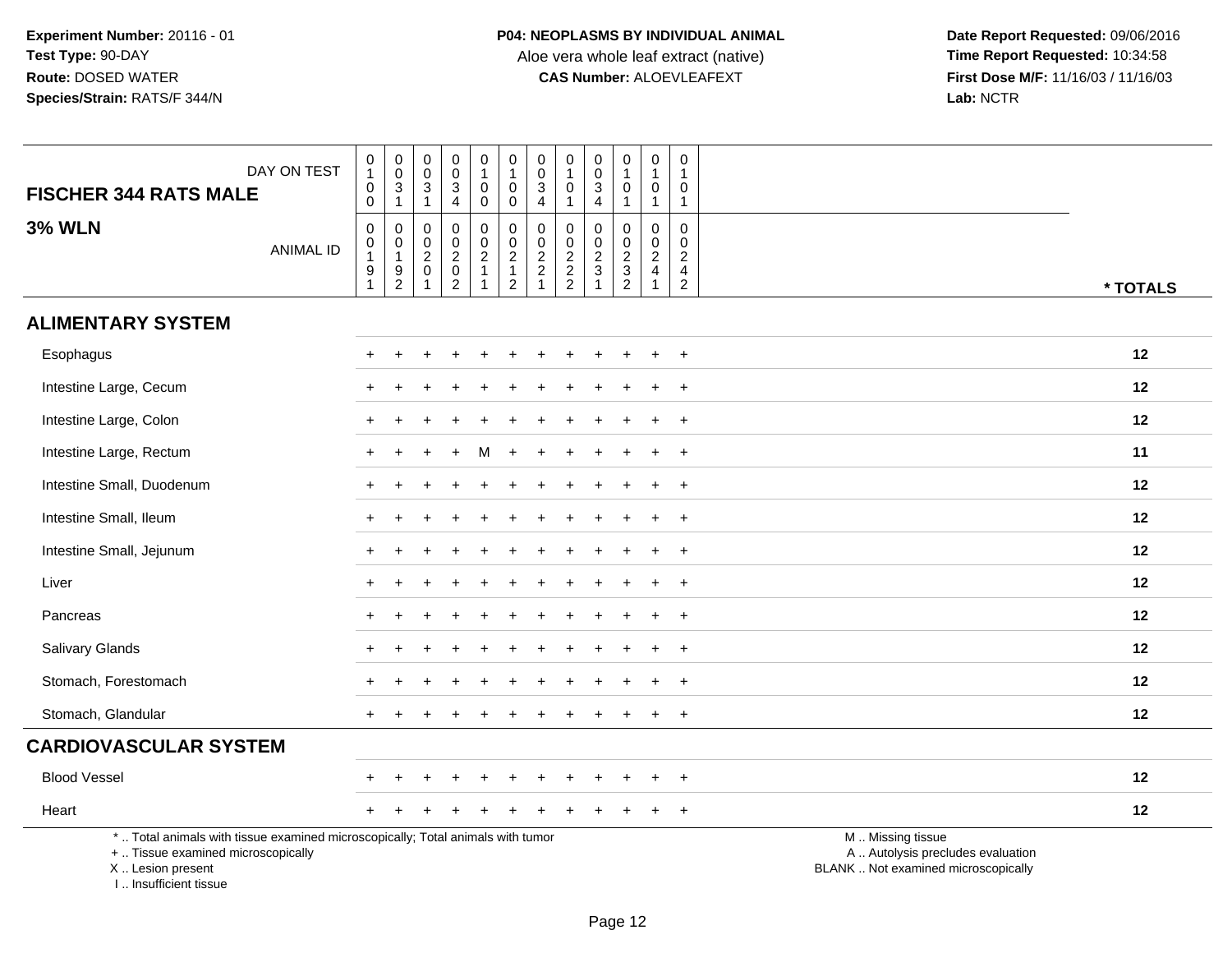**Date Report Requested:** 09/06/2016 **First Dose M/F:** 11/16/03 / 11/16/03<br>Lab: NCTR **Lab:** NCTR

| DAY ON TEST<br><b>FISCHER 344 RATS MALE</b> | $\frac{0}{1}$<br>$\pmb{0}$<br>0    | $_{\rm 0}^{\rm 0}$<br>$\sqrt{3}$        | $_{\rm 0}^{\rm 0}$<br>3                       | $\begin{smallmatrix} 0\\0 \end{smallmatrix}$<br>3<br>4     | $\pmb{0}$<br>$\overline{A}$<br>0<br>0                          | $\frac{0}{1}$<br>$\pmb{0}$<br>$\mathbf 0$                                       | $_{\rm 0}^{\rm 0}$<br>3<br>4         | $\mathbf 0$<br>$\overline{A}$<br>$\mathbf 0$          | 0<br>0<br>3<br>4        | $\pmb{0}$<br>$\overline{1}$<br>$\mathbf 0$        | 0<br>0                                           | 0<br>0                                    |          |
|---------------------------------------------|------------------------------------|-----------------------------------------|-----------------------------------------------|------------------------------------------------------------|----------------------------------------------------------------|---------------------------------------------------------------------------------|--------------------------------------|-------------------------------------------------------|-------------------------|---------------------------------------------------|--------------------------------------------------|-------------------------------------------|----------|
| <b>3% WLN</b><br>ANIMAL ID                  | 0<br>$\pmb{0}$<br>$\boldsymbol{9}$ | 0<br>$\mathbf 0$<br>9<br>$\overline{c}$ | $\boldsymbol{0}$<br>$\pmb{0}$<br>$^2_{\rm 0}$ | $\mathbf 0$<br>$\pmb{0}$<br>$^2_{\rm 0}$<br>$\overline{2}$ | $\begin{smallmatrix}0\\0\end{smallmatrix}$<br>$\boldsymbol{2}$ | $\begin{smallmatrix}0\0\0\end{smallmatrix}$<br>$\overline{c}$<br>$\overline{2}$ | $\boldsymbol{2}$<br>$\boldsymbol{2}$ | $_{\rm 0}^{\rm 0}$<br>$\frac{2}{2}$<br>$\overline{2}$ | 0<br>0<br>$\frac{2}{3}$ | 0<br>$\pmb{0}$<br>$\frac{2}{3}$<br>$\overline{c}$ | 0<br>$\mathbf 0$<br>$\overline{\mathbf{c}}$<br>4 | $\overline{\mathbf{c}}$<br>$\overline{c}$ | * TOTALS |
| <b>ENDOCRINE SYSTEM</b>                     |                                    |                                         |                                               |                                                            |                                                                |                                                                                 |                                      |                                                       |                         |                                                   |                                                  |                                           |          |
| <b>Adrenal Cortex</b>                       |                                    |                                         |                                               |                                                            |                                                                |                                                                                 |                                      |                                                       |                         |                                                   |                                                  | $+$ $+$                                   | 12       |
| Adrenal Medulla                             |                                    |                                         |                                               | $\div$                                                     | $+$                                                            | $+$                                                                             | $+$                                  | $+$                                                   | $+$                     | $+$                                               | $M +$                                            |                                           | 11       |
| Islets, Pancreatic                          |                                    |                                         |                                               |                                                            |                                                                |                                                                                 | +                                    |                                                       | $\ddot{}$               |                                                   | $+$                                              | $+$                                       | 12       |
| Parathyroid Gland                           |                                    |                                         |                                               |                                                            |                                                                |                                                                                 |                                      |                                                       |                         |                                                   |                                                  | $\ddot{}$                                 | 12       |
| <b>Pituitary Gland</b>                      | M                                  | $\ddot{}$                               |                                               |                                                            |                                                                |                                                                                 |                                      |                                                       | $\pm$                   | $+$                                               | M                                                | $+$                                       | 10       |
| <b>Thyroid Gland</b>                        |                                    |                                         |                                               |                                                            |                                                                |                                                                                 |                                      |                                                       |                         |                                                   | $\pm$                                            | $\overline{+}$                            | 12       |

## **GENERAL BODY SYSTEM**

NONE

# **GENITAL SYSTEM**

| <b>Coagulating Gland</b> | $+$<br>$+$<br>$\pm$                           | 3       |
|--------------------------|-----------------------------------------------|---------|
| Epididymis               | + + + + + + + + + +<br>$+$                    | 12      |
| <b>Preputial Gland</b>   | + + + + + + + + + + + +                       | $12 \,$ |
| Prostate                 | + + + + + + + + + +<br>$+$ $+$ $-$            | 12      |
| <b>Seminal Vesicle</b>   | + + + + + + + + + +<br>$+$ $+$ $-$            | 12      |
| <b>Testes</b>            | + + + + + + + + + + +                         | 12      |
|                          | <b>AA</b> AA's a formulation of the secondary |         |

\* .. Total animals with tissue examined microscopically; Total animals with tumor

+ .. Tissue examined microscopically

X .. Lesion present

I .. Insufficient tissue

M .. Missing tissue

y the contract of the contract of the contract of the contract of the contract of the contract of the contract of  $A$ . Autolysis precludes evaluation

Lesion present BLANK .. Not examined microscopically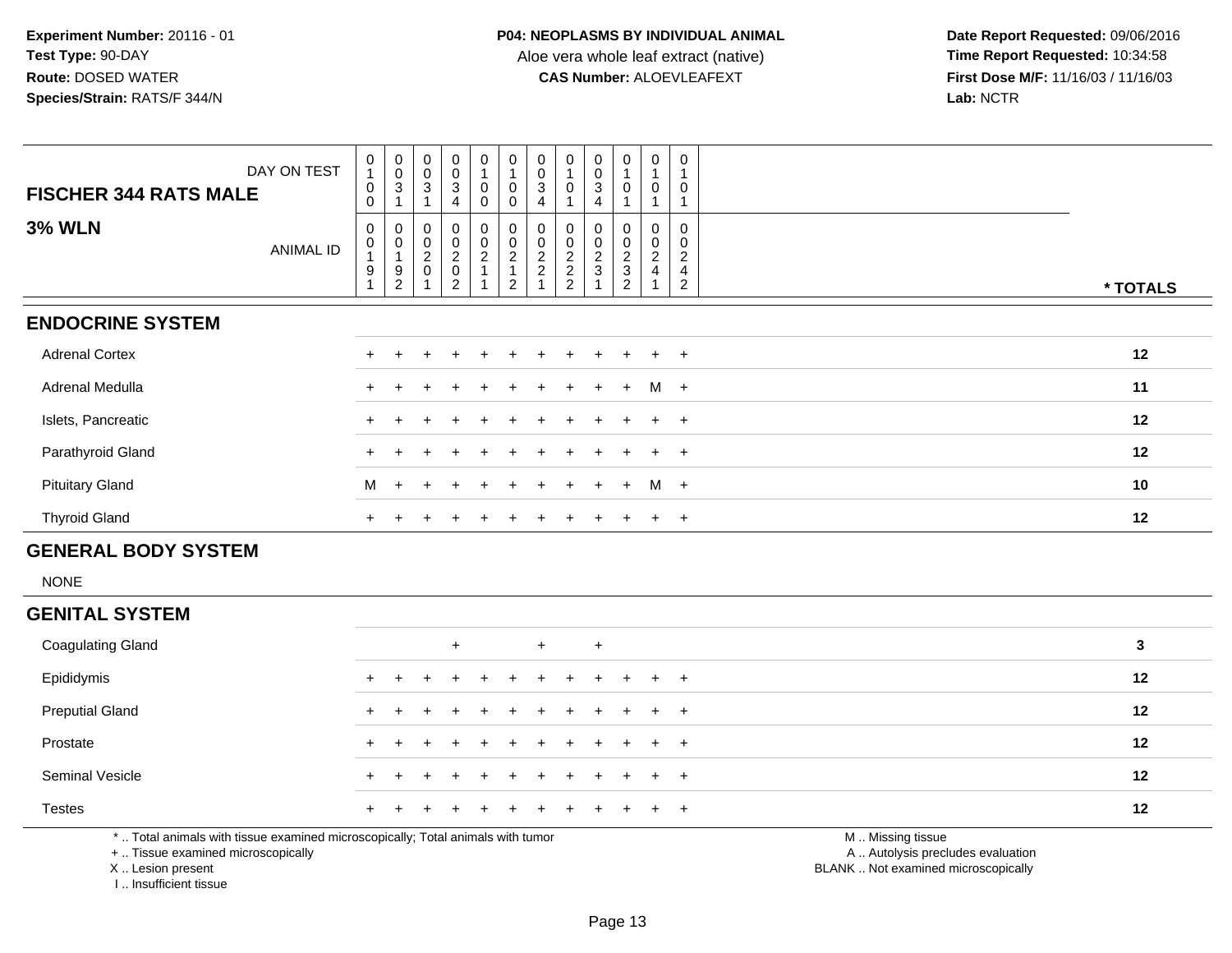**Date Report Requested:** 09/06/2016 **First Dose M/F:** 11/16/03 / 11/16/03<br>Lab: NCTR **Lab:** NCTR

| <b>FISCHER 344 RATS MALE</b>                            | DAY ON TEST                                                                     | $\begin{smallmatrix}0\\1\end{smallmatrix}$<br>$\pmb{0}$<br>$\pmb{0}$ | $\begin{smallmatrix} 0\\0 \end{smallmatrix}$<br>$\frac{3}{1}$ | $\begin{smallmatrix} 0\\0 \end{smallmatrix}$<br>$\ensuremath{\mathsf{3}}$<br>$\overline{1}$ | $\pmb{0}$<br>$\ddot{\mathbf{0}}$<br>$\ensuremath{\mathsf{3}}$<br>$\overline{4}$ | 0<br>$\mathbf{1}$<br>$\pmb{0}$<br>0                                 | $\begin{smallmatrix}0\1\end{smallmatrix}$<br>$\pmb{0}$<br>$\mathbf 0$ | $\pmb{0}$<br>$\ddot{\mathbf{0}}$<br>$\ensuremath{\mathsf{3}}$<br>$\overline{4}$ | 0<br>$\overline{1}$<br>$\mathbf 0$<br>$\mathbf 1$ | $\begin{smallmatrix} 0\\0 \end{smallmatrix}$<br>$\ensuremath{\mathsf{3}}$<br>$\overline{4}$ | 0<br>$\overline{1}$<br>$\pmb{0}$<br>$\overline{1}$ | $\pmb{0}$<br>$\overline{1}$<br>$\mathbf 0$<br>$\overline{1}$       | 0<br>1<br>0<br>$\mathbf{1}$                     |                                                                                               |
|---------------------------------------------------------|---------------------------------------------------------------------------------|----------------------------------------------------------------------|---------------------------------------------------------------|---------------------------------------------------------------------------------------------|---------------------------------------------------------------------------------|---------------------------------------------------------------------|-----------------------------------------------------------------------|---------------------------------------------------------------------------------|---------------------------------------------------|---------------------------------------------------------------------------------------------|----------------------------------------------------|--------------------------------------------------------------------|-------------------------------------------------|-----------------------------------------------------------------------------------------------|
| <b>3% WLN</b>                                           | <b>ANIMAL ID</b>                                                                | $\pmb{0}$<br>$\overline{0}$<br>1<br>$\boldsymbol{9}$<br>$\mathbf{1}$ | 0<br>$\mathbf 0$<br>$\mathbf{1}$<br>$\frac{9}{2}$             | 0<br>$\begin{matrix}0\\2\\0\end{matrix}$<br>$\overline{1}$                                  | $\mathbf 0$<br>$\mathbf 0$<br>$^2_{\rm 0}$<br>$\overline{2}$                    | 0<br>$\mathsf{O}\xspace$<br>$\overline{\mathbf{c}}$<br>$\mathbf{1}$ | 00212                                                                 | $\mathbf 0$<br>$\mathbf 0$<br>$\frac{2}{2}$<br>$\mathbf{1}$                     | $\mathbf 0$<br>0<br>$\frac{2}{2}$                 | 0<br>$\mathbf 0$<br>$\frac{2}{3}$<br>$\overline{1}$                                         | 0<br>$\mathbf 0$<br>$\frac{2}{3}$                  | 0<br>$\mathbf 0$<br>$\sqrt{2}$<br>$\overline{4}$<br>$\overline{1}$ | 0<br>0<br>$\overline{c}$<br>4<br>$\overline{c}$ | * TOTALS                                                                                      |
| <b>HEMATOPOIETIC SYSTEM</b>                             |                                                                                 |                                                                      |                                                               |                                                                                             |                                                                                 |                                                                     |                                                                       |                                                                                 |                                                   |                                                                                             |                                                    |                                                                    |                                                 |                                                                                               |
| <b>Bone Marrow</b>                                      |                                                                                 |                                                                      |                                                               |                                                                                             |                                                                                 |                                                                     |                                                                       |                                                                                 |                                                   |                                                                                             |                                                    |                                                                    | $\ddot{}$                                       | 12                                                                                            |
| Lymph Node                                              |                                                                                 |                                                                      |                                                               |                                                                                             |                                                                                 |                                                                     |                                                                       | $\ddot{}$                                                                       |                                                   |                                                                                             |                                                    |                                                                    |                                                 | $\mathbf{1}$                                                                                  |
| Lymph Node, Mandibular                                  |                                                                                 |                                                                      |                                                               |                                                                                             |                                                                                 |                                                                     |                                                                       |                                                                                 |                                                   |                                                                                             |                                                    |                                                                    | $\ddot{}$                                       | 12                                                                                            |
| Lymph Node, Mesenteric                                  |                                                                                 |                                                                      |                                                               |                                                                                             |                                                                                 |                                                                     |                                                                       |                                                                                 |                                                   |                                                                                             |                                                    |                                                                    |                                                 | 12                                                                                            |
| Spleen                                                  |                                                                                 |                                                                      |                                                               |                                                                                             |                                                                                 |                                                                     |                                                                       |                                                                                 |                                                   |                                                                                             |                                                    |                                                                    | $\ddot{}$                                       | 12                                                                                            |
| Thymus                                                  |                                                                                 |                                                                      |                                                               |                                                                                             |                                                                                 |                                                                     |                                                                       |                                                                                 |                                                   |                                                                                             |                                                    |                                                                    | $\div$                                          | 12                                                                                            |
| <b>INTEGUMENTARY SYSTEM</b>                             |                                                                                 |                                                                      |                                                               |                                                                                             |                                                                                 |                                                                     |                                                                       |                                                                                 |                                                   |                                                                                             |                                                    |                                                                    |                                                 |                                                                                               |
| Mammary Gland                                           |                                                                                 |                                                                      |                                                               |                                                                                             |                                                                                 |                                                                     |                                                                       |                                                                                 | ÷                                                 | м                                                                                           | $+$                                                | $\ddot{}$                                                          | $\ddot{}$                                       | 11                                                                                            |
| Skin                                                    |                                                                                 |                                                                      |                                                               |                                                                                             |                                                                                 |                                                                     |                                                                       |                                                                                 |                                                   |                                                                                             |                                                    |                                                                    |                                                 | 12                                                                                            |
| <b>MUSCULOSKELETAL SYSTEM</b>                           |                                                                                 |                                                                      |                                                               |                                                                                             |                                                                                 |                                                                     |                                                                       |                                                                                 |                                                   |                                                                                             |                                                    |                                                                    |                                                 |                                                                                               |
| Bone, Femur                                             |                                                                                 | $+$                                                                  |                                                               |                                                                                             | ÷                                                                               | $\ddot{}$                                                           |                                                                       |                                                                                 |                                                   | $\div$                                                                                      | $\ddot{}$                                          | $\ddot{}$                                                          | $+$                                             | 12                                                                                            |
| <b>NERVOUS SYSTEM</b>                                   |                                                                                 |                                                                      |                                                               |                                                                                             |                                                                                 |                                                                     |                                                                       |                                                                                 |                                                   |                                                                                             |                                                    |                                                                    |                                                 |                                                                                               |
| Brain, Brain Stem                                       |                                                                                 |                                                                      |                                                               |                                                                                             |                                                                                 |                                                                     |                                                                       |                                                                                 |                                                   |                                                                                             |                                                    |                                                                    |                                                 | 12                                                                                            |
| Brain, Cerebellum                                       |                                                                                 |                                                                      |                                                               |                                                                                             |                                                                                 |                                                                     |                                                                       |                                                                                 |                                                   |                                                                                             |                                                    |                                                                    | $\ddot{}$                                       | 12                                                                                            |
| Brain, Cerebrum                                         |                                                                                 |                                                                      |                                                               |                                                                                             |                                                                                 |                                                                     |                                                                       |                                                                                 |                                                   |                                                                                             |                                                    |                                                                    | $\ddot{}$                                       | 12                                                                                            |
| +  Tissue examined microscopically<br>X  Lesion present | *  Total animals with tissue examined microscopically; Total animals with tumor |                                                                      |                                                               |                                                                                             |                                                                                 |                                                                     |                                                                       |                                                                                 |                                                   |                                                                                             |                                                    |                                                                    |                                                 | M  Missing tissue<br>A  Autolysis precludes evaluation<br>BLANK  Not examined microscopically |

I .. Insufficient tissue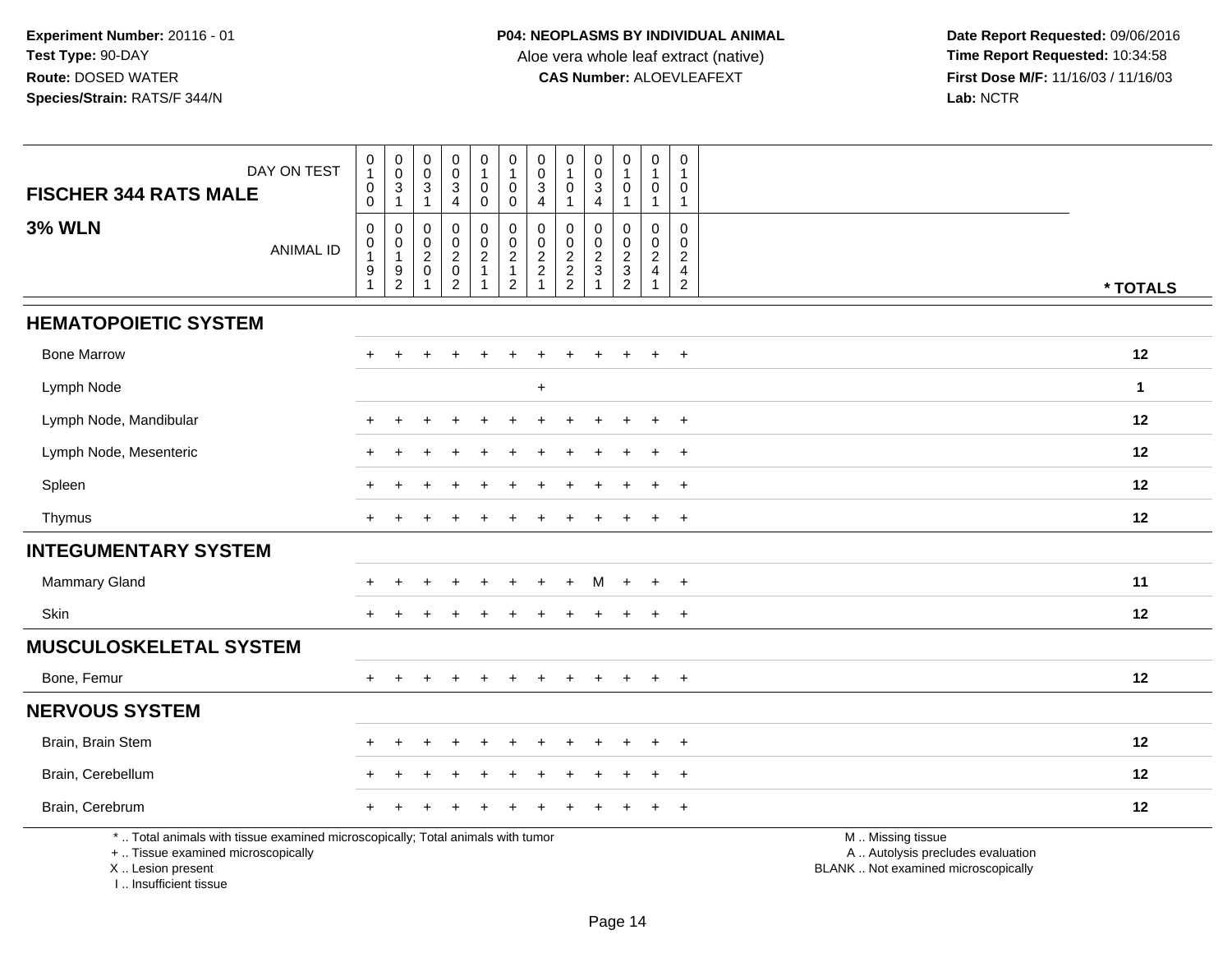**Date Report Requested:** 09/06/2016 **First Dose M/F:** 11/16/03 / 11/16/03<br>Lab: NCTR **Lab:** NCTR

| DAY ON TEST<br><b>FISCHER 344 RATS MALE</b> | $\begin{smallmatrix}0\\1\end{smallmatrix}$<br>$\mathbf 0$<br>$\mathbf 0$ | $\begin{smallmatrix} 0\\0\\3 \end{smallmatrix}$<br>$\overline{1}$ | $\begin{matrix} 0 \\ 0 \\ 3 \end{matrix}$ | $\begin{smallmatrix}0\\0\\3\end{smallmatrix}$<br>4 | $\begin{smallmatrix}0\1\end{smallmatrix}$<br>$\mathbf 0$<br>$\mathbf 0$ | $\begin{array}{c} 0 \\ 1 \\ 0 \end{array}$<br>$\mathbf 0$ | $\begin{smallmatrix} 0\\0\\3 \end{smallmatrix}$<br>$\overline{4}$ | 0<br>$\mathbf{1}$<br>0                                           | $\begin{smallmatrix}0\\0\\3\end{smallmatrix}$<br>$\overline{4}$ | $\begin{smallmatrix}0\1\end{smallmatrix}$<br>$\mathsf{O}\xspace$ | $\begin{smallmatrix}0\\1\end{smallmatrix}$<br>$\pmb{0}$<br>$\mathbf{1}$ | 0<br>$\mathbf 1$<br>0<br>1                                   |          |
|---------------------------------------------|--------------------------------------------------------------------------|-------------------------------------------------------------------|-------------------------------------------|----------------------------------------------------|-------------------------------------------------------------------------|-----------------------------------------------------------|-------------------------------------------------------------------|------------------------------------------------------------------|-----------------------------------------------------------------|------------------------------------------------------------------|-------------------------------------------------------------------------|--------------------------------------------------------------|----------|
| <b>3% WLN</b><br><b>ANIMAL ID</b>           | $\boldsymbol{0}$<br>$\pmb{0}$<br>$\mathbf{1}$<br>$\boldsymbol{9}$        | $\mathbf 0$<br>$\pmb{0}$<br>$\mathbf{1}$<br>$\frac{9}{2}$         | 0<br>$\frac{0}{2}$                        | $\pmb{0}$<br>$\frac{0}{2}$<br>$\overline{2}$       | $\begin{array}{c} 0 \\ 0 \\ 2 \\ 1 \end{array}$                         | $\mathbf 0$<br>$\frac{0}{2}$<br>1<br>$\overline{2}$       | 0<br>$\pmb{0}$<br>$\frac{2}{2}$                                   | 0<br>$\begin{matrix} 0 \\ 2 \\ 2 \end{matrix}$<br>$\overline{c}$ | 0<br>$\frac{0}{2}$                                              | 0<br>$\frac{0}{2}$<br>$\overline{2}$                             | $\pmb{0}$<br>$\begin{array}{c} 0 \\ 2 \\ 4 \end{array}$<br>1            | 0<br>0<br>$\overline{c}$<br>$\overline{4}$<br>$\overline{2}$ | * TOTALS |
| <b>RESPIRATORY SYSTEM</b>                   |                                                                          |                                                                   |                                           |                                                    |                                                                         |                                                           |                                                                   |                                                                  |                                                                 |                                                                  |                                                                         |                                                              |          |
| Lung                                        |                                                                          |                                                                   |                                           |                                                    |                                                                         |                                                           |                                                                   |                                                                  |                                                                 |                                                                  |                                                                         | $\overline{+}$                                               | 12       |
| Nose                                        | $+$                                                                      |                                                                   |                                           |                                                    |                                                                         |                                                           |                                                                   |                                                                  |                                                                 | $\overline{+}$                                                   | $\ddot{}$                                                               | $\overline{+}$                                               | 12       |
| Trachea                                     |                                                                          |                                                                   |                                           |                                                    |                                                                         |                                                           |                                                                   |                                                                  |                                                                 | $\overline{+}$                                                   | $+$                                                                     | $+$                                                          | 12       |
| <b>SPECIAL SENSES SYSTEM</b>                |                                                                          |                                                                   |                                           |                                                    |                                                                         |                                                           |                                                                   |                                                                  |                                                                 |                                                                  |                                                                         |                                                              |          |
| Eye                                         |                                                                          |                                                                   |                                           |                                                    |                                                                         |                                                           |                                                                   |                                                                  |                                                                 | $\div$                                                           | $\pm$                                                                   | $+$                                                          | 12       |
| <b>Harderian Gland</b>                      |                                                                          |                                                                   |                                           |                                                    |                                                                         |                                                           |                                                                   |                                                                  |                                                                 |                                                                  |                                                                         | $\overline{ }$                                               | 12       |
| <b>URINARY SYSTEM</b>                       |                                                                          |                                                                   |                                           |                                                    |                                                                         |                                                           |                                                                   |                                                                  |                                                                 |                                                                  |                                                                         |                                                              |          |
| Kidney                                      |                                                                          |                                                                   |                                           |                                                    | $\div$                                                                  |                                                           |                                                                   | $\ddot{}$                                                        | $\pm$                                                           | $\overline{+}$                                                   | $+$                                                                     | $^{+}$                                                       | 12       |
| <b>Urinary Bladder</b>                      |                                                                          |                                                                   |                                           |                                                    |                                                                         |                                                           |                                                                   | +                                                                |                                                                 | $\overline{+}$                                                   | $+$                                                                     | $^{+}$                                                       | 12       |
| <b>SYSTEMIC LESIONS</b>                     |                                                                          |                                                                   |                                           |                                                    |                                                                         |                                                           |                                                                   |                                                                  |                                                                 |                                                                  |                                                                         |                                                              |          |
| Multiple Organ                              |                                                                          |                                                                   |                                           |                                                    |                                                                         |                                                           |                                                                   |                                                                  |                                                                 | $\ddot{}$                                                        | $+$                                                                     | $+$                                                          | 12       |

\*\*\* END OF MALE DATA \*\*\*

\* .. Total animals with tissue examined microscopically; Total animals with tumor

+ .. Tissue examined microscopically

X .. Lesion present

I .. Insufficient tissue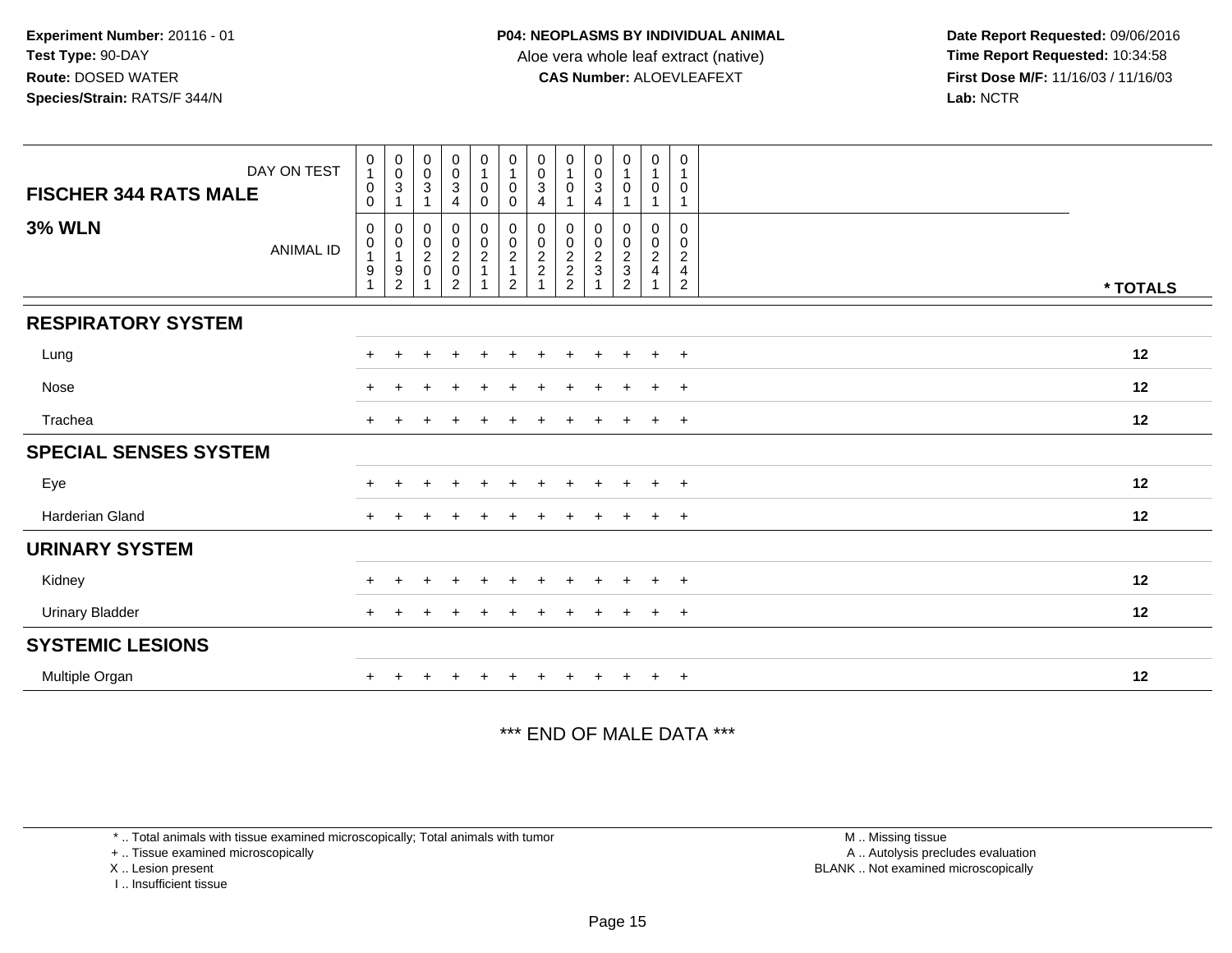| <b>FISCHER 344 RATS FEMALE</b>                                                   | DAY ON TEST                                                                     | 0<br>$\mathbf{1}$<br>$\pmb{0}$<br>$\mathsf 0$             | $\begin{smallmatrix}0\\1\end{smallmatrix}$<br>$\mathbf 0$<br>$\mathbf 0$ | 0<br>$\mathbf{1}$<br>0<br>$\pmb{0}$           | $\pmb{0}$<br>$\mathbf{1}$<br>$\pmb{0}$<br>$\mathsf{O}\xspace$ | $\begin{smallmatrix}0\1\end{smallmatrix}$<br>0<br>$\pmb{0}$   | 0<br>$\mathbf{1}$<br>$\mathsf{O}\xspace$<br>$\ddot{\mathbf{0}}$ | $\begin{smallmatrix}0\\1\end{smallmatrix}$<br>$\pmb{0}$<br>$\mathbf{1}$ | $\pmb{0}$<br>$\overline{1}$<br>0<br>$\overline{1}$                      | $\mathbf 0$<br>$\mathbf{1}$<br>$\mathbf 0$<br>$\mathbf{1}$            | 0<br>$\mathbf{1}$<br>$\mathbf 0$<br>$\mathbf{1}$    | $\pmb{0}$<br>$\overline{1}$<br>$\mathbf 0$<br>$\mathbf{1}$                | $\mathsf{O}\xspace$<br>$\mathbf{1}$<br>0<br>$\mathbf{1}$       |                                                                                               |
|----------------------------------------------------------------------------------|---------------------------------------------------------------------------------|-----------------------------------------------------------|--------------------------------------------------------------------------|-----------------------------------------------|---------------------------------------------------------------|---------------------------------------------------------------|-----------------------------------------------------------------|-------------------------------------------------------------------------|-------------------------------------------------------------------------|-----------------------------------------------------------------------|-----------------------------------------------------|---------------------------------------------------------------------------|----------------------------------------------------------------|-----------------------------------------------------------------------------------------------|
| <b>CONTROL</b>                                                                   | <b>ANIMAL ID</b>                                                                | $\mathsf 0$<br>$\pmb{0}$<br>$rac{2}{5}$<br>$\overline{1}$ | $\boldsymbol{0}$<br>$\frac{0}{2}$<br>52                                  | 0<br>0<br>$\overline{2}$<br>6<br>$\mathbf{1}$ | $\pmb{0}$<br>$\mathbf 0$<br>$\frac{2}{6}$                     | $\mathsf 0$<br>$\mathbf 0$<br>$\frac{2}{7}$<br>$\overline{1}$ | 0<br>$\overline{0}$<br>$\frac{2}{7}$                            | $\pmb{0}$<br>$\pmb{0}$<br>$\overline{2}$<br>$\bf 8$<br>$\mathbf 1$      | 0<br>$\mathbf 0$<br>$\sqrt{2}$<br>$\begin{array}{c} 8 \\ 2 \end{array}$ | $\mathbf 0$<br>$\mathbf 0$<br>$\overline{c}$<br>$9$<br>$\overline{1}$ | 0<br>$\mathbf 0$<br>$\overline{2}$<br>$\frac{9}{2}$ | $\pmb{0}$<br>$\mathbf 0$<br>$\overline{3}$<br>$\mathbf 0$<br>$\mathbf{1}$ | $\pmb{0}$<br>$\mathbf 0$<br>3<br>$\mathbf 0$<br>$\overline{c}$ | * TOTALS                                                                                      |
| <b>ALIMENTARY SYSTEM</b>                                                         |                                                                                 |                                                           |                                                                          |                                               |                                                               |                                                               |                                                                 |                                                                         |                                                                         |                                                                       |                                                     |                                                                           |                                                                |                                                                                               |
| Esophagus                                                                        |                                                                                 | +                                                         |                                                                          |                                               |                                                               |                                                               |                                                                 |                                                                         |                                                                         |                                                                       |                                                     |                                                                           | $\ddot{}$                                                      | 12                                                                                            |
| Intestine Large, Cecum                                                           |                                                                                 | $\div$                                                    |                                                                          |                                               |                                                               |                                                               |                                                                 |                                                                         |                                                                         |                                                                       |                                                     |                                                                           | $\overline{+}$                                                 | 12                                                                                            |
| Intestine Large, Colon                                                           |                                                                                 | +                                                         |                                                                          |                                               |                                                               |                                                               |                                                                 |                                                                         |                                                                         |                                                                       |                                                     |                                                                           | $\ddot{}$                                                      | 12                                                                                            |
| Intestine Large, Rectum                                                          |                                                                                 |                                                           |                                                                          |                                               |                                                               |                                                               |                                                                 |                                                                         |                                                                         |                                                                       | M                                                   | $\ddot{}$                                                                 | $+$                                                            | 11                                                                                            |
| Intestine Small, Duodenum                                                        |                                                                                 |                                                           |                                                                          |                                               |                                                               |                                                               |                                                                 |                                                                         |                                                                         |                                                                       |                                                     |                                                                           | $\ddot{}$                                                      | 12                                                                                            |
| Intestine Small, Ileum                                                           |                                                                                 |                                                           |                                                                          |                                               |                                                               |                                                               |                                                                 |                                                                         |                                                                         |                                                                       |                                                     |                                                                           | $\ddot{}$                                                      | 12                                                                                            |
| Intestine Small, Jejunum                                                         |                                                                                 |                                                           |                                                                          |                                               |                                                               |                                                               |                                                                 |                                                                         |                                                                         |                                                                       |                                                     |                                                                           | $\ddot{}$                                                      | 12                                                                                            |
| Liver                                                                            |                                                                                 |                                                           |                                                                          |                                               |                                                               |                                                               |                                                                 |                                                                         |                                                                         |                                                                       |                                                     |                                                                           | $\ddot{}$                                                      | 12                                                                                            |
| Pancreas                                                                         |                                                                                 |                                                           |                                                                          |                                               |                                                               |                                                               |                                                                 |                                                                         |                                                                         |                                                                       |                                                     |                                                                           | $\overline{+}$                                                 | 12                                                                                            |
| <b>Salivary Glands</b>                                                           |                                                                                 | +                                                         |                                                                          |                                               |                                                               |                                                               |                                                                 |                                                                         |                                                                         |                                                                       |                                                     |                                                                           | $\ddot{}$                                                      | 12                                                                                            |
| Stomach, Forestomach                                                             |                                                                                 |                                                           |                                                                          |                                               |                                                               |                                                               |                                                                 |                                                                         |                                                                         |                                                                       |                                                     |                                                                           |                                                                | 12                                                                                            |
| Stomach, Glandular                                                               |                                                                                 | $^+$                                                      |                                                                          |                                               |                                                               |                                                               |                                                                 |                                                                         |                                                                         |                                                                       |                                                     |                                                                           | $\overline{+}$                                                 | 12                                                                                            |
| <b>CARDIOVASCULAR SYSTEM</b>                                                     |                                                                                 |                                                           |                                                                          |                                               |                                                               |                                                               |                                                                 |                                                                         |                                                                         |                                                                       |                                                     |                                                                           |                                                                |                                                                                               |
| <b>Blood Vessel</b>                                                              |                                                                                 |                                                           |                                                                          |                                               |                                                               |                                                               |                                                                 |                                                                         |                                                                         |                                                                       |                                                     |                                                                           | $\ddot{}$                                                      | 12                                                                                            |
| Heart                                                                            |                                                                                 |                                                           |                                                                          |                                               |                                                               |                                                               |                                                                 |                                                                         |                                                                         |                                                                       |                                                     |                                                                           | $\ddot{}$                                                      | 12                                                                                            |
| +  Tissue examined microscopically<br>X  Lesion present<br>I Insufficient tissue | *  Total animals with tissue examined microscopically; Total animals with tumor |                                                           |                                                                          |                                               |                                                               |                                                               |                                                                 |                                                                         |                                                                         |                                                                       |                                                     |                                                                           |                                                                | M  Missing tissue<br>A  Autolysis precludes evaluation<br>BLANK  Not examined microscopically |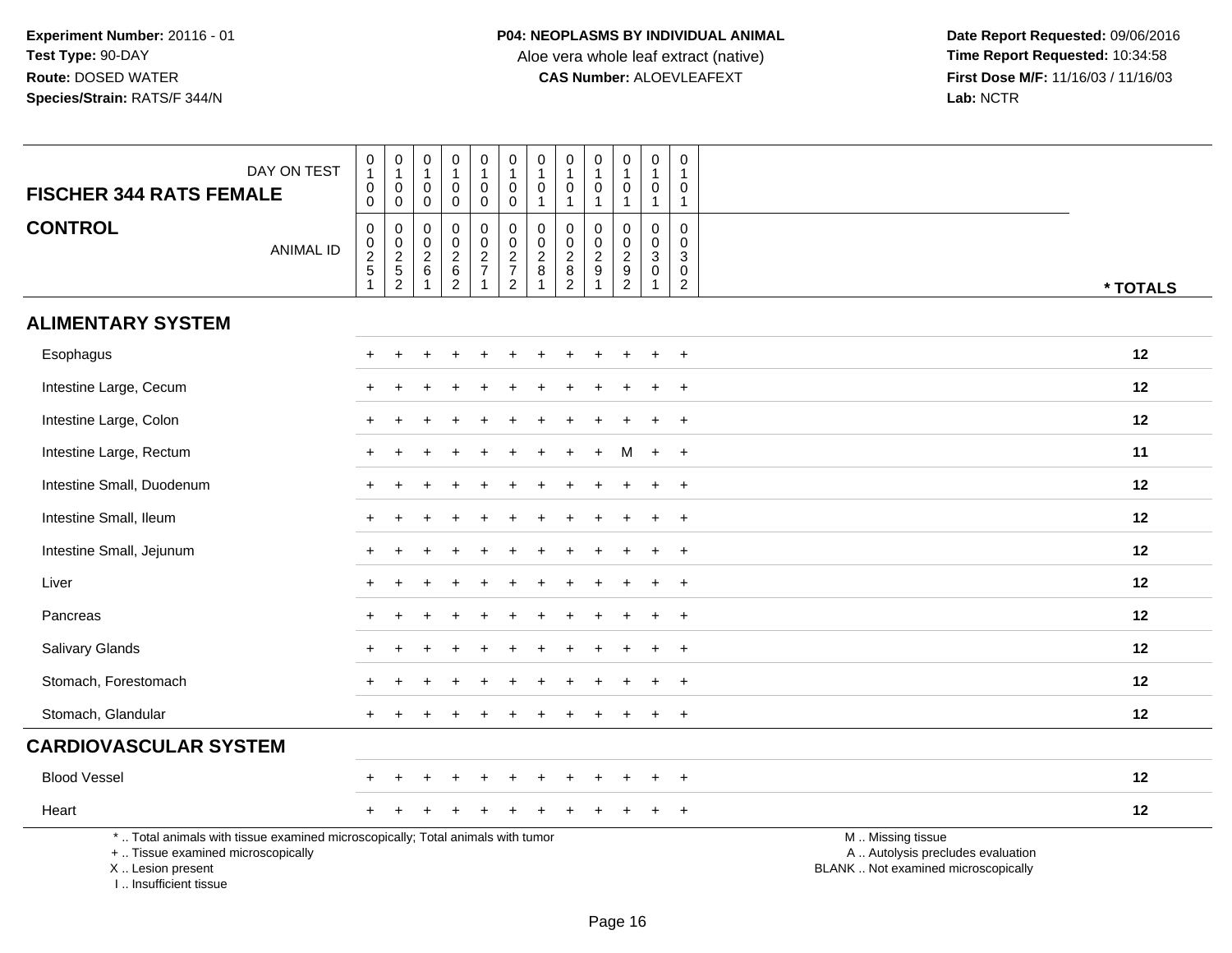**Date Report Requested:** 09/06/2016 **First Dose M/F:** 11/16/03 / 11/16/03<br>Lab: NCTR **Lab:** NCTR

| DAY ON TEST<br><b>FISCHER 344 RATS FEMALE</b>                                                                                              |                  | $\pmb{0}$<br>$\mathbf{1}$<br>$\pmb{0}$<br>$\pmb{0}$            | $\pmb{0}$<br>$\mathbf{1}$<br>$\mathbf 0$<br>$\mathbf 0$ | 0<br>1<br>0<br>0                        | $\mathbf 0$<br>$\mathbf{1}$<br>$\pmb{0}$<br>0                    | $\pmb{0}$<br>$\mathbf{1}$<br>$\pmb{0}$<br>$\ddot{\mathbf{0}}$ | 0<br>1<br>$\begin{smallmatrix}0\0\0\end{smallmatrix}$ | $\pmb{0}$<br>$\overline{1}$<br>$\pmb{0}$<br>$\mathbf{1}$ | 0<br>$\overline{1}$<br>0<br>$\overline{1}$                 | $\pmb{0}$<br>$\mathbf{1}$<br>$\mathbf 0$<br>$\mathbf{1}$ | $\pmb{0}$<br>$\mathbf{1}$<br>$\pmb{0}$<br>$\mathbf{1}$ | $\pmb{0}$<br>$\mathbf{1}$<br>0<br>$\mathbf{1}$     | $\mathbf 0$<br>1<br>0<br>$\mathbf{1}$                            |                                                                                               |
|--------------------------------------------------------------------------------------------------------------------------------------------|------------------|----------------------------------------------------------------|---------------------------------------------------------|-----------------------------------------|------------------------------------------------------------------|---------------------------------------------------------------|-------------------------------------------------------|----------------------------------------------------------|------------------------------------------------------------|----------------------------------------------------------|--------------------------------------------------------|----------------------------------------------------|------------------------------------------------------------------|-----------------------------------------------------------------------------------------------|
| <b>CONTROL</b>                                                                                                                             | <b>ANIMAL ID</b> | $\mathbf 0$<br>$\boldsymbol{0}$<br>$rac{2}{5}$<br>$\mathbf{1}$ | 0<br>$\mathbf 0$<br>$\frac{2}{5}$                       | 0<br>$\mathbf 0$<br>$\overline{c}$<br>6 | $\mathbf 0$<br>$\mathbf 0$<br>$^2\phantom{1}6$<br>$\overline{2}$ | $\pmb{0}$<br>$\mathsf 0$<br>$\frac{2}{7}$<br>-1               | 0<br>$\mathbf 0$<br>$\frac{2}{7}$<br>$\overline{2}$   | $\pmb{0}$<br>$\mathbf 0$<br>$\frac{2}{8}$                | $\mathbf 0$<br>$\Omega$<br>$\frac{2}{8}$<br>$\overline{2}$ | $\mathbf 0$<br>$\mathbf 0$<br>$\sqrt{2}$<br>$9\,$        | 0<br>$\mathbf 0$<br>$\frac{2}{9}$<br>$\overline{c}$    | 0<br>$\mathsf 0$<br>$\sqrt{3}$<br>$\mathbf 0$<br>1 | $\mathbf 0$<br>$\mathbf 0$<br>3<br>$\mathbf 0$<br>$\overline{2}$ | * TOTALS                                                                                      |
| <b>ENDOCRINE SYSTEM</b>                                                                                                                    |                  |                                                                |                                                         |                                         |                                                                  |                                                               |                                                       |                                                          |                                                            |                                                          |                                                        |                                                    |                                                                  |                                                                                               |
| <b>Adrenal Cortex</b>                                                                                                                      |                  |                                                                |                                                         |                                         |                                                                  |                                                               |                                                       |                                                          |                                                            |                                                          |                                                        |                                                    | $\ddot{}$                                                        | 12                                                                                            |
| Adrenal Medulla                                                                                                                            |                  |                                                                |                                                         |                                         |                                                                  |                                                               |                                                       |                                                          |                                                            |                                                          |                                                        |                                                    | $\ddot{}$                                                        | 12                                                                                            |
| Islets, Pancreatic                                                                                                                         |                  | ÷                                                              |                                                         |                                         |                                                                  |                                                               |                                                       |                                                          |                                                            |                                                          |                                                        |                                                    | $\pm$                                                            | 12                                                                                            |
| Parathyroid Gland                                                                                                                          |                  |                                                                |                                                         |                                         |                                                                  |                                                               |                                                       |                                                          |                                                            |                                                          |                                                        |                                                    | $\ddot{}$                                                        | 11                                                                                            |
| <b>Pituitary Gland</b>                                                                                                                     |                  |                                                                |                                                         |                                         |                                                                  |                                                               |                                                       |                                                          |                                                            |                                                          |                                                        |                                                    | $+$                                                              | 12                                                                                            |
| <b>Thyroid Gland</b>                                                                                                                       |                  |                                                                |                                                         |                                         |                                                                  |                                                               |                                                       |                                                          |                                                            |                                                          |                                                        |                                                    | $+$                                                              | 12                                                                                            |
| <b>GENERAL BODY SYSTEM</b>                                                                                                                 |                  |                                                                |                                                         |                                         |                                                                  |                                                               |                                                       |                                                          |                                                            |                                                          |                                                        |                                                    |                                                                  |                                                                                               |
| <b>NONE</b>                                                                                                                                |                  |                                                                |                                                         |                                         |                                                                  |                                                               |                                                       |                                                          |                                                            |                                                          |                                                        |                                                    |                                                                  |                                                                                               |
| <b>GENITAL SYSTEM</b>                                                                                                                      |                  |                                                                |                                                         |                                         |                                                                  |                                                               |                                                       |                                                          |                                                            |                                                          |                                                        |                                                    |                                                                  |                                                                                               |
| <b>Clitoral Gland</b>                                                                                                                      |                  |                                                                |                                                         |                                         |                                                                  |                                                               |                                                       |                                                          |                                                            |                                                          |                                                        |                                                    | $\pm$                                                            | 12                                                                                            |
| Ovary                                                                                                                                      |                  |                                                                |                                                         |                                         |                                                                  |                                                               |                                                       |                                                          |                                                            |                                                          |                                                        |                                                    | $\ddot{}$                                                        | 12                                                                                            |
| <b>Uterus</b>                                                                                                                              |                  |                                                                |                                                         |                                         |                                                                  |                                                               |                                                       |                                                          |                                                            |                                                          |                                                        |                                                    | $\ddot{}$                                                        | 12                                                                                            |
| <b>HEMATOPOIETIC SYSTEM</b>                                                                                                                |                  |                                                                |                                                         |                                         |                                                                  |                                                               |                                                       |                                                          |                                                            |                                                          |                                                        |                                                    |                                                                  |                                                                                               |
| <b>Bone Marrow</b>                                                                                                                         |                  |                                                                |                                                         |                                         |                                                                  |                                                               |                                                       |                                                          |                                                            |                                                          |                                                        |                                                    | $+$                                                              | 12                                                                                            |
| Lymph Node, Mandibular                                                                                                                     |                  |                                                                |                                                         |                                         |                                                                  |                                                               |                                                       |                                                          |                                                            |                                                          |                                                        |                                                    | <b>+</b>                                                         | 12                                                                                            |
| *  Total animals with tissue examined microscopically; Total animals with tumor<br>+  Tissue examined microscopically<br>X  Lesion present |                  |                                                                |                                                         |                                         |                                                                  |                                                               |                                                       |                                                          |                                                            |                                                          |                                                        |                                                    |                                                                  | M  Missing tissue<br>A  Autolysis precludes evaluation<br>BLANK  Not examined microscopically |

I .. Insufficient tissue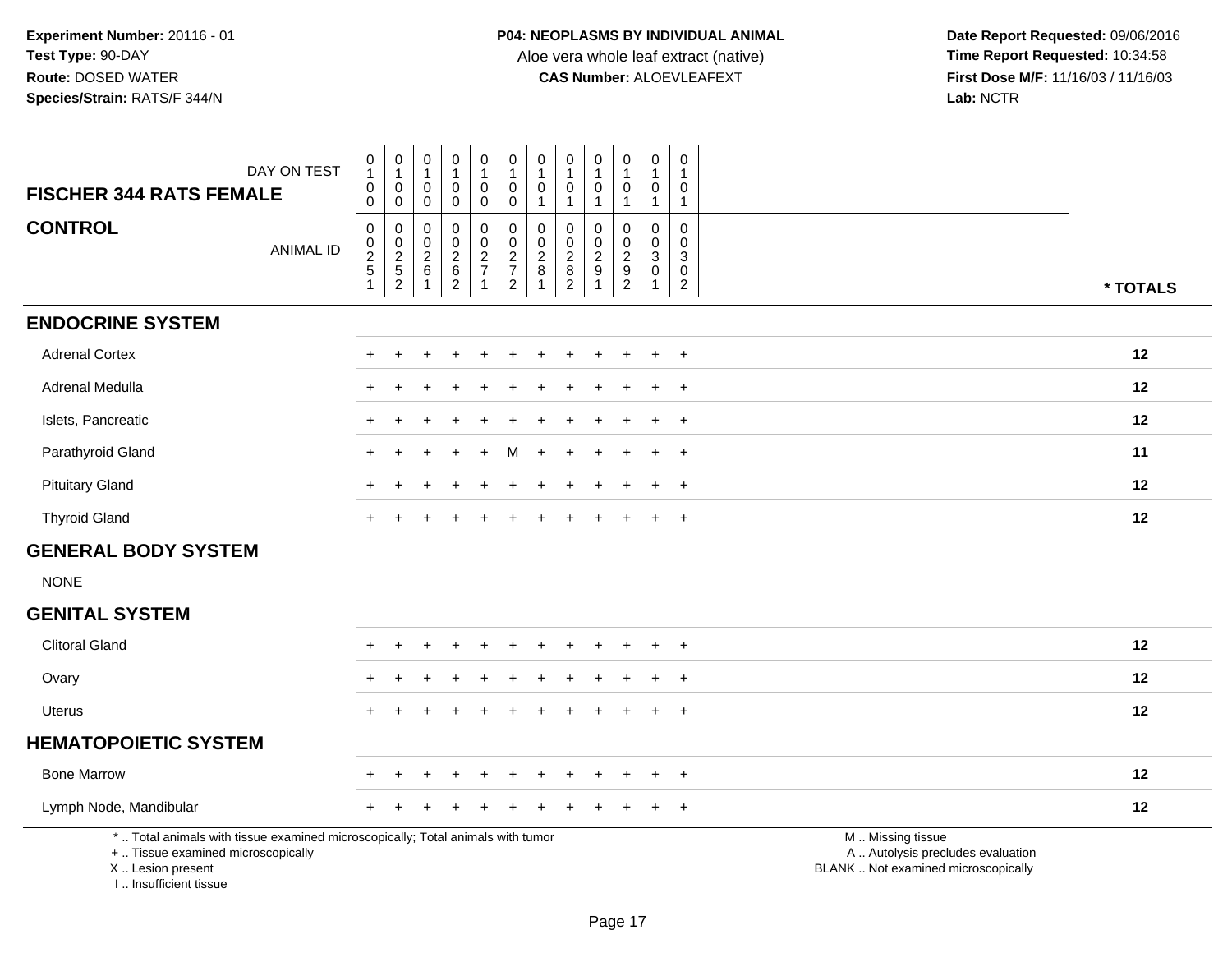**Date Report Requested:** 09/06/2016 **First Dose M/F:** 11/16/03 / 11/16/03<br>Lab: NCTR **Lab:** NCTR

| DAY ON TEST                                                                                                           | $\begin{smallmatrix}0\\1\end{smallmatrix}$<br>$\pmb{0}$             | $\pmb{0}$<br>$\mathbf{1}$<br>$\mathbf 0$    | $\begin{smallmatrix}0\\1\end{smallmatrix}$<br>$\mathsf{O}\xspace$ | $\pmb{0}$<br>$\mathbf{1}$<br>$\mathbf 0$                       | $\pmb{0}$<br>$\mathbf{1}$<br>$\mathsf 0$                    | $\pmb{0}$<br>$\mathbf{1}$<br>0                      | $\pmb{0}$<br>$\mathbf{1}$<br>0     | $\mathbf 0$<br>$\mathbf{1}$<br>$\mathbf 0$                               | $\pmb{0}$<br>$\mathbf{1}$<br>0                               | $\begin{smallmatrix}0\\1\end{smallmatrix}$<br>$\mathbf 0$ | 0<br>1<br>0                          | $\mathbf 0$<br>$\overline{1}$<br>$\mathbf 0$                     |                                                        |  |
|-----------------------------------------------------------------------------------------------------------------------|---------------------------------------------------------------------|---------------------------------------------|-------------------------------------------------------------------|----------------------------------------------------------------|-------------------------------------------------------------|-----------------------------------------------------|------------------------------------|--------------------------------------------------------------------------|--------------------------------------------------------------|-----------------------------------------------------------|--------------------------------------|------------------------------------------------------------------|--------------------------------------------------------|--|
| <b>FISCHER 344 RATS FEMALE</b>                                                                                        | $\ddot{\mathbf{0}}$                                                 | $\mathbf 0$                                 | $\mathbf 0$                                                       | $\mathsf{O}\xspace$                                            | $\mathbf 0$                                                 | $\mathbf 0$                                         | $\mathbf{1}$                       | $\mathbf{1}$                                                             | $\overline{1}$                                               | $\mathbf{1}$                                              | $\mathbf{1}$                         | $\overline{1}$                                                   |                                                        |  |
| <b>CONTROL</b><br><b>ANIMAL ID</b>                                                                                    | $\mathsf{O}\xspace$<br>$\mathbf 0$<br>$rac{2}{5}$<br>$\overline{ }$ | $\mathbf 0$<br>$\mathbf 0$<br>$\frac{2}{5}$ | $\mathbf 0$<br>$\mathsf{O}\xspace$<br>$^2\phantom{1}6$            | 0<br>$\mathbf 0$<br>$\begin{array}{c} 2 \\ 6 \\ 2 \end{array}$ | $\pmb{0}$<br>$\mathbf 0$<br>$\frac{2}{7}$<br>$\overline{1}$ | 0<br>$\mathbf 0$<br>$\frac{2}{7}$<br>$\overline{2}$ | 0<br>$\mathbf 0$<br>$_{8}^{\rm 2}$ | $\mathbf 0$<br>$\mathbf 0$<br>$\begin{array}{c} 2 \\ 8 \\ 2 \end{array}$ | 0<br>$\mathbf 0$<br>$\frac{2}{9}$<br>$\overline{\mathbf{1}}$ | $\mathbf 0$<br>$\mathbf 0$<br>$\frac{2}{9}$               | 0<br>$\mathbf 0$<br>3<br>$\mathbf 0$ | $\mathbf 0$<br>$\mathbf 0$<br>3<br>$\mathbf 0$<br>$\overline{2}$ | * TOTALS                                               |  |
| Lymph Node, Mesenteric                                                                                                | $\ddot{}$                                                           | $\div$                                      | <b>+</b>                                                          | $\ddot{}$                                                      | $\div$                                                      | $\ddot{}$                                           | $\div$                             | $\overline{ }$                                                           | $\ddot{}$                                                    | $\div$                                                    | $\ddot{}$                            | $\ddot{}$                                                        | 12                                                     |  |
| Spleen                                                                                                                | $\div$                                                              |                                             |                                                                   |                                                                |                                                             |                                                     |                                    |                                                                          |                                                              |                                                           |                                      | $\ddot{}$                                                        | 12                                                     |  |
| Thymus                                                                                                                | $+$                                                                 |                                             |                                                                   |                                                                |                                                             |                                                     |                                    |                                                                          |                                                              |                                                           | $\ddot{}$                            | $\ddot{}$                                                        | 12                                                     |  |
| <b>INTEGUMENTARY SYSTEM</b>                                                                                           |                                                                     |                                             |                                                                   |                                                                |                                                             |                                                     |                                    |                                                                          |                                                              |                                                           |                                      |                                                                  |                                                        |  |
| Mammary Gland                                                                                                         | $\ddot{}$                                                           |                                             |                                                                   |                                                                |                                                             |                                                     |                                    |                                                                          |                                                              |                                                           |                                      | $\ddot{}$                                                        | 12                                                     |  |
| Skin                                                                                                                  | $+$                                                                 |                                             |                                                                   |                                                                |                                                             |                                                     |                                    |                                                                          |                                                              |                                                           |                                      | $\ddot{}$                                                        | 12                                                     |  |
| <b>MUSCULOSKELETAL SYSTEM</b>                                                                                         |                                                                     |                                             |                                                                   |                                                                |                                                             |                                                     |                                    |                                                                          |                                                              |                                                           |                                      |                                                                  |                                                        |  |
| Bone, Femur                                                                                                           | $+$                                                                 |                                             |                                                                   |                                                                |                                                             |                                                     |                                    |                                                                          |                                                              |                                                           |                                      | $\ddot{}$                                                        | 12                                                     |  |
| <b>NERVOUS SYSTEM</b>                                                                                                 |                                                                     |                                             |                                                                   |                                                                |                                                             |                                                     |                                    |                                                                          |                                                              |                                                           |                                      |                                                                  |                                                        |  |
| Brain, Brain Stem                                                                                                     |                                                                     |                                             |                                                                   |                                                                |                                                             |                                                     |                                    |                                                                          |                                                              |                                                           |                                      | $\overline{ }$                                                   | 12                                                     |  |
| Brain, Cerebellum                                                                                                     | ÷                                                                   |                                             |                                                                   |                                                                |                                                             |                                                     |                                    |                                                                          |                                                              |                                                           |                                      |                                                                  | 12                                                     |  |
| Brain, Cerebrum                                                                                                       | $+$                                                                 |                                             |                                                                   |                                                                |                                                             |                                                     |                                    |                                                                          |                                                              |                                                           | $\ddot{}$                            | $\ddot{}$                                                        | 12                                                     |  |
| <b>RESPIRATORY SYSTEM</b>                                                                                             |                                                                     |                                             |                                                                   |                                                                |                                                             |                                                     |                                    |                                                                          |                                                              |                                                           |                                      |                                                                  |                                                        |  |
| Lung                                                                                                                  | $\ddot{}$                                                           |                                             |                                                                   |                                                                |                                                             |                                                     |                                    |                                                                          |                                                              |                                                           |                                      | $\div$                                                           | 12                                                     |  |
| Nose                                                                                                                  | $\pm$                                                               |                                             |                                                                   |                                                                |                                                             |                                                     |                                    |                                                                          |                                                              |                                                           |                                      | $\ddot{}$                                                        | 12                                                     |  |
| Trachea                                                                                                               | $\ddot{}$                                                           |                                             |                                                                   |                                                                |                                                             |                                                     |                                    |                                                                          |                                                              |                                                           |                                      | $\ddot{}$                                                        | 12                                                     |  |
| *  Total animals with tissue examined microscopically; Total animals with tumor<br>+  Tissue examined microscopically |                                                                     |                                             |                                                                   |                                                                |                                                             |                                                     |                                    |                                                                          |                                                              |                                                           |                                      |                                                                  | M  Missing tissue<br>A  Autolysis precludes evaluation |  |

X .. Lesion present

I .. Insufficient tissue

Lesion present BLANK .. Not examined microscopically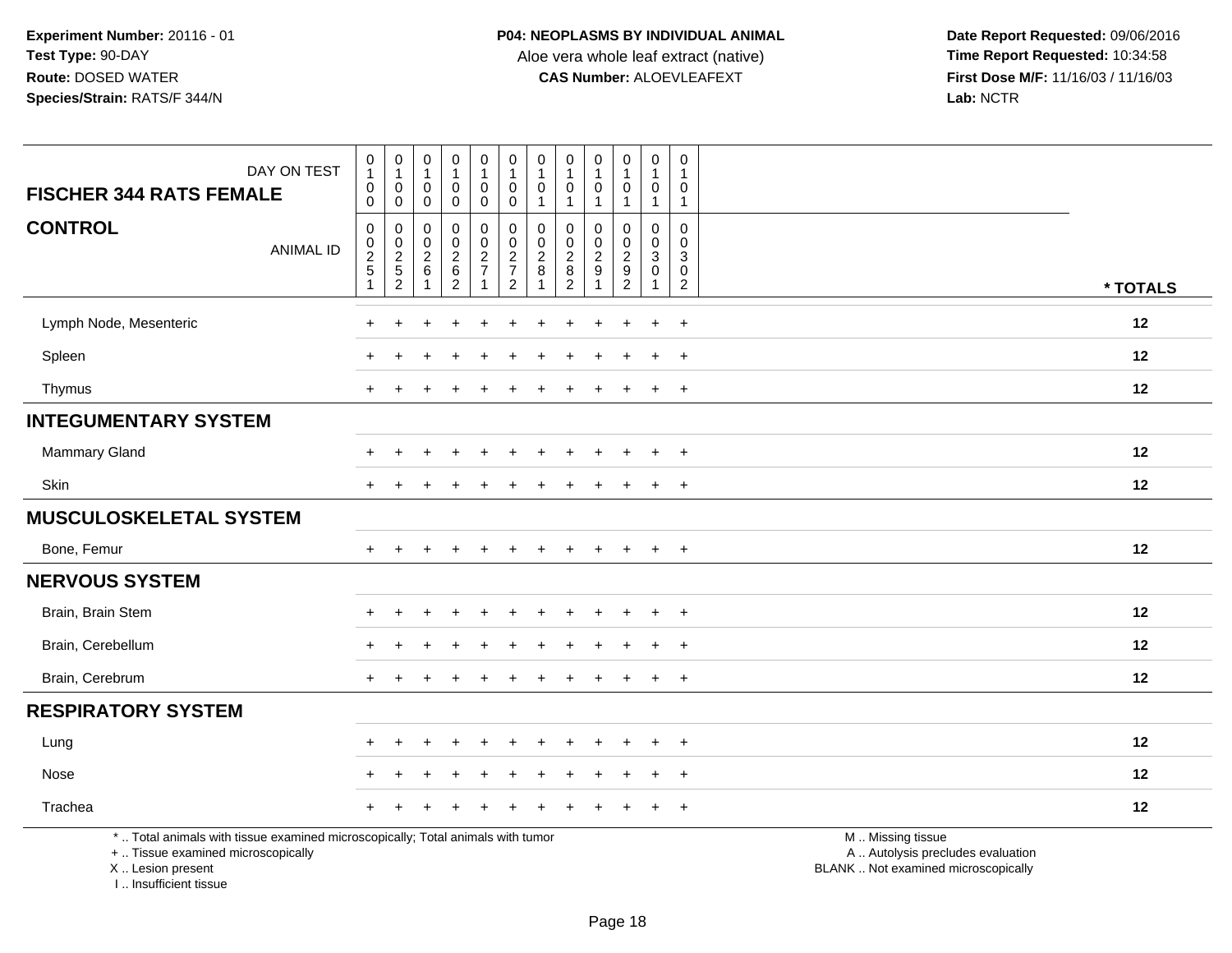| <b>FISCHER 344 RATS FEMALE</b> | DAY ON TEST      | 0<br>0<br>0                                                    | 0<br>0<br>0                                                                | 0<br>0 | $\begin{smallmatrix}0\1\end{smallmatrix}$<br>$\pmb{0}$<br>$\mathbf 0$ | 0<br>$\overline{1}$<br>$\pmb{0}$<br>$\Omega$     | 0<br>0<br>$\Omega$      | 0                       | 0<br>0                                                            | $\frac{0}{1}$<br>0 | $\begin{smallmatrix}0\\1\end{smallmatrix}$<br>$\pmb{0}$           | 0<br>0                     | 0<br>$\mathbf 0$                                     |          |
|--------------------------------|------------------|----------------------------------------------------------------|----------------------------------------------------------------------------|--------|-----------------------------------------------------------------------|--------------------------------------------------|-------------------------|-------------------------|-------------------------------------------------------------------|--------------------|-------------------------------------------------------------------|----------------------------|------------------------------------------------------|----------|
| <b>CONTROL</b>                 | <b>ANIMAL ID</b> | $\boldsymbol{0}$<br>$\begin{array}{c} 0 \\ 2 \\ 5 \end{array}$ | $\begin{smallmatrix} 0 \\ 0 \\ 2 \\ 5 \end{smallmatrix}$<br>$\overline{c}$ | 00026  | 00026<br>$\overline{c}$                                               | $\boldsymbol{0}$<br>$\mathbf 0$<br>$\frac{2}{7}$ | 00027<br>$\overline{2}$ | $_0^0$<br>$\frac{2}{8}$ | $\begin{array}{c} 0 \\ 0 \\ 2 \\ 8 \end{array}$<br>$\overline{2}$ | 00029              | $\begin{array}{c} 0 \\ 0 \\ 2 \\ 9 \end{array}$<br>$\overline{2}$ | 0<br>$\mathbf 0$<br>3<br>0 | 0<br>$\mathbf 0$<br>3<br>$\pmb{0}$<br>$\overline{c}$ | * TOTALS |
| <b>SPECIAL SENSES SYSTEM</b>   |                  |                                                                |                                                                            |        |                                                                       |                                                  |                         |                         |                                                                   |                    |                                                                   |                            |                                                      |          |
| Eye                            |                  |                                                                |                                                                            |        | $\pm$                                                                 | $+$                                              | $\ddot{}$               | $+$                     | $\pm$                                                             | $+$                | $+$                                                               | $+$                        | $+$                                                  | 12       |
| Harderian Gland                |                  | $+$                                                            |                                                                            |        |                                                                       |                                                  |                         |                         |                                                                   | $\pm$              | $+$                                                               |                            | $+$ $+$                                              | 12       |
| <b>URINARY SYSTEM</b>          |                  |                                                                |                                                                            |        |                                                                       |                                                  |                         |                         |                                                                   |                    |                                                                   |                            |                                                      |          |
| Kidney                         |                  | $\pm$                                                          |                                                                            |        | $\div$                                                                |                                                  |                         | ÷.                      | $\pm$                                                             | $\pm$              | $\pm$                                                             | $+$                        | $\pm$                                                | 12       |
| <b>Urinary Bladder</b>         |                  | $+$                                                            |                                                                            |        |                                                                       |                                                  |                         |                         |                                                                   |                    |                                                                   | $+$                        | $+$                                                  | 12       |
| <b>SYSTEMIC LESIONS</b>        |                  |                                                                |                                                                            |        |                                                                       |                                                  |                         |                         |                                                                   |                    |                                                                   |                            |                                                      |          |
| Multiple Organ                 |                  |                                                                |                                                                            |        |                                                                       |                                                  |                         |                         |                                                                   |                    |                                                                   | $+$                        | $\ddot{}$                                            | 12       |

\* .. Total animals with tissue examined microscopically; Total animals with tumor

+ .. Tissue examined microscopically

X .. Lesion present

I .. Insufficient tissue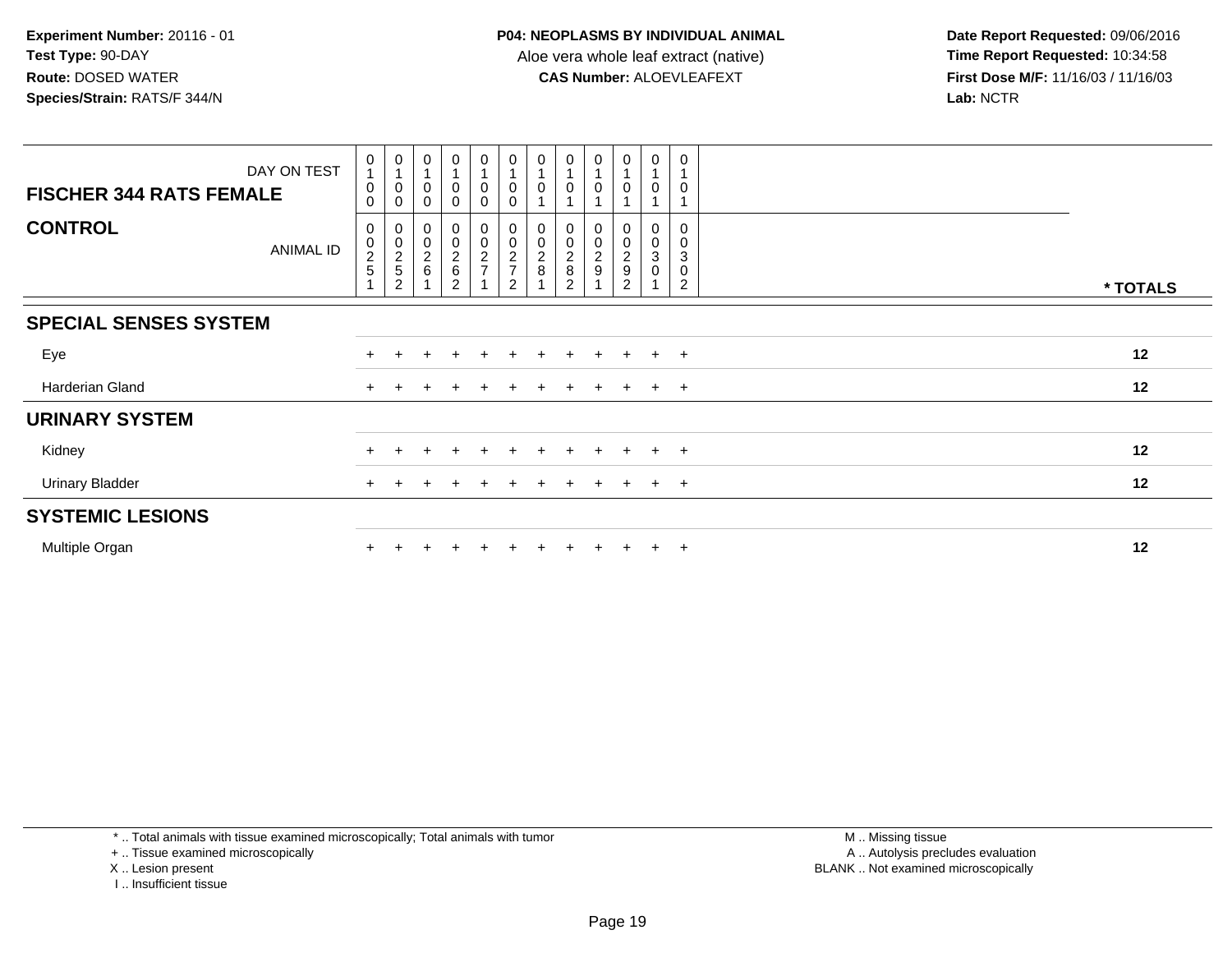| <b>FISCHER 344 RATS FEMALE</b>                                                   | DAY ON TEST                                                                     | $\mathbf 0$<br>$\mathbf{1}$<br>$\mathbf 0$<br>$\mathbf 0$                      | $\begin{smallmatrix}0\\1\end{smallmatrix}$<br>$\mathbf 0$<br>$\pmb{0}$   | 0<br>$\overline{1}$<br>$\mathbf 0$<br>0              | $\mathbf 0$<br>$\mathbf{1}$<br>0<br>$\mathbf 0$                         | $\mathbf 0$<br>$\mathbf{1}$<br>$\pmb{0}$<br>$\pmb{0}$    | $\pmb{0}$<br>$\mathbf{1}$<br>$\mathbf 0$<br>$\mathbf 0$   | $\pmb{0}$<br>1<br>$\pmb{0}$<br>$\mathbf{1}$    | $\mathbf 0$<br>$\mathbf{1}$<br>$\mathbf 0$<br>$\mathbf{1}$          | $\mathbf 0$<br>$\overline{1}$<br>0<br>$\mathbf{1}$              | $\pmb{0}$<br>$\mathbf{1}$<br>$\,0\,$<br>$\mathbf{1}$                          | 0<br>$\mathbf{1}$<br>0<br>$\mathbf{1}$ | 0<br>1<br>0<br>$\mathbf{1}$                   |                                                                                               |
|----------------------------------------------------------------------------------|---------------------------------------------------------------------------------|--------------------------------------------------------------------------------|--------------------------------------------------------------------------|------------------------------------------------------|-------------------------------------------------------------------------|----------------------------------------------------------|-----------------------------------------------------------|------------------------------------------------|---------------------------------------------------------------------|-----------------------------------------------------------------|-------------------------------------------------------------------------------|----------------------------------------|-----------------------------------------------|-----------------------------------------------------------------------------------------------|
| <b>1% WLN</b>                                                                    | <b>ANIMAL ID</b>                                                                | $\mathbf 0$<br>$\mathbf 0$<br>$\overline{3}$<br>$\overline{7}$<br>$\mathbf{1}$ | $\boldsymbol{0}$<br>$_{3}^{\rm 0}$<br>$\boldsymbol{7}$<br>$\overline{2}$ | $\mathbf 0$<br>$\mathbf 0$<br>3<br>8<br>$\mathbf{1}$ | 0<br>$\mathbf 0$<br>3<br>$\begin{smallmatrix} 8 \\ 2 \end{smallmatrix}$ | 0<br>0<br>$\ensuremath{\mathsf{3}}$<br>9<br>$\mathbf{1}$ | $\mathbf 0$<br>$\mathbf 0$<br>$\sqrt{3}$<br>$\frac{9}{2}$ | $\mathbf 0$<br>$\mathbf 0$<br>4<br>$\mathbf 0$ | $\mathbf 0$<br>0<br>$\overline{4}$<br>$\mathbf 0$<br>$\overline{2}$ | $\mathbf 0$<br>$\mathbf{0}$<br>$\overline{4}$<br>$\overline{1}$ | 0<br>$\mathbf 0$<br>$\overline{\mathbf{4}}$<br>$\mathbf{1}$<br>$\overline{2}$ | $\mathbf 0$<br>0<br>4<br>$\frac{2}{1}$ | $\mathbf 0$<br>$\Omega$<br>4<br>$\frac{2}{2}$ | * TOTALS                                                                                      |
| <b>ALIMENTARY SYSTEM</b>                                                         |                                                                                 |                                                                                |                                                                          |                                                      |                                                                         |                                                          |                                                           |                                                |                                                                     |                                                                 |                                                                               |                                        |                                               |                                                                                               |
| Intestine Large, Cecum                                                           |                                                                                 |                                                                                |                                                                          |                                                      |                                                                         |                                                          |                                                           |                                                |                                                                     |                                                                 |                                                                               |                                        | $\ddot{}$                                     | 12                                                                                            |
| Intestine Large, Colon                                                           |                                                                                 |                                                                                |                                                                          |                                                      |                                                                         |                                                          |                                                           |                                                |                                                                     |                                                                 |                                                                               |                                        | $\div$                                        | 12                                                                                            |
| Liver                                                                            |                                                                                 | $+$                                                                            |                                                                          |                                                      |                                                                         |                                                          |                                                           |                                                |                                                                     |                                                                 | $\ddot{}$                                                                     | $\ddot{}$                              | $+$                                           | 12                                                                                            |
| <b>CARDIOVASCULAR SYSTEM</b>                                                     |                                                                                 |                                                                                |                                                                          |                                                      |                                                                         |                                                          |                                                           |                                                |                                                                     |                                                                 |                                                                               |                                        |                                               |                                                                                               |
| <b>NONE</b>                                                                      |                                                                                 |                                                                                |                                                                          |                                                      |                                                                         |                                                          |                                                           |                                                |                                                                     |                                                                 |                                                                               |                                        |                                               |                                                                                               |
| <b>ENDOCRINE SYSTEM</b>                                                          |                                                                                 |                                                                                |                                                                          |                                                      |                                                                         |                                                          |                                                           |                                                |                                                                     |                                                                 |                                                                               |                                        |                                               |                                                                                               |
| <b>NONE</b>                                                                      |                                                                                 |                                                                                |                                                                          |                                                      |                                                                         |                                                          |                                                           |                                                |                                                                     |                                                                 |                                                                               |                                        |                                               |                                                                                               |
| <b>GENERAL BODY SYSTEM</b>                                                       |                                                                                 |                                                                                |                                                                          |                                                      |                                                                         |                                                          |                                                           |                                                |                                                                     |                                                                 |                                                                               |                                        |                                               |                                                                                               |
| <b>NONE</b>                                                                      |                                                                                 |                                                                                |                                                                          |                                                      |                                                                         |                                                          |                                                           |                                                |                                                                     |                                                                 |                                                                               |                                        |                                               |                                                                                               |
| <b>GENITAL SYSTEM</b>                                                            |                                                                                 |                                                                                |                                                                          |                                                      |                                                                         |                                                          |                                                           |                                                |                                                                     |                                                                 |                                                                               |                                        |                                               |                                                                                               |
| Uterus                                                                           |                                                                                 |                                                                                |                                                                          |                                                      |                                                                         | $+$ $+$                                                  |                                                           |                                                |                                                                     |                                                                 |                                                                               |                                        |                                               | $\overline{2}$                                                                                |
| <b>HEMATOPOIETIC SYSTEM</b>                                                      |                                                                                 |                                                                                |                                                                          |                                                      |                                                                         |                                                          |                                                           |                                                |                                                                     |                                                                 |                                                                               |                                        |                                               |                                                                                               |
| Lymph Node, Mesenteric                                                           |                                                                                 |                                                                                |                                                                          | +                                                    |                                                                         |                                                          | $\ddot{}$                                                 |                                                |                                                                     |                                                                 | +                                                                             |                                        | $\ddot{}$                                     | 4                                                                                             |
| Spleen                                                                           |                                                                                 |                                                                                |                                                                          |                                                      |                                                                         |                                                          | $\pm$                                                     | $\div$                                         |                                                                     |                                                                 | $\ddot{}$                                                                     | $\overline{+}$                         | $+$                                           | 12                                                                                            |
| <b>INTEGUMENTARY SYSTEM</b>                                                      |                                                                                 |                                                                                |                                                                          |                                                      |                                                                         |                                                          |                                                           |                                                |                                                                     |                                                                 |                                                                               |                                        |                                               |                                                                                               |
| +  Tissue examined microscopically<br>X  Lesion present<br>I Insufficient tissue | *  Total animals with tissue examined microscopically; Total animals with tumor |                                                                                |                                                                          |                                                      |                                                                         |                                                          |                                                           |                                                |                                                                     |                                                                 |                                                                               |                                        |                                               | M  Missing tissue<br>A  Autolysis precludes evaluation<br>BLANK  Not examined microscopically |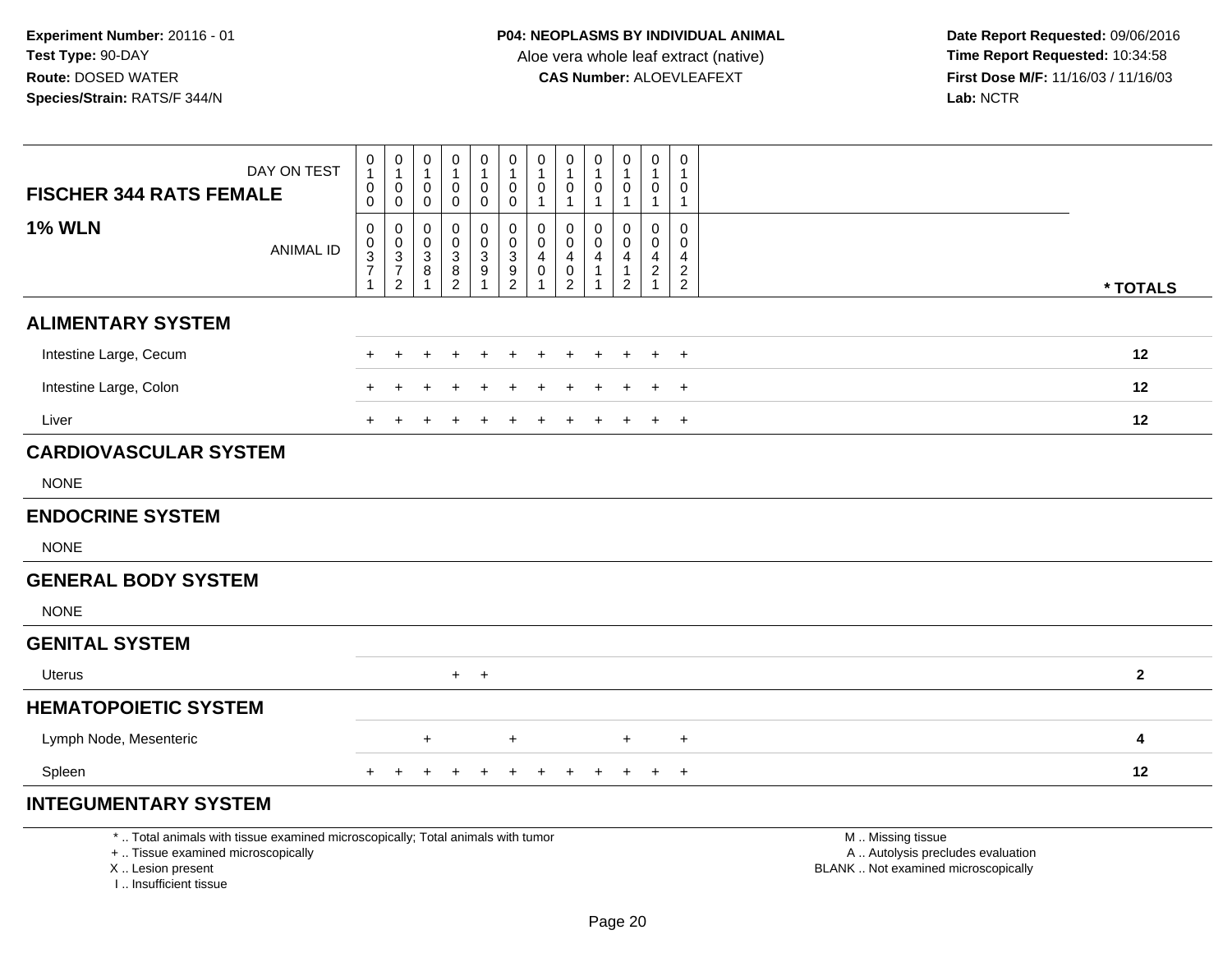|                                | DAY ON TEST      | 0<br>$\mathbf{1}$<br>$\pmb{0}$          | 0<br>$\mathbf 1$<br>$\pmb{0}$                                             | 0<br>0           | $\mathbf 0$<br>$\mathbf{1}$<br>$\pmb{0}$            | 0<br>$\mathbf{1}$<br>0                              | $\mathbf 0$<br>$\mathbf{1}$<br>$\mathbf 0$                              | 0<br>0           | 0<br>-1<br>0                  | 0<br>0      | 0<br>0                                  | 0<br>$\overline{\mathbf{1}}$<br>0                               | 0<br>$\mathbf{1}$<br>0                                   |          |
|--------------------------------|------------------|-----------------------------------------|---------------------------------------------------------------------------|------------------|-----------------------------------------------------|-----------------------------------------------------|-------------------------------------------------------------------------|------------------|-------------------------------|-------------|-----------------------------------------|-----------------------------------------------------------------|----------------------------------------------------------|----------|
| <b>FISCHER 344 RATS FEMALE</b> |                  | $\Omega$                                | $\mathbf 0$                                                               | 0                | $\mathbf 0$                                         | 0                                                   | $\mathbf 0$                                                             |                  |                               |             |                                         |                                                                 | 1                                                        |          |
| <b>1% WLN</b>                  | <b>ANIMAL ID</b> | $\pmb{0}$<br>$\pmb{0}$<br>$\frac{3}{7}$ | $\pmb{0}$<br>$\begin{array}{c} 0 \\ 3 \\ 7 \end{array}$<br>$\overline{c}$ | 0<br>0<br>3<br>8 | $\boldsymbol{0}$<br>$\frac{0}{3}$<br>$\overline{2}$ | 0<br>$\pmb{0}$<br>$\sqrt{3}$<br>$\overline{9}$<br>1 | 0<br>$\overline{0}$<br>$\ensuremath{\mathsf{3}}$<br>9<br>$\overline{c}$ | 0<br>0<br>4<br>0 | 0<br>4<br>0<br>$\overline{2}$ | 0<br>0<br>4 | 0<br>$\mathbf 0$<br>4<br>$\overline{2}$ | $\mathbf 0$<br>$\mathbf 0$<br>$\overline{4}$<br>$\sqrt{2}$<br>1 | $\Omega$<br>0<br>4<br>$\overline{c}$<br>$\boldsymbol{2}$ | * TOTALS |
| <b>NONE</b>                    |                  |                                         |                                                                           |                  |                                                     |                                                     |                                                                         |                  |                               |             |                                         |                                                                 |                                                          |          |
| <b>MUSCULOSKELETAL SYSTEM</b>  |                  |                                         |                                                                           |                  |                                                     |                                                     |                                                                         |                  |                               |             |                                         |                                                                 |                                                          |          |
| <b>NONE</b>                    |                  |                                         |                                                                           |                  |                                                     |                                                     |                                                                         |                  |                               |             |                                         |                                                                 |                                                          |          |
| <b>NERVOUS SYSTEM</b>          |                  |                                         |                                                                           |                  |                                                     |                                                     |                                                                         |                  |                               |             |                                         |                                                                 |                                                          |          |
| <b>NONE</b>                    |                  |                                         |                                                                           |                  |                                                     |                                                     |                                                                         |                  |                               |             |                                         |                                                                 |                                                          |          |
| <b>RESPIRATORY SYSTEM</b>      |                  |                                         |                                                                           |                  |                                                     |                                                     |                                                                         |                  |                               |             |                                         |                                                                 |                                                          |          |
| <b>NONE</b>                    |                  |                                         |                                                                           |                  |                                                     |                                                     |                                                                         |                  |                               |             |                                         |                                                                 |                                                          |          |
| <b>SPECIAL SENSES SYSTEM</b>   |                  |                                         |                                                                           |                  |                                                     |                                                     |                                                                         |                  |                               |             |                                         |                                                                 |                                                          |          |
| <b>NONE</b>                    |                  |                                         |                                                                           |                  |                                                     |                                                     |                                                                         |                  |                               |             |                                         |                                                                 |                                                          |          |
| <b>URINARY SYSTEM</b>          |                  |                                         |                                                                           |                  |                                                     |                                                     |                                                                         |                  |                               |             |                                         |                                                                 |                                                          |          |
| Kidney                         |                  |                                         |                                                                           |                  |                                                     |                                                     |                                                                         |                  |                               | $\pm$       | $\pm$                                   | $+$                                                             | $+$                                                      | 12       |
| <b>SYSTEMIC LESIONS</b>        |                  |                                         |                                                                           |                  |                                                     |                                                     |                                                                         |                  |                               |             |                                         |                                                                 |                                                          |          |
| Multiple Organ                 |                  |                                         |                                                                           |                  |                                                     |                                                     |                                                                         |                  |                               |             |                                         | $+$                                                             | $+$                                                      | 12       |

\* .. Total animals with tissue examined microscopically; Total animals with tumor

+ .. Tissue examined microscopically

X .. Lesion present

I .. Insufficient tissue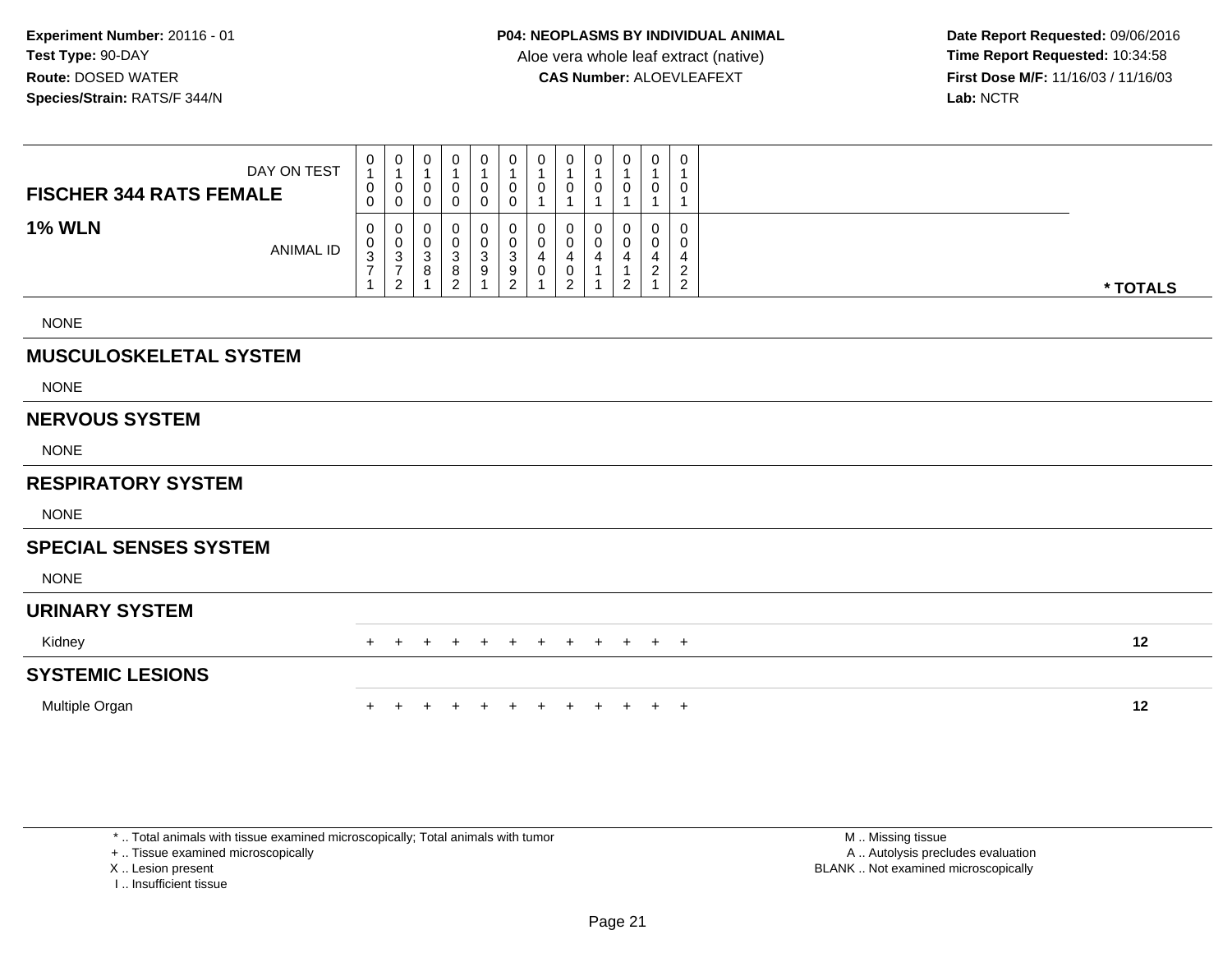| <b>FISCHER 344 RATS FEMALE</b>                                                                                                                                      | DAY ON TEST      | $\pmb{0}$<br>$\mathbf{1}$<br>$_{\rm 0}^{\rm 0}$                                                        | $\begin{smallmatrix}0\\1\end{smallmatrix}$<br>$\mathbf 0$<br>$\mathbf 0$ | $\mathbf 0$<br>$\mathbf{1}$<br>$\boldsymbol{0}$<br>$\mathbf 0$       | $\mathbf 0$<br>$\overline{0}$<br>$\ensuremath{\mathsf{3}}$<br>$\mathbf{1}$ | $\begin{smallmatrix}0\0\0\end{smallmatrix}$<br>$\overline{\mathbf{4}}$<br>6 | $\begin{smallmatrix}0\\1\end{smallmatrix}$<br>$_{\rm 0}^{\rm 0}$ | $_{\rm 0}^{\rm 0}$<br>$\frac{3}{1}$                        | $\pmb{0}$<br>$\overline{1}$<br>$\pmb{0}$<br>$\mathbf{1}$      | $\pmb{0}$<br>$\ddot{\mathbf{0}}$<br>$\ensuremath{\mathsf{3}}$<br>$\mathbf{1}$ | $\pmb{0}$<br>$\mathbf{1}$<br>$\pmb{0}$<br>$\mathbf{1}$ | $\boldsymbol{0}$<br>$\mathbf{1}$<br>$\mathbf 0$<br>$\mathbf{1}$ | 0<br>$\mathbf{1}$<br>0<br>$\mathbf{1}$                           |                                                                                               |
|---------------------------------------------------------------------------------------------------------------------------------------------------------------------|------------------|--------------------------------------------------------------------------------------------------------|--------------------------------------------------------------------------|----------------------------------------------------------------------|----------------------------------------------------------------------------|-----------------------------------------------------------------------------|------------------------------------------------------------------|------------------------------------------------------------|---------------------------------------------------------------|-------------------------------------------------------------------------------|--------------------------------------------------------|-----------------------------------------------------------------|------------------------------------------------------------------|-----------------------------------------------------------------------------------------------|
| <b>2% WLN</b>                                                                                                                                                       | <b>ANIMAL ID</b> | $\pmb{0}$<br>$\begin{smallmatrix}0\\4\end{smallmatrix}$<br>$\ensuremath{\mathsf{3}}$<br>$\overline{1}$ | $\mathbf 0$<br>$\mathbf 0$<br>$\overline{4}$<br>$\frac{3}{2}$            | 0<br>$\mathbf 0$<br>$\overline{4}$<br>$\overline{4}$<br>$\mathbf{1}$ | $\pmb{0}$<br>$\mathbf 0$<br>4<br>$\frac{4}{2}$                             | $\mathbf 0$<br>$\mathbf 0$<br>4<br>$\sqrt{5}$<br>$\overline{1}$             | $\pmb{0}$<br>$\mathbf 0$<br>$\overline{4}$<br>$\frac{5}{2}$      | $\mathbf 0$<br>$\pmb{0}$<br>4<br>$\,6\,$<br>$\overline{1}$ | $\mathbf 0$<br>$\mathbf 0$<br>$\overline{4}$<br>$\frac{6}{2}$ | 0<br>$\Omega$<br>$\overline{4}$<br>$\overline{7}$<br>$\overline{1}$           | 0<br>$\mathbf 0$<br>$\overline{4}$<br>$\frac{7}{2}$    | 0<br>$\boldsymbol{0}$<br>4<br>8<br>$\mathbf{1}$                 | $\mathbf 0$<br>$\Omega$<br>$\overline{4}$<br>8<br>$\overline{2}$ | * TOTALS                                                                                      |
| <b>ALIMENTARY SYSTEM</b>                                                                                                                                            |                  |                                                                                                        |                                                                          |                                                                      |                                                                            |                                                                             |                                                                  |                                                            |                                                               |                                                                               |                                                        |                                                                 |                                                                  |                                                                                               |
| Esophagus                                                                                                                                                           |                  |                                                                                                        |                                                                          |                                                                      |                                                                            |                                                                             |                                                                  |                                                            |                                                               |                                                                               |                                                        |                                                                 | $\ddot{}$                                                        | 11                                                                                            |
| Intestine Large, Cecum                                                                                                                                              |                  |                                                                                                        |                                                                          |                                                                      |                                                                            |                                                                             |                                                                  |                                                            |                                                               |                                                                               |                                                        |                                                                 | $\ddot{}$                                                        | 12                                                                                            |
| Intestine Large, Colon                                                                                                                                              |                  | $+$                                                                                                    |                                                                          |                                                                      |                                                                            |                                                                             |                                                                  |                                                            |                                                               |                                                                               |                                                        |                                                                 | $\ddot{}$                                                        | 12                                                                                            |
| Intestine Large, Rectum                                                                                                                                             |                  |                                                                                                        |                                                                          |                                                                      |                                                                            |                                                                             |                                                                  |                                                            |                                                               |                                                                               |                                                        |                                                                 |                                                                  | 12                                                                                            |
| Intestine Small, Duodenum                                                                                                                                           |                  |                                                                                                        |                                                                          |                                                                      |                                                                            |                                                                             |                                                                  |                                                            |                                                               |                                                                               |                                                        |                                                                 | $\ddot{}$                                                        | 12                                                                                            |
| Intestine Small, Ileum                                                                                                                                              |                  | $\pm$                                                                                                  |                                                                          |                                                                      |                                                                            |                                                                             |                                                                  |                                                            |                                                               |                                                                               |                                                        |                                                                 | $\ddot{}$                                                        | 12                                                                                            |
| Intestine Small, Jejunum                                                                                                                                            |                  |                                                                                                        |                                                                          |                                                                      |                                                                            |                                                                             |                                                                  |                                                            |                                                               |                                                                               |                                                        |                                                                 | $\ddot{}$                                                        | 12                                                                                            |
| Liver                                                                                                                                                               |                  |                                                                                                        |                                                                          |                                                                      |                                                                            |                                                                             |                                                                  |                                                            |                                                               |                                                                               |                                                        |                                                                 | $\ddot{}$                                                        | 12                                                                                            |
| Pancreas                                                                                                                                                            |                  |                                                                                                        |                                                                          |                                                                      |                                                                            |                                                                             |                                                                  |                                                            |                                                               |                                                                               |                                                        |                                                                 |                                                                  | 12                                                                                            |
| <b>Salivary Glands</b>                                                                                                                                              |                  | $\pm$                                                                                                  |                                                                          |                                                                      |                                                                            |                                                                             |                                                                  |                                                            |                                                               |                                                                               |                                                        |                                                                 | $\ddot{}$                                                        | 12                                                                                            |
| Stomach, Forestomach                                                                                                                                                |                  |                                                                                                        |                                                                          |                                                                      |                                                                            |                                                                             |                                                                  |                                                            |                                                               |                                                                               |                                                        |                                                                 |                                                                  | 12                                                                                            |
| Stomach, Glandular                                                                                                                                                  |                  | $+$                                                                                                    |                                                                          |                                                                      |                                                                            |                                                                             |                                                                  |                                                            |                                                               |                                                                               |                                                        |                                                                 | $\ddot{}$                                                        | 12                                                                                            |
| <b>CARDIOVASCULAR SYSTEM</b>                                                                                                                                        |                  |                                                                                                        |                                                                          |                                                                      |                                                                            |                                                                             |                                                                  |                                                            |                                                               |                                                                               |                                                        |                                                                 |                                                                  |                                                                                               |
| <b>Blood Vessel</b>                                                                                                                                                 |                  |                                                                                                        |                                                                          |                                                                      |                                                                            |                                                                             |                                                                  |                                                            |                                                               |                                                                               |                                                        |                                                                 | $\ddot{}$                                                        | 12                                                                                            |
| Heart                                                                                                                                                               |                  |                                                                                                        |                                                                          |                                                                      |                                                                            |                                                                             |                                                                  |                                                            |                                                               |                                                                               |                                                        |                                                                 | $\ddot{}$                                                        | 12                                                                                            |
| *  Total animals with tissue examined microscopically; Total animals with tumor<br>+  Tissue examined microscopically<br>X  Lesion present<br>I Insufficient tissue |                  |                                                                                                        |                                                                          |                                                                      |                                                                            |                                                                             |                                                                  |                                                            |                                                               |                                                                               |                                                        |                                                                 |                                                                  | M  Missing tissue<br>A  Autolysis precludes evaluation<br>BLANK  Not examined microscopically |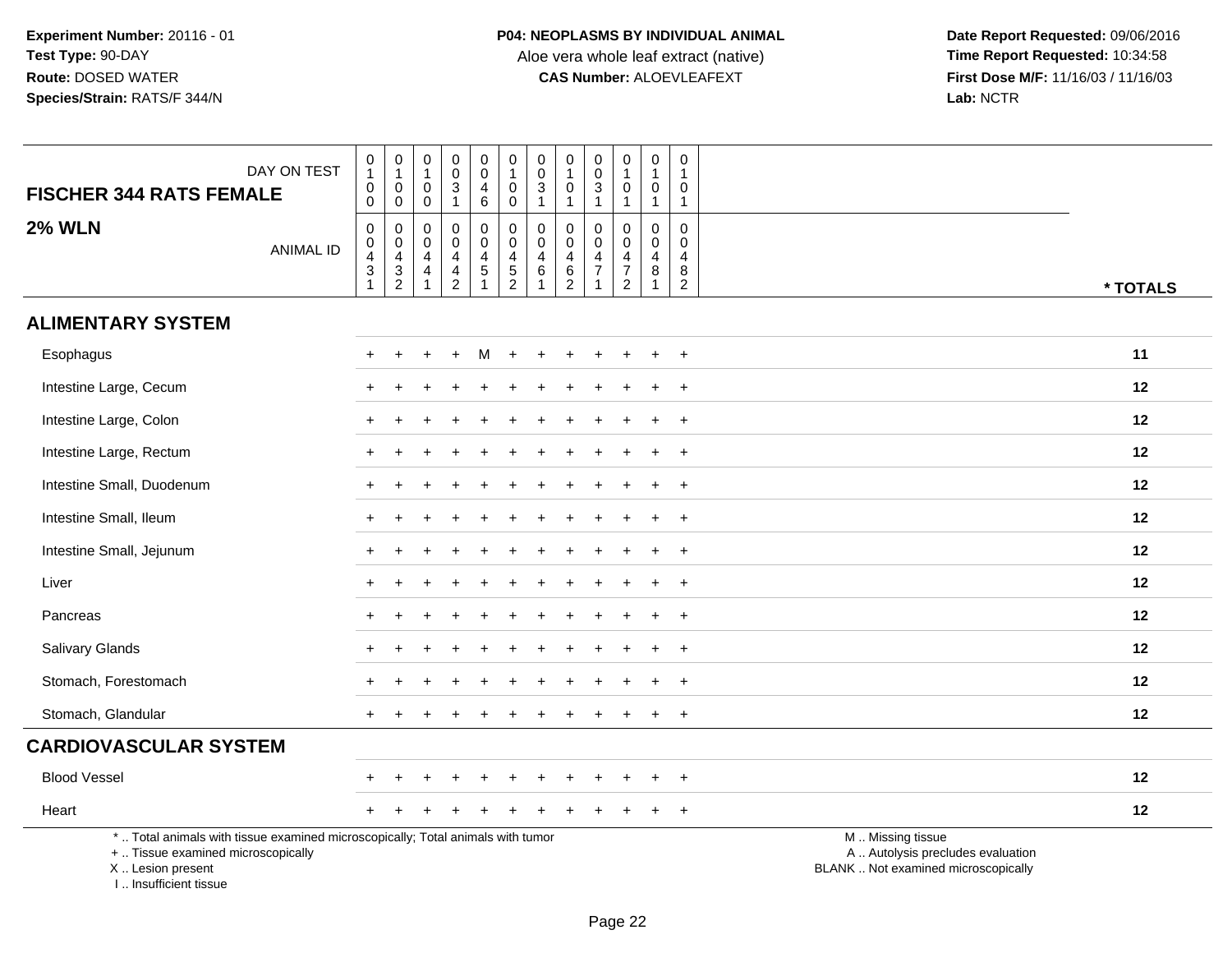| <b>FISCHER 344 RATS FEMALE</b>                                                                                                                                      | DAY ON TEST      | $\begin{smallmatrix}0\1\end{smallmatrix}$<br>0<br>$\overline{0}$                       | $\begin{smallmatrix}0\\1\end{smallmatrix}$<br>$\begin{smallmatrix}0\0\0\end{smallmatrix}$ | $\begin{smallmatrix}0\\1\end{smallmatrix}$<br>$\mathsf 0$<br>$\mathbf 0$ | $_{\rm 0}^{\rm 0}$<br>$\frac{3}{1}$                           | $\pmb{0}$<br>$\overline{0}$<br>4<br>$\,6\,$                   | $\begin{smallmatrix}0\\1\end{smallmatrix}$<br>$\pmb{0}$<br>$\overline{0}$      | $\begin{smallmatrix} 0\\0 \end{smallmatrix}$<br>$\frac{3}{1}$         | $\pmb{0}$<br>$\mathbf{1}$<br>$\pmb{0}$<br>$\mathbf{1}$ | $\mathbf 0$<br>$\pmb{0}$<br>$\mathbf{3}$<br>$\mathbf{1}$                          | $\begin{smallmatrix}0\\1\end{smallmatrix}$<br>$\pmb{0}$<br>$\mathbf{1}$ | $\mathbf 0$<br>$\mathbf{1}$<br>0<br>$\mathbf{1}$  | $\boldsymbol{0}$<br>$\overline{1}$<br>$\mathbf 0$<br>$\overline{1}$       |                                                                                               |
|---------------------------------------------------------------------------------------------------------------------------------------------------------------------|------------------|----------------------------------------------------------------------------------------|-------------------------------------------------------------------------------------------|--------------------------------------------------------------------------|---------------------------------------------------------------|---------------------------------------------------------------|--------------------------------------------------------------------------------|-----------------------------------------------------------------------|--------------------------------------------------------|-----------------------------------------------------------------------------------|-------------------------------------------------------------------------|---------------------------------------------------|---------------------------------------------------------------------------|-----------------------------------------------------------------------------------------------|
| <b>2% WLN</b>                                                                                                                                                       | <b>ANIMAL ID</b> | $\mathsf{O}\xspace$<br>$\mathbf 0$<br>$\overline{4}$<br>$\mathbf{3}$<br>$\overline{1}$ | $\pmb{0}$<br>$\begin{smallmatrix}0\0\4\end{smallmatrix}$<br>$\frac{3}{2}$                 | $\mathsf 0$<br>$\mathbf 0$<br>$\overline{4}$<br>4<br>1                   | $\mathbf 0$<br>$\mathbf 0$<br>$\overline{4}$<br>$\frac{4}{2}$ | $\pmb{0}$<br>$\mathbf 0$<br>4<br>$\sqrt{5}$<br>$\overline{1}$ | $\pmb{0}$<br>$\mathsf{O}\xspace$<br>$\begin{array}{c} 4 \\ 5 \\ 2 \end{array}$ | $\pmb{0}$<br>$\mathbf 0$<br>$\overline{a}$<br>$\,6\,$<br>$\mathbf{1}$ | 0<br>$\mathbf 0$<br>4<br>$\frac{6}{2}$                 | $\mathbf 0$<br>$\mathbf{0}$<br>$\overline{4}$<br>$\overline{7}$<br>$\overline{1}$ | $\pmb{0}$<br>0<br>$\overline{4}$<br>$\overline{7}$<br>$\overline{2}$    | $\mathbf 0$<br>$\mathbf 0$<br>$\overline{4}$<br>8 | $\mathbf 0$<br>$\mathbf 0$<br>$\overline{4}$<br>$\bf 8$<br>$\overline{2}$ | * TOTALS                                                                                      |
| <b>ENDOCRINE SYSTEM</b>                                                                                                                                             |                  |                                                                                        |                                                                                           |                                                                          |                                                               |                                                               |                                                                                |                                                                       |                                                        |                                                                                   |                                                                         |                                                   |                                                                           |                                                                                               |
| <b>Adrenal Cortex</b>                                                                                                                                               |                  |                                                                                        |                                                                                           |                                                                          |                                                               |                                                               |                                                                                |                                                                       |                                                        |                                                                                   |                                                                         |                                                   | $\overline{+}$                                                            | 12                                                                                            |
| Adrenal Medulla                                                                                                                                                     |                  | $+$                                                                                    | $\div$                                                                                    |                                                                          |                                                               |                                                               |                                                                                |                                                                       |                                                        |                                                                                   |                                                                         | $\ddot{}$                                         | $\overline{+}$                                                            | 12                                                                                            |
| Islets, Pancreatic                                                                                                                                                  |                  | $\ddot{}$                                                                              |                                                                                           |                                                                          |                                                               |                                                               |                                                                                |                                                                       |                                                        |                                                                                   |                                                                         | $\div$                                            | $+$                                                                       | 12                                                                                            |
| Parathyroid Gland                                                                                                                                                   |                  | $\div$                                                                                 |                                                                                           |                                                                          | м                                                             | м                                                             |                                                                                |                                                                       |                                                        |                                                                                   |                                                                         |                                                   | $\overline{+}$                                                            | 10                                                                                            |
| <b>Pituitary Gland</b>                                                                                                                                              |                  | ÷                                                                                      |                                                                                           |                                                                          |                                                               |                                                               |                                                                                |                                                                       |                                                        | м                                                                                 | $\ddot{}$                                                               | $\ddot{}$                                         | $\overline{+}$                                                            | 11                                                                                            |
| <b>Thyroid Gland</b>                                                                                                                                                |                  | $+$                                                                                    |                                                                                           |                                                                          |                                                               | м                                                             |                                                                                |                                                                       |                                                        |                                                                                   |                                                                         | $\ddot{}$                                         | $+$                                                                       | 11                                                                                            |
| <b>GENERAL BODY SYSTEM</b>                                                                                                                                          |                  |                                                                                        |                                                                                           |                                                                          |                                                               |                                                               |                                                                                |                                                                       |                                                        |                                                                                   |                                                                         |                                                   |                                                                           |                                                                                               |
| <b>NONE</b>                                                                                                                                                         |                  |                                                                                        |                                                                                           |                                                                          |                                                               |                                                               |                                                                                |                                                                       |                                                        |                                                                                   |                                                                         |                                                   |                                                                           |                                                                                               |
| <b>GENITAL SYSTEM</b>                                                                                                                                               |                  |                                                                                        |                                                                                           |                                                                          |                                                               |                                                               |                                                                                |                                                                       |                                                        |                                                                                   |                                                                         |                                                   |                                                                           |                                                                                               |
| <b>Clitoral Gland</b>                                                                                                                                               |                  |                                                                                        |                                                                                           |                                                                          |                                                               |                                                               |                                                                                |                                                                       |                                                        |                                                                                   |                                                                         |                                                   | $\pm$                                                                     | 12                                                                                            |
| Ovary                                                                                                                                                               |                  |                                                                                        |                                                                                           |                                                                          |                                                               |                                                               |                                                                                |                                                                       |                                                        |                                                                                   |                                                                         |                                                   | $\overline{+}$                                                            | 12                                                                                            |
| <b>Uterus</b>                                                                                                                                                       |                  | $\ddot{}$                                                                              |                                                                                           |                                                                          |                                                               |                                                               |                                                                                |                                                                       |                                                        |                                                                                   |                                                                         | $\ddot{}$                                         | $+$                                                                       | 12                                                                                            |
| <b>HEMATOPOIETIC SYSTEM</b>                                                                                                                                         |                  |                                                                                        |                                                                                           |                                                                          |                                                               |                                                               |                                                                                |                                                                       |                                                        |                                                                                   |                                                                         |                                                   |                                                                           |                                                                                               |
| <b>Bone Marrow</b>                                                                                                                                                  |                  | $\ddot{}$                                                                              | +                                                                                         |                                                                          |                                                               |                                                               |                                                                                |                                                                       |                                                        |                                                                                   |                                                                         | $\ddot{}$                                         | $+$                                                                       | 12                                                                                            |
| Lymph Node                                                                                                                                                          |                  |                                                                                        |                                                                                           |                                                                          |                                                               |                                                               |                                                                                | $\div$                                                                |                                                        |                                                                                   |                                                                         |                                                   |                                                                           | $\mathbf 1$                                                                                   |
| *  Total animals with tissue examined microscopically; Total animals with tumor<br>+  Tissue examined microscopically<br>X  Lesion present<br>I Insufficient tissue |                  |                                                                                        |                                                                                           |                                                                          |                                                               |                                                               |                                                                                |                                                                       |                                                        |                                                                                   |                                                                         |                                                   |                                                                           | M  Missing tissue<br>A  Autolysis precludes evaluation<br>BLANK  Not examined microscopically |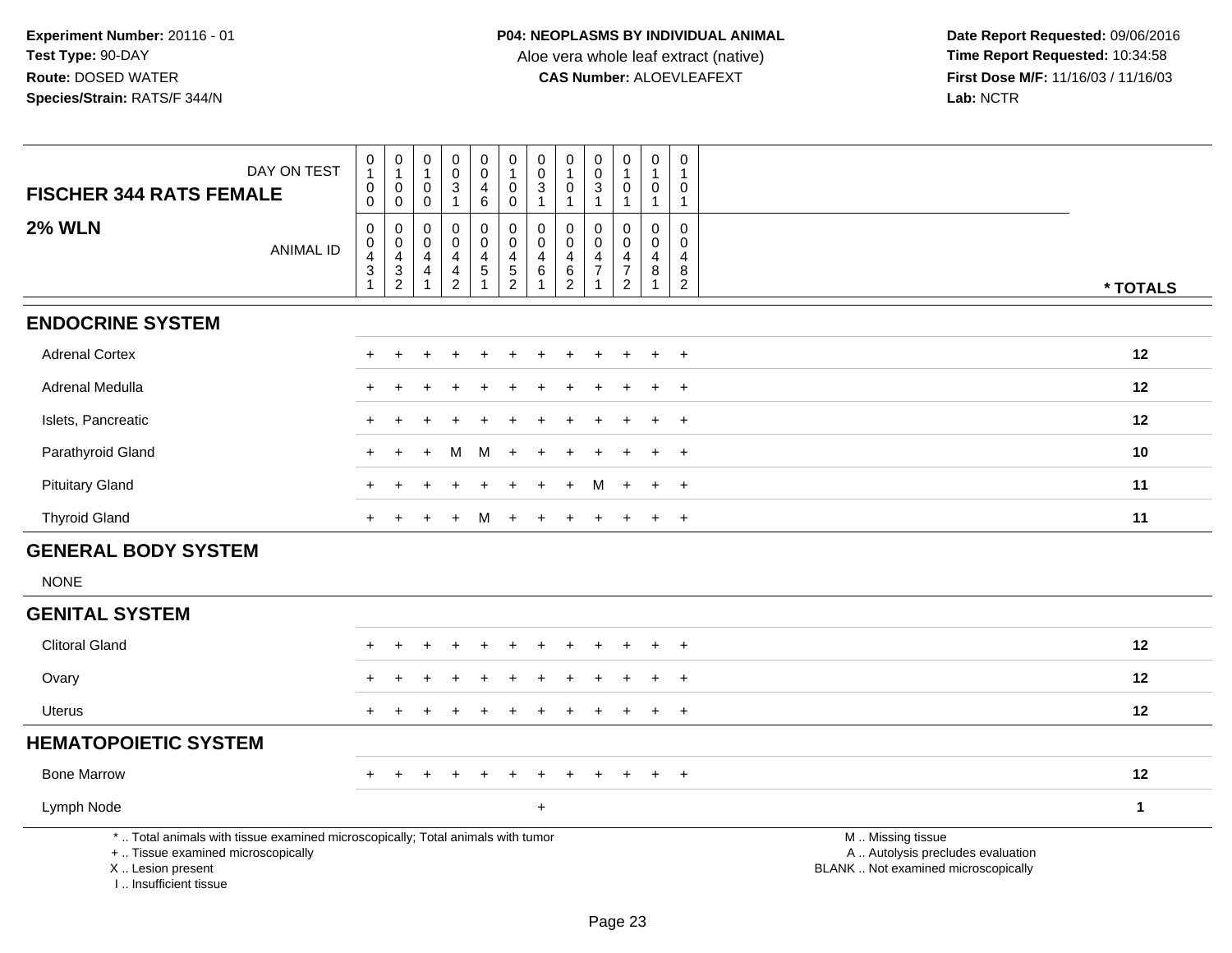**Date Report Requested:** 09/06/2016 **First Dose M/F:** 11/16/03 / 11/16/03<br>Lab: NCTR **Lab:** NCTR

| DAY ON TEST<br><b>FISCHER 344 RATS FEMALE</b>                                                                                              | $\begin{smallmatrix}0\\1\end{smallmatrix}$<br>$\pmb{0}$<br>$\mathbf 0$                  | $\pmb{0}$<br>$\mathbf{1}$<br>0<br>$\mathbf 0$ | $\pmb{0}$<br>$\mathbf{1}$<br>0<br>$\mathsf{O}\xspace$                  | $\pmb{0}$<br>$_{3}^{\rm 0}$<br>$\mathbf{1}$                         | 0<br>$\mathsf 0$<br>4<br>$6\phantom{a}$ | $\begin{smallmatrix}0\\1\end{smallmatrix}$<br>$\mathbf 0$<br>$\pmb{0}$ | $\pmb{0}$<br>$\mathbf 0$<br>$\mathbf{3}$<br>$\mathbf{1}$ | $\pmb{0}$<br>$\mathbf{1}$<br>$\mathbf 0$<br>$\mathbf{1}$                  | 0<br>$\mathsf{O}\xspace$<br>$\mathbf{3}$<br>$\mathbf{1}$ | $\pmb{0}$<br>$\mathbf{1}$<br>$\mathbf 0$<br>$\mathbf{1}$            | $\mathsf 0$<br>$\overline{1}$<br>0<br>$\mathbf{1}$ | $\mathbf 0$<br>$\overline{1}$<br>$\mathbf 0$<br>$\overline{1}$      |                                                                                               |
|--------------------------------------------------------------------------------------------------------------------------------------------|-----------------------------------------------------------------------------------------|-----------------------------------------------|------------------------------------------------------------------------|---------------------------------------------------------------------|-----------------------------------------|------------------------------------------------------------------------|----------------------------------------------------------|---------------------------------------------------------------------------|----------------------------------------------------------|---------------------------------------------------------------------|----------------------------------------------------|---------------------------------------------------------------------|-----------------------------------------------------------------------------------------------|
| <b>2% WLN</b><br><b>ANIMAL ID</b>                                                                                                          | $\pmb{0}$<br>$\mathbf 0$<br>$\overline{a}$<br>$\ensuremath{\mathsf{3}}$<br>$\mathbf{1}$ | 0<br>0<br>4<br>3<br>$\overline{2}$            | 0<br>$\mathbf 0$<br>$\overline{4}$<br>$\overline{4}$<br>$\overline{1}$ | $\mathsf 0$<br>$\mathbf 0$<br>4<br>$\overline{4}$<br>$\overline{2}$ | 0<br>$\mathbf 0$<br>4<br>5              | $\pmb{0}$<br>$\mathsf{O}\xspace$<br>$\overline{4}$<br>$\frac{5}{2}$    | $\mathbf 0$<br>$\mathbf{0}$<br>$\overline{4}$<br>$\,6\,$ | $\mathbf 0$<br>$\mathbf 0$<br>$\overline{4}$<br>$\,6\,$<br>$\overline{2}$ | 0<br>$\Omega$<br>4<br>$\overline{7}$                     | $\mathbf 0$<br>$\mathbf 0$<br>4<br>$\overline{7}$<br>$\overline{2}$ | $\Omega$<br>0<br>4<br>$\bf 8$                      | $\mathbf 0$<br>$\mathbf 0$<br>$\overline{4}$<br>8<br>$\overline{2}$ | * TOTALS                                                                                      |
| Lymph Node, Mandibular                                                                                                                     | $\div$                                                                                  |                                               |                                                                        |                                                                     |                                         |                                                                        |                                                          |                                                                           |                                                          | ÷                                                                   | $\ddot{}$                                          | $\ddot{}$                                                           | 12                                                                                            |
| Lymph Node, Mesenteric                                                                                                                     |                                                                                         |                                               |                                                                        |                                                                     |                                         |                                                                        |                                                          |                                                                           |                                                          |                                                                     | $\ddot{}$                                          | $\pm$                                                               | 12                                                                                            |
| Spleen                                                                                                                                     |                                                                                         |                                               |                                                                        |                                                                     |                                         |                                                                        |                                                          |                                                                           |                                                          |                                                                     |                                                    |                                                                     | 12                                                                                            |
| Thymus                                                                                                                                     | $\ddot{}$                                                                               |                                               |                                                                        |                                                                     |                                         |                                                                        |                                                          |                                                                           |                                                          |                                                                     | $+$                                                | $\overline{+}$                                                      | 12                                                                                            |
| <b>INTEGUMENTARY SYSTEM</b>                                                                                                                |                                                                                         |                                               |                                                                        |                                                                     |                                         |                                                                        |                                                          |                                                                           |                                                          |                                                                     |                                                    |                                                                     |                                                                                               |
| <b>Mammary Gland</b>                                                                                                                       |                                                                                         |                                               |                                                                        |                                                                     |                                         |                                                                        |                                                          |                                                                           |                                                          |                                                                     |                                                    | $\ddot{}$                                                           | 12                                                                                            |
| Skin                                                                                                                                       |                                                                                         |                                               |                                                                        |                                                                     |                                         |                                                                        |                                                          |                                                                           |                                                          |                                                                     | $\ddot{}$                                          | $\pm$                                                               | 12                                                                                            |
| <b>MUSCULOSKELETAL SYSTEM</b>                                                                                                              |                                                                                         |                                               |                                                                        |                                                                     |                                         |                                                                        |                                                          |                                                                           |                                                          |                                                                     |                                                    |                                                                     |                                                                                               |
| Bone, Femur                                                                                                                                | $+$                                                                                     |                                               |                                                                        | $\ddot{}$                                                           | $+$                                     | $\div$                                                                 | ÷                                                        |                                                                           | $\ddot{}$                                                | $+$                                                                 | $+$                                                | $+$                                                                 | 12                                                                                            |
| <b>NERVOUS SYSTEM</b>                                                                                                                      |                                                                                         |                                               |                                                                        |                                                                     |                                         |                                                                        |                                                          |                                                                           |                                                          |                                                                     |                                                    |                                                                     |                                                                                               |
| Brain, Brain Stem                                                                                                                          |                                                                                         |                                               |                                                                        |                                                                     |                                         |                                                                        |                                                          |                                                                           |                                                          |                                                                     |                                                    | $\ddot{}$                                                           | 12                                                                                            |
| Brain, Cerebellum                                                                                                                          |                                                                                         |                                               |                                                                        |                                                                     |                                         |                                                                        |                                                          |                                                                           |                                                          |                                                                     | $\ddot{}$                                          | $\pm$                                                               | 12                                                                                            |
| Brain, Cerebrum                                                                                                                            |                                                                                         |                                               |                                                                        |                                                                     |                                         |                                                                        |                                                          |                                                                           |                                                          |                                                                     |                                                    | $\ddot{}$                                                           | 12                                                                                            |
| <b>RESPIRATORY SYSTEM</b>                                                                                                                  |                                                                                         |                                               |                                                                        |                                                                     |                                         |                                                                        |                                                          |                                                                           |                                                          |                                                                     |                                                    |                                                                     |                                                                                               |
| Lung                                                                                                                                       |                                                                                         |                                               |                                                                        | $\ddot{}$                                                           |                                         |                                                                        |                                                          |                                                                           |                                                          | ÷.                                                                  | $\ddot{}$                                          | $+$                                                                 | 12                                                                                            |
| Nose                                                                                                                                       |                                                                                         |                                               |                                                                        |                                                                     |                                         |                                                                        |                                                          |                                                                           |                                                          |                                                                     |                                                    | $\ddot{}$                                                           | 12                                                                                            |
| *  Total animals with tissue examined microscopically; Total animals with tumor<br>+  Tissue examined microscopically<br>X  Lesion present |                                                                                         |                                               |                                                                        |                                                                     |                                         |                                                                        |                                                          |                                                                           |                                                          |                                                                     |                                                    |                                                                     | M  Missing tissue<br>A  Autolysis precludes evaluation<br>BLANK  Not examined microscopically |

I .. Insufficient tissue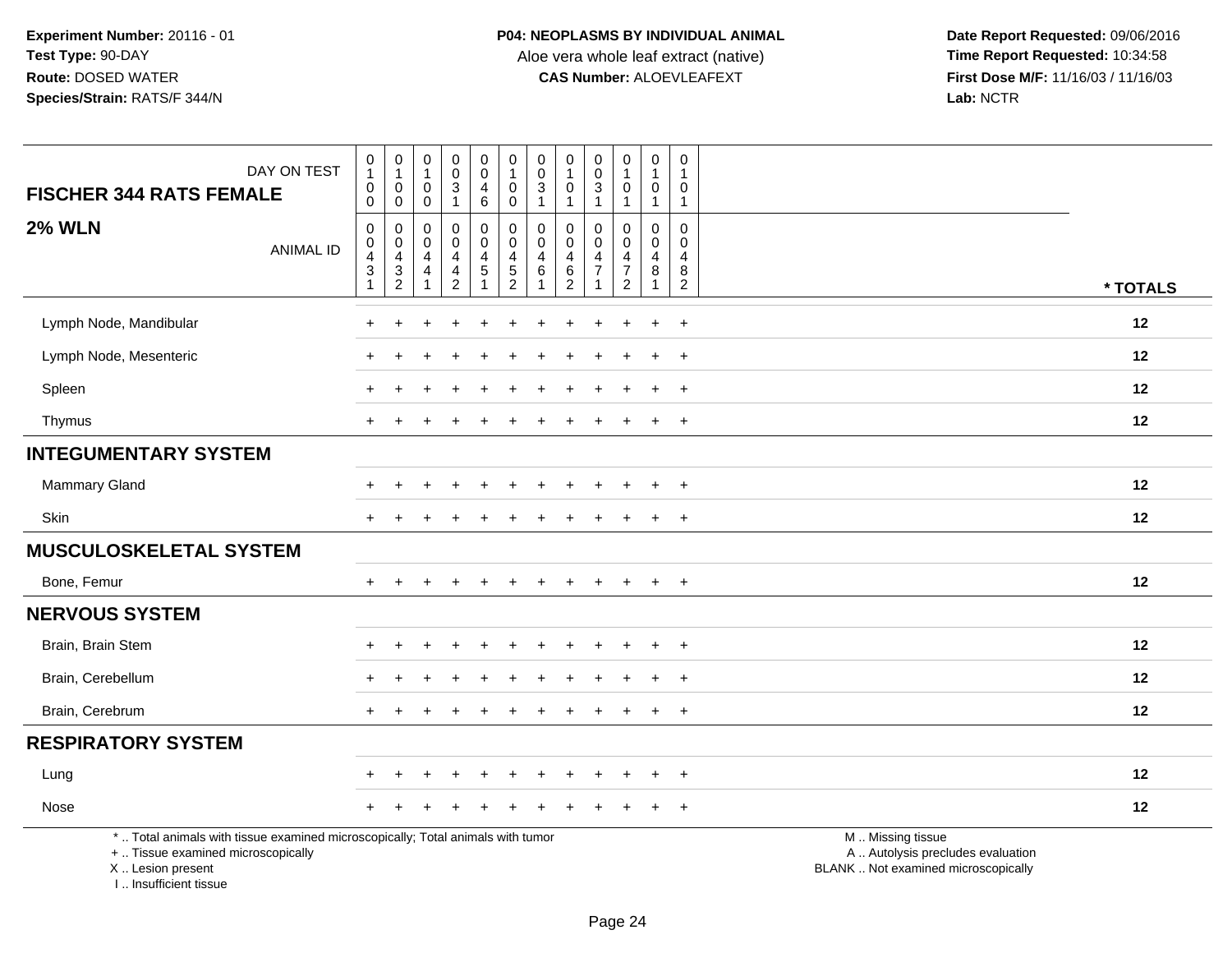**Date Report Requested:** 09/06/2016 **First Dose M/F:** 11/16/03 / 11/16/03<br>Lab: NCTR **Lab:** NCTR

|                                | DAY ON TEST | $\begin{smallmatrix}0\\1\end{smallmatrix}$<br>$\pmb{0}$ | 0<br>$\mathbf{1}$<br>$\pmb{0}$                                              | $\begin{smallmatrix}0\\1\end{smallmatrix}$<br>$\mathbf 0$ | $\begin{smallmatrix} 0\\0\\3 \end{smallmatrix}$                      | $\begin{smallmatrix}0\0\0\4\end{smallmatrix}$                                                            | $\begin{smallmatrix}0\\1\end{smallmatrix}$<br>$\pmb{0}$       | 0<br>$\pmb{0}$<br>3          | $\pmb{0}$<br>$\mathsf 0$                       | $\pmb{0}$<br>$\frac{0}{3}$                                          | 0<br>$\mathsf 0$                                          | $\pmb{0}$<br>$\overline{1}$<br>$\boldsymbol{0}$          | $\mathbf 0$<br>$\overline{1}$<br>$\mathbf 0$ |          |
|--------------------------------|-------------|---------------------------------------------------------|-----------------------------------------------------------------------------|-----------------------------------------------------------|----------------------------------------------------------------------|----------------------------------------------------------------------------------------------------------|---------------------------------------------------------------|------------------------------|------------------------------------------------|---------------------------------------------------------------------|-----------------------------------------------------------|----------------------------------------------------------|----------------------------------------------|----------|
| <b>FISCHER 344 RATS FEMALE</b> |             | $\mathbf 0$                                             | $\pmb{0}$                                                                   | 0                                                         |                                                                      | 6                                                                                                        | $\mathbf 0$                                                   |                              |                                                |                                                                     |                                                           |                                                          |                                              |          |
| <b>2% WLN</b>                  | ANIMAL ID   | $\mathbf 0$<br>$\mathbf 0$<br>$\frac{4}{3}$<br>1        | 0<br>$\pmb{0}$<br>$\overline{\mathbf{4}}$<br>$\ensuremath{\mathsf{3}}$<br>2 | $_{\rm 0}^{\rm 0}$<br>$\overline{\mathbf{4}}$<br>4        | $_{\rm 0}^{\rm 0}$<br>$\overline{\mathbf{4}}$<br>4<br>$\overline{2}$ | $\begin{smallmatrix} 0\\0 \end{smallmatrix}$<br>$\overline{\mathbf{4}}$<br>$\,$ 5 $\,$<br>$\overline{A}$ | $\begin{smallmatrix} 0\\0 \end{smallmatrix}$<br>$\frac{4}{5}$ | 0<br>$\pmb{0}$<br>4<br>$\,6$ | $_{\rm 0}^{\rm 0}$<br>4<br>6<br>$\overline{2}$ | $\begin{smallmatrix} 0\\0 \end{smallmatrix}$<br>4<br>$\overline{ }$ | 0<br>$\mathbf 0$<br>4<br>$\overline{7}$<br>$\overline{2}$ | $_{\rm 0}^{\rm 0}$<br>$\overline{\mathbf{4}}$<br>$\bf 8$ | $\mathbf 0$<br>0<br>4<br>8<br>2              | * TOTALS |
|                                |             |                                                         |                                                                             |                                                           |                                                                      |                                                                                                          |                                                               |                              |                                                |                                                                     |                                                           |                                                          |                                              |          |
| Trachea                        |             | $+$                                                     | $\ddot{}$                                                                   | $+$                                                       | $+$                                                                  | M                                                                                                        | $+$                                                           | $+$                          | $+$                                            | $+$                                                                 | $+$                                                       | $+$                                                      | $+$                                          | 11       |
| <b>SPECIAL SENSES SYSTEM</b>   |             |                                                         |                                                                             |                                                           |                                                                      |                                                                                                          |                                                               |                              |                                                |                                                                     |                                                           |                                                          |                                              |          |
| Eye                            |             | $+$                                                     |                                                                             | $+$                                                       | $\ddot{}$                                                            | $\pm$                                                                                                    | $+$                                                           | $\pm$                        | $+$                                            | $+$                                                                 | $+$                                                       | $+$                                                      | $+$                                          | 12       |
| Harderian Gland                |             | $+$                                                     |                                                                             |                                                           |                                                                      |                                                                                                          |                                                               |                              |                                                | $\div$                                                              | $+$                                                       | $+$                                                      | $+$                                          | 12       |
| <b>URINARY SYSTEM</b>          |             |                                                         |                                                                             |                                                           |                                                                      |                                                                                                          |                                                               |                              |                                                |                                                                     |                                                           |                                                          |                                              |          |
| Kidney                         |             | $+$                                                     |                                                                             |                                                           | $\ddot{}$                                                            | $\pm$                                                                                                    | $\pm$                                                         | $\pm$                        |                                                | $+$                                                                 | $+$                                                       | $+$                                                      | $+$                                          | 12       |
| <b>Urinary Bladder</b>         |             | $+$                                                     |                                                                             |                                                           |                                                                      |                                                                                                          |                                                               |                              |                                                |                                                                     | ÷.                                                        | $+$                                                      | $+$                                          | 12       |
| <b>SYSTEMIC LESIONS</b>        |             |                                                         |                                                                             |                                                           |                                                                      |                                                                                                          |                                                               |                              |                                                |                                                                     |                                                           |                                                          |                                              |          |
| Multiple Organ                 |             |                                                         |                                                                             |                                                           |                                                                      |                                                                                                          |                                                               |                              |                                                |                                                                     |                                                           | $\pm$                                                    | $+$                                          | 12       |

\* .. Total animals with tissue examined microscopically; Total animals with tumor

+ .. Tissue examined microscopically

X .. Lesion present

I .. Insufficient tissue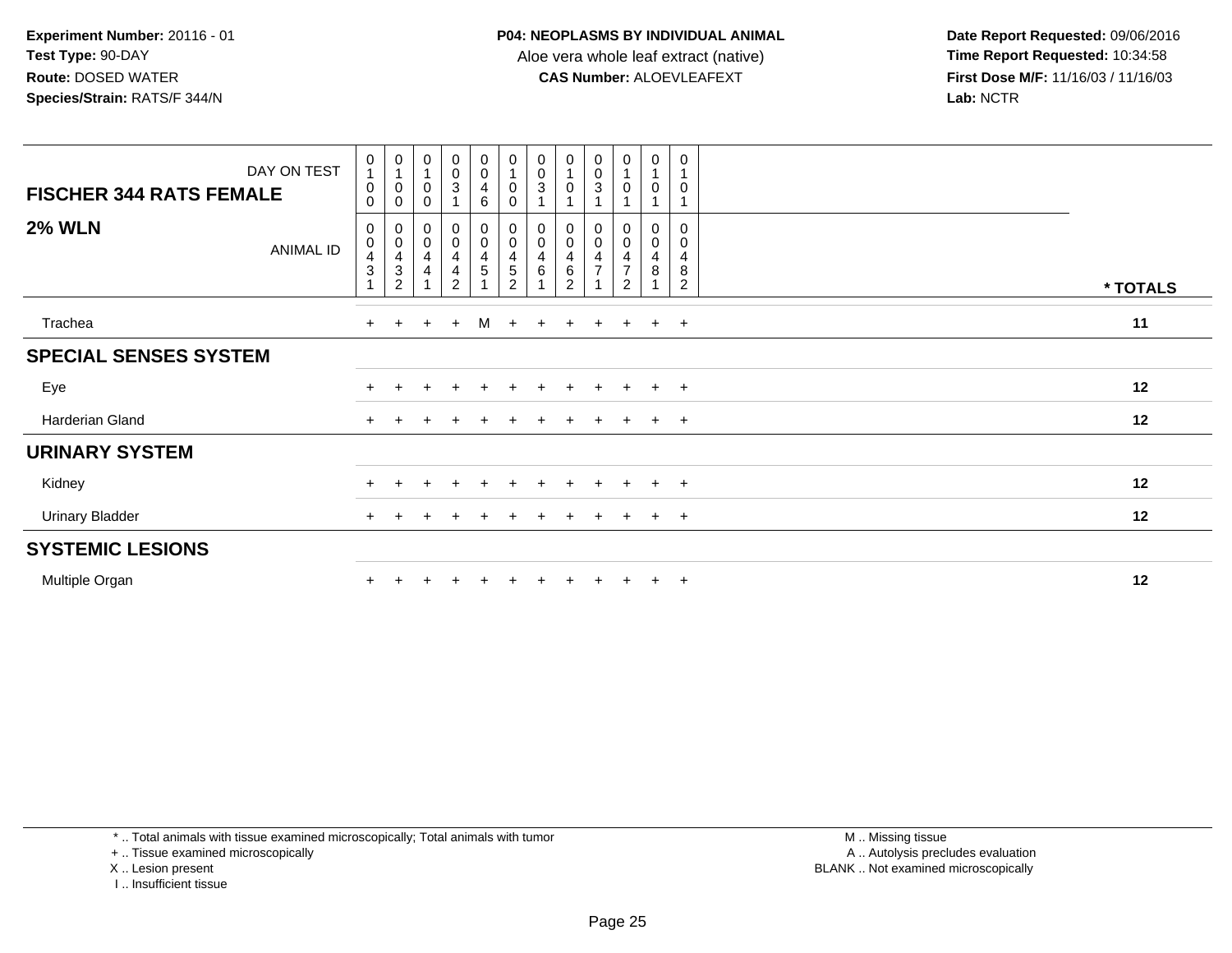| <b>FISCHER 344 RATS FEMALE</b>                                                                                                                                      | DAY ON TEST      | $\begin{smallmatrix}0\\1\end{smallmatrix}$<br>$\mathbf 0$<br>$\mathbf 0$ | $\begin{smallmatrix}0\\1\end{smallmatrix}$<br>$\mathsf{O}\xspace$<br>$\mathbf 0$ | $\pmb{0}$<br>$\mathbf{1}$<br>$\mathbf 0$<br>$\mathbf 0$         | $\pmb{0}$<br>$\mathbf 0$<br>$\sqrt{3}$<br>$\mathbf{1}$ | $\pmb{0}$<br>$\mathsf{O}\xspace$<br>$\overline{2}$<br>6 | $\begin{smallmatrix}0\\1\end{smallmatrix}$<br>$\mathbf 0$<br>$\mathbf 0$ | $\pmb{0}$<br>$\frac{0}{2}$<br>$\,6\,$                | $\pmb{0}$<br>0<br>$\mathbf{3}$<br>$\mathbf{1}$  | $\begin{smallmatrix} 0\\0 \end{smallmatrix}$<br>$\sqrt{3}$<br>$\mathbf{1}$       | 0<br>$\pmb{0}$<br>$\mathbf{3}$<br>$\overline{1}$ | $\pmb{0}$<br>$\mathsf 0$<br>$\mathsf 3$<br>$\overline{4}$                       | 0<br>$\mathbf 0$<br>3<br>$\overline{4}$   |                                                                                               |
|---------------------------------------------------------------------------------------------------------------------------------------------------------------------|------------------|--------------------------------------------------------------------------|----------------------------------------------------------------------------------|-----------------------------------------------------------------|--------------------------------------------------------|---------------------------------------------------------|--------------------------------------------------------------------------|------------------------------------------------------|-------------------------------------------------|----------------------------------------------------------------------------------|--------------------------------------------------|---------------------------------------------------------------------------------|-------------------------------------------|-----------------------------------------------------------------------------------------------|
| <b>3% WLN</b>                                                                                                                                                       | <b>ANIMAL ID</b> | $\mathbf 0$<br>$\pmb{0}$<br>3<br>1<br>$\overline{1}$                     | $\mathbf 0$<br>$_{3}^{\rm 0}$<br>$\mathbf{1}$<br>$\overline{2}$                  | $\Omega$<br>0<br>3<br>$\overline{\mathbf{c}}$<br>$\overline{1}$ | $\Omega$<br>$\mathbf 0$<br>3<br>$\frac{2}{2}$          | 0<br>$\mathbf 0$<br>3<br>$\sqrt{3}$                     | $\mathbf 0$<br>$\mathbf 0$<br>$\frac{3}{2}$                              | 0<br>$\ddot{\mathbf{0}}$<br>3<br>4<br>$\overline{1}$ | 0<br>0<br>3<br>$\overline{4}$<br>$\overline{2}$ | $\mathbf 0$<br>$\mathbf 0$<br>$\overline{3}$<br>$\overline{5}$<br>$\overline{1}$ | $\mathbf 0$<br>0<br>$\mathsf 3$<br>$\frac{5}{2}$ | $\mathbf 0$<br>$\mathsf 0$<br>$\mathbf{3}$<br>$6\phantom{1}6$<br>$\overline{1}$ | $\Omega$<br>0<br>3<br>6<br>$\overline{a}$ | * TOTALS                                                                                      |
| <b>ALIMENTARY SYSTEM</b>                                                                                                                                            |                  |                                                                          |                                                                                  |                                                                 |                                                        |                                                         |                                                                          |                                                      |                                                 |                                                                                  |                                                  |                                                                                 |                                           |                                                                                               |
| Esophagus                                                                                                                                                           |                  |                                                                          |                                                                                  |                                                                 |                                                        |                                                         |                                                                          |                                                      |                                                 |                                                                                  |                                                  |                                                                                 | $\ddot{}$                                 | 11                                                                                            |
| Intestine Large, Cecum                                                                                                                                              |                  |                                                                          |                                                                                  |                                                                 |                                                        |                                                         |                                                                          |                                                      |                                                 |                                                                                  |                                                  |                                                                                 |                                           | 11                                                                                            |
| Intestine Large, Colon                                                                                                                                              |                  |                                                                          |                                                                                  |                                                                 | $\ddot{}$                                              |                                                         |                                                                          |                                                      |                                                 |                                                                                  |                                                  |                                                                                 | $\ddot{}$                                 | 11                                                                                            |
| Intestine Large, Rectum                                                                                                                                             |                  |                                                                          |                                                                                  | +                                                               | $\div$                                                 |                                                         |                                                                          |                                                      |                                                 |                                                                                  |                                                  | ÷                                                                               | $+$                                       | 11                                                                                            |
| Intestine Small, Duodenum                                                                                                                                           |                  |                                                                          |                                                                                  |                                                                 |                                                        |                                                         |                                                                          |                                                      |                                                 |                                                                                  |                                                  |                                                                                 | $\ddot{}$                                 | 11                                                                                            |
| Intestine Small, Ileum                                                                                                                                              |                  | $\div$                                                                   |                                                                                  | $\ddot{}$                                                       | $\ddot{}$                                              |                                                         |                                                                          |                                                      |                                                 |                                                                                  |                                                  |                                                                                 | $\overline{ }$                            | 11                                                                                            |
| Intestine Small, Jejunum                                                                                                                                            |                  | $+$                                                                      |                                                                                  | +                                                               | $\ddot{}$                                              |                                                         |                                                                          |                                                      |                                                 |                                                                                  | $\pm$                                            | $\ddot{}$                                                                       | $\ddot{}$                                 | 11                                                                                            |
| Liver                                                                                                                                                               |                  |                                                                          |                                                                                  |                                                                 |                                                        |                                                         |                                                                          |                                                      |                                                 |                                                                                  |                                                  |                                                                                 | $\overline{+}$                            | 11                                                                                            |
| Pancreas                                                                                                                                                            |                  |                                                                          |                                                                                  | +                                                               |                                                        |                                                         |                                                                          |                                                      |                                                 |                                                                                  |                                                  |                                                                                 | $\ddot{}$                                 | 11                                                                                            |
| Salivary Glands                                                                                                                                                     |                  | $+$                                                                      |                                                                                  | $\ddot{}$                                                       | $+$                                                    |                                                         |                                                                          |                                                      |                                                 |                                                                                  |                                                  | $\div$                                                                          | $\ddot{}$                                 | 11                                                                                            |
| Stomach, Forestomach                                                                                                                                                |                  |                                                                          |                                                                                  |                                                                 |                                                        |                                                         |                                                                          |                                                      |                                                 |                                                                                  |                                                  |                                                                                 | $\ddot{}$                                 | 11                                                                                            |
| Stomach, Glandular                                                                                                                                                  |                  |                                                                          |                                                                                  |                                                                 |                                                        |                                                         |                                                                          |                                                      |                                                 |                                                                                  |                                                  |                                                                                 | $\div$                                    | 11                                                                                            |
| <b>CARDIOVASCULAR SYSTEM</b>                                                                                                                                        |                  |                                                                          |                                                                                  |                                                                 |                                                        |                                                         |                                                                          |                                                      |                                                 |                                                                                  |                                                  |                                                                                 |                                           |                                                                                               |
| <b>Blood Vessel</b>                                                                                                                                                 |                  |                                                                          |                                                                                  |                                                                 |                                                        |                                                         |                                                                          |                                                      |                                                 |                                                                                  |                                                  |                                                                                 | $\ddot{}$                                 | 11                                                                                            |
| Heart                                                                                                                                                               |                  |                                                                          |                                                                                  |                                                                 |                                                        |                                                         |                                                                          |                                                      |                                                 |                                                                                  |                                                  |                                                                                 | $\ddot{}$                                 | 11                                                                                            |
| *  Total animals with tissue examined microscopically; Total animals with tumor<br>+  Tissue examined microscopically<br>X  Lesion present<br>I Insufficient tissue |                  |                                                                          |                                                                                  |                                                                 |                                                        |                                                         |                                                                          |                                                      |                                                 |                                                                                  |                                                  |                                                                                 |                                           | M  Missing tissue<br>A  Autolysis precludes evaluation<br>BLANK  Not examined microscopically |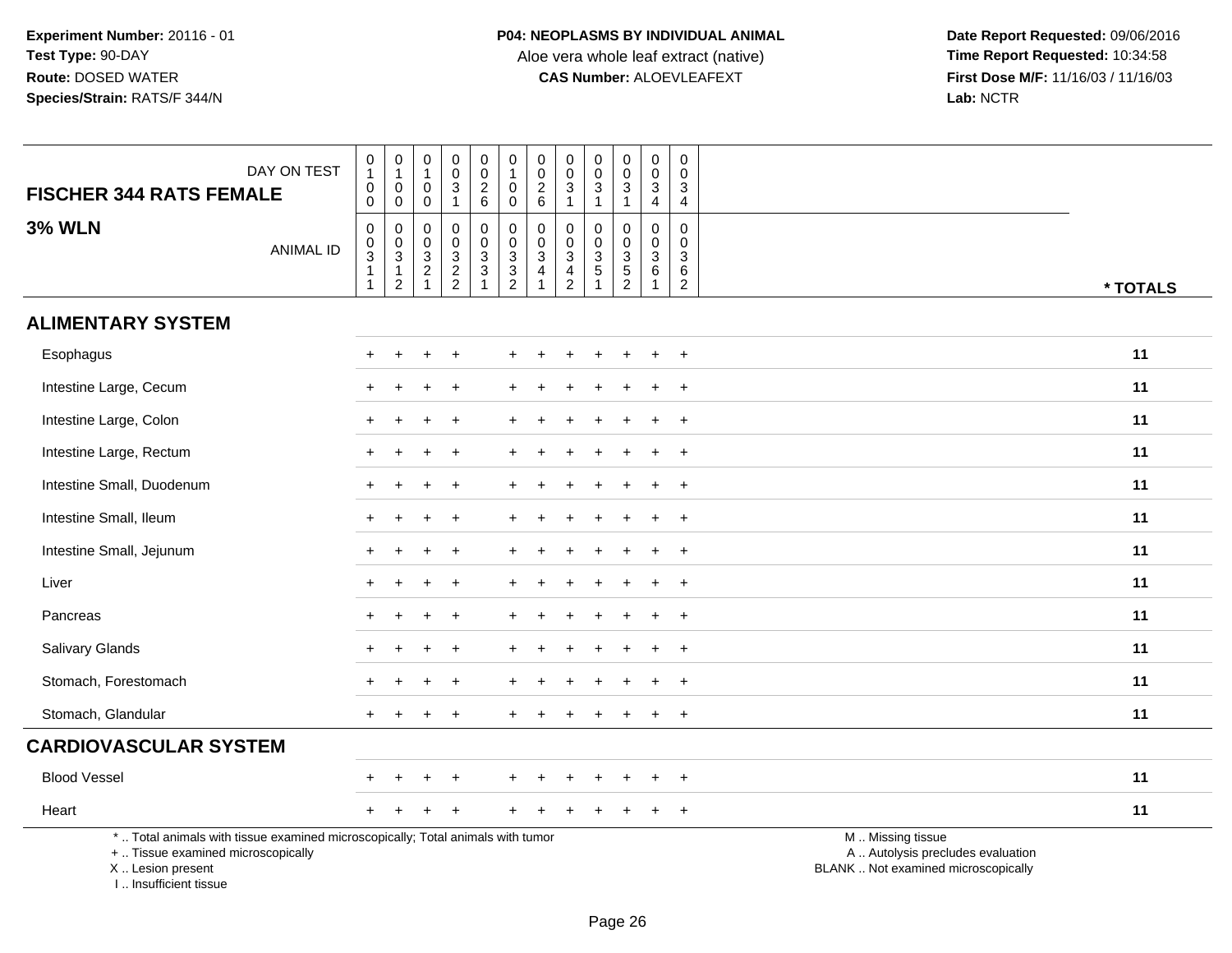| DAY ON TEST<br><b>FISCHER 344 RATS FEMALE</b>                                                                                                                       |                  | $\,0\,$<br>$\mathbf{1}$<br>$\pmb{0}$<br>$\pmb{0}$           | $\pmb{0}$<br>$\mathbf{1}$<br>$\mathbf 0$<br>$\mathbf 0$                        | $\pmb{0}$<br>1<br>$\pmb{0}$<br>$\mathsf{O}\xspace$                                     | $\pmb{0}$<br>$\pmb{0}$<br>$\sqrt{3}$<br>$\mathbf{1}$                  | $\pmb{0}$<br>$\frac{0}{2}$<br>$\,6\,$                      | 0<br>$\mathbf{1}$<br>0<br>$\mathbf 0$                     | $\begin{array}{c} 0 \\ 0 \\ 2 \\ 6 \end{array}$                              | $\pmb{0}$<br>$\mathbf 0$<br>$\mathbf{3}$<br>$\overline{1}$       | $\pmb{0}$<br>$\mathbf 0$<br>$\sqrt{3}$<br>$\mathbf{1}$                  | 0<br>$\pmb{0}$<br>$\overline{3}$<br>$\mathbf{1}$                       | $\pmb{0}$<br>$\pmb{0}$<br>$\ensuremath{\mathsf{3}}$<br>$\overline{4}$ | $\mathbf 0$<br>$\mathbf 0$<br>3<br>$\overline{4}$                        |                                                                                               |
|---------------------------------------------------------------------------------------------------------------------------------------------------------------------|------------------|-------------------------------------------------------------|--------------------------------------------------------------------------------|----------------------------------------------------------------------------------------|-----------------------------------------------------------------------|------------------------------------------------------------|-----------------------------------------------------------|------------------------------------------------------------------------------|------------------------------------------------------------------|-------------------------------------------------------------------------|------------------------------------------------------------------------|-----------------------------------------------------------------------|--------------------------------------------------------------------------|-----------------------------------------------------------------------------------------------|
| <b>3% WLN</b>                                                                                                                                                       | <b>ANIMAL ID</b> | $\pmb{0}$<br>$_{3}^{\rm 0}$<br>$\mathbf{1}$<br>$\mathbf{1}$ | $\mathbf 0$<br>$\mathbf 0$<br>$\overline{3}$<br>$\mathbf{1}$<br>$\overline{2}$ | $\Omega$<br>$\pmb{0}$<br>$\ensuremath{\mathsf{3}}$<br>$\boldsymbol{2}$<br>$\mathbf{1}$ | $\Omega$<br>$\mathbf 0$<br>$\ensuremath{\mathsf{3}}$<br>$\frac{2}{2}$ | $\mathbf 0$<br>$\pmb{0}$<br>$\overline{3}$<br>$\mathbf{3}$ | $\mathbf 0$<br>$\mathbf 0$<br>$\sqrt{3}$<br>$\frac{3}{2}$ | $\mathbf 0$<br>$\pmb{0}$<br>$\overline{3}$<br>$\overline{4}$<br>$\mathbf{1}$ | $\Omega$<br>$\mathbf 0$<br>3<br>$\overline{4}$<br>$\overline{2}$ | $\Omega$<br>$\mathbf 0$<br>$\mathbf{3}$<br>$\sqrt{5}$<br>$\overline{1}$ | 0<br>$\mathsf{O}\xspace$<br>$\ensuremath{\mathsf{3}}$<br>$\frac{5}{2}$ | $\mathbf 0$<br>$\mathbf 0$<br>$\mathbf 3$<br>6<br>$\mathbf{1}$        | $\mathbf{0}$<br>$\mathbf 0$<br>$\mathbf{3}$<br>$\,6\,$<br>$\overline{2}$ | * TOTALS                                                                                      |
| <b>ENDOCRINE SYSTEM</b>                                                                                                                                             |                  |                                                             |                                                                                |                                                                                        |                                                                       |                                                            |                                                           |                                                                              |                                                                  |                                                                         |                                                                        |                                                                       |                                                                          |                                                                                               |
| <b>Adrenal Cortex</b>                                                                                                                                               |                  |                                                             |                                                                                |                                                                                        |                                                                       |                                                            |                                                           |                                                                              |                                                                  |                                                                         |                                                                        |                                                                       | $\ddot{}$                                                                | 11                                                                                            |
| Adrenal Medulla                                                                                                                                                     |                  |                                                             |                                                                                | ÷                                                                                      | м                                                                     |                                                            |                                                           |                                                                              |                                                                  |                                                                         |                                                                        |                                                                       | $\overline{1}$                                                           | 10                                                                                            |
| Islets, Pancreatic                                                                                                                                                  |                  |                                                             |                                                                                |                                                                                        |                                                                       |                                                            |                                                           |                                                                              |                                                                  |                                                                         |                                                                        |                                                                       | $\div$                                                                   | 11                                                                                            |
| Parathyroid Gland                                                                                                                                                   |                  |                                                             |                                                                                |                                                                                        | $\div$                                                                |                                                            |                                                           |                                                                              |                                                                  |                                                                         |                                                                        |                                                                       | $\overline{1}$                                                           | 11                                                                                            |
| <b>Pituitary Gland</b>                                                                                                                                              |                  | $+$                                                         | м                                                                              | $+$                                                                                    | $\ddot{}$                                                             |                                                            |                                                           |                                                                              |                                                                  |                                                                         |                                                                        |                                                                       | $\div$                                                                   | 10                                                                                            |
| <b>Thyroid Gland</b>                                                                                                                                                |                  | $\pm$                                                       |                                                                                |                                                                                        | $\ddot{}$                                                             |                                                            | $\pm$                                                     |                                                                              |                                                                  |                                                                         |                                                                        |                                                                       | $\ddot{}$                                                                | 11                                                                                            |
| <b>GENERAL BODY SYSTEM</b>                                                                                                                                          |                  |                                                             |                                                                                |                                                                                        |                                                                       |                                                            |                                                           |                                                                              |                                                                  |                                                                         |                                                                        |                                                                       |                                                                          |                                                                                               |
| <b>NONE</b>                                                                                                                                                         |                  |                                                             |                                                                                |                                                                                        |                                                                       |                                                            |                                                           |                                                                              |                                                                  |                                                                         |                                                                        |                                                                       |                                                                          |                                                                                               |
| <b>GENITAL SYSTEM</b>                                                                                                                                               |                  |                                                             |                                                                                |                                                                                        |                                                                       |                                                            |                                                           |                                                                              |                                                                  |                                                                         |                                                                        |                                                                       |                                                                          |                                                                                               |
| <b>Clitoral Gland</b>                                                                                                                                               |                  |                                                             |                                                                                |                                                                                        |                                                                       |                                                            |                                                           |                                                                              |                                                                  |                                                                         |                                                                        |                                                                       | $\pm$                                                                    | 11                                                                                            |
| Ovary                                                                                                                                                               |                  |                                                             |                                                                                |                                                                                        |                                                                       |                                                            |                                                           |                                                                              |                                                                  |                                                                         |                                                                        |                                                                       | $\ddot{}$                                                                | 11                                                                                            |
| <b>Uterus</b>                                                                                                                                                       |                  |                                                             |                                                                                |                                                                                        |                                                                       |                                                            |                                                           |                                                                              |                                                                  |                                                                         |                                                                        |                                                                       | $\ddot{}$                                                                | 11                                                                                            |
| Vagina                                                                                                                                                              |                  |                                                             |                                                                                |                                                                                        |                                                                       |                                                            |                                                           |                                                                              | $+$                                                              |                                                                         |                                                                        |                                                                       |                                                                          | $\mathbf 1$                                                                                   |
| <b>HEMATOPOIETIC SYSTEM</b>                                                                                                                                         |                  |                                                             |                                                                                |                                                                                        |                                                                       |                                                            |                                                           |                                                                              |                                                                  |                                                                         |                                                                        |                                                                       |                                                                          |                                                                                               |
| <b>Bone Marrow</b>                                                                                                                                                  |                  | ÷                                                           |                                                                                |                                                                                        |                                                                       |                                                            |                                                           |                                                                              |                                                                  |                                                                         |                                                                        |                                                                       | $\div$                                                                   | 11                                                                                            |
| *  Total animals with tissue examined microscopically; Total animals with tumor<br>+  Tissue examined microscopically<br>X  Lesion present<br>I Insufficient tissue |                  |                                                             |                                                                                |                                                                                        |                                                                       |                                                            |                                                           |                                                                              |                                                                  |                                                                         |                                                                        |                                                                       |                                                                          | M  Missing tissue<br>A  Autolysis precludes evaluation<br>BLANK  Not examined microscopically |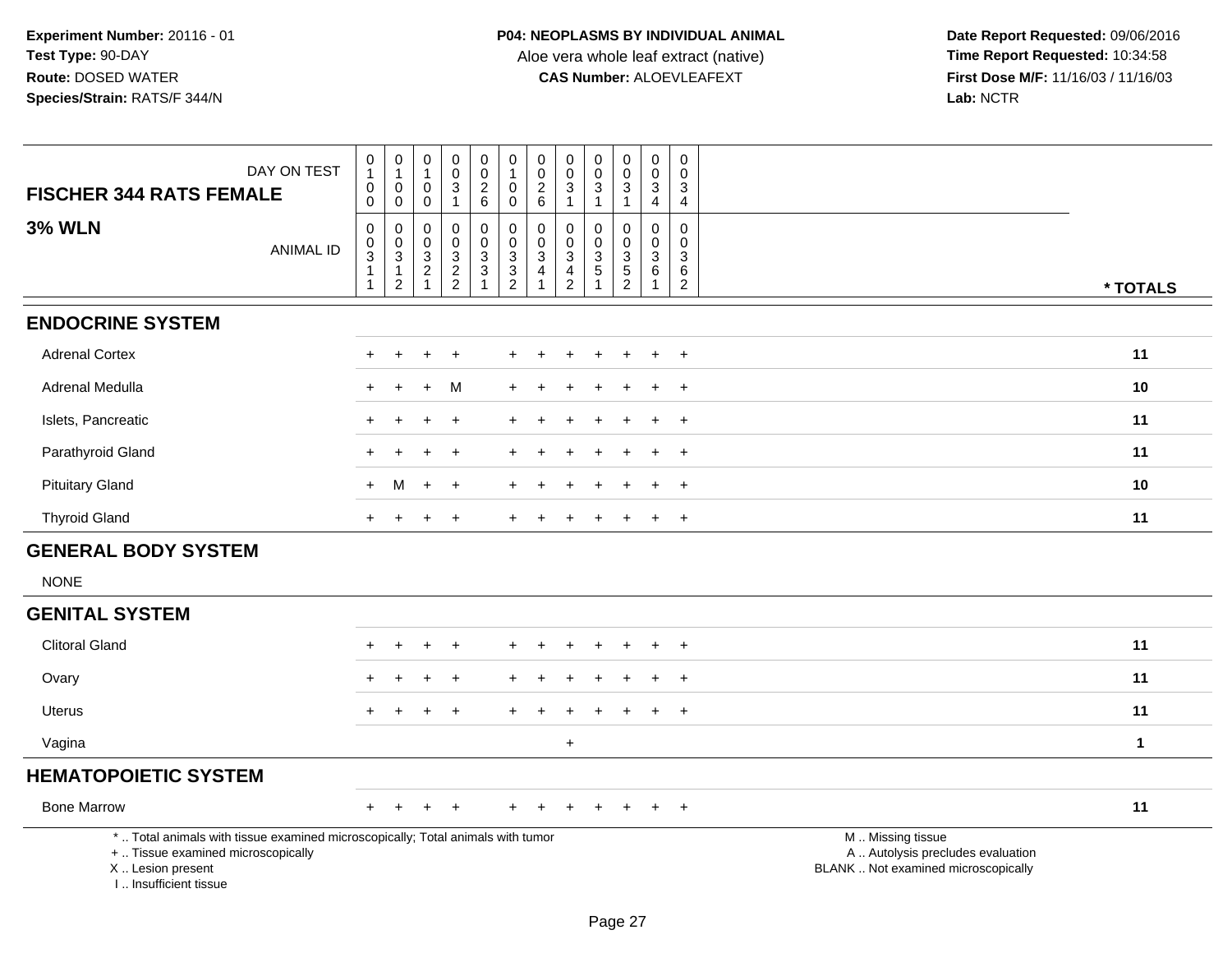**Date Report Requested:** 09/06/2016 **First Dose M/F:** 11/16/03 / 11/16/03<br>Lab: NCTR **Lab:** NCTR

| DAY ON TEST<br><b>FISCHER 344 RATS FEMALE</b>                                                                                              | $\begin{smallmatrix}0\\1\end{smallmatrix}$<br>$\pmb{0}$<br>$\mathbf 0$ | $\pmb{0}$<br>$\mathbf{1}$<br>$\mathsf 0$<br>0 | $\pmb{0}$<br>$\overline{1}$<br>$\pmb{0}$<br>$\mathbf 0$    | $\begin{smallmatrix} 0\\0\\3 \end{smallmatrix}$<br>$\mathbf{1}$ | 0<br>$\frac{0}{2}$ 6                  | $\begin{smallmatrix}0\\1\end{smallmatrix}$<br>$\mathbf 0$<br>$\mathbf 0$ | $\pmb{0}$<br>$\pmb{0}$<br>$\frac{2}{6}$      | $\pmb{0}$<br>$\mathbf 0$<br>$\mathbf 3$<br>$\mathbf{1}$                   | 0<br>$\mathsf{O}\xspace$<br>3<br>$\mathbf{1}$ | $\begin{smallmatrix} 0\\0\\3 \end{smallmatrix}$<br>$\mathbf{1}$ | $\pmb{0}$<br>$\pmb{0}$<br>$\frac{3}{4}$                         | $\mathbf 0$<br>$\mathbf 0$<br>$\mathbf{3}$<br>$\overline{4}$ |                                                                                               |          |
|--------------------------------------------------------------------------------------------------------------------------------------------|------------------------------------------------------------------------|-----------------------------------------------|------------------------------------------------------------|-----------------------------------------------------------------|---------------------------------------|--------------------------------------------------------------------------|----------------------------------------------|---------------------------------------------------------------------------|-----------------------------------------------|-----------------------------------------------------------------|-----------------------------------------------------------------|--------------------------------------------------------------|-----------------------------------------------------------------------------------------------|----------|
| <b>3% WLN</b><br><b>ANIMAL ID</b>                                                                                                          | $\mathbf 0$<br>$\pmb{0}$<br>3<br>$\mathbf{1}$<br>$\mathbf{1}$          | 0<br>$\mathbf 0$<br>3<br>1<br>$\overline{c}$  | 0<br>0<br>$\overline{3}$<br>$\overline{c}$<br>$\mathbf{1}$ | $\pmb{0}$<br>$\mathbf 0$<br>$\frac{3}{2}$                       | 0<br>$\mathbf 0$<br>3<br>$\mathbf{3}$ | $\pmb{0}$<br>$\pmb{0}$<br>$\sqrt{3}$<br>$\frac{3}{2}$                    | 0<br>$\mathbf 0$<br>3<br>4<br>$\overline{1}$ | $\Omega$<br>$\mathbf 0$<br>3<br>$\overline{\mathbf{4}}$<br>$\overline{2}$ | 0<br>$\mathbf 0$<br>3<br>5<br>1               | 0<br>$\mathbf 0$<br>$\mathbf{3}$<br>$\frac{5}{2}$               | $\Omega$<br>$\mathbf 0$<br>$\sqrt{3}$<br>$\,6\,$<br>$\mathbf 1$ | $\Omega$<br>$\mathbf 0$<br>3<br>6<br>$\overline{2}$          |                                                                                               | * TOTALS |
| Lymph Node, Mandibular                                                                                                                     | $\ddot{}$                                                              | $\ddot{}$                                     |                                                            | $\overline{+}$                                                  |                                       |                                                                          |                                              |                                                                           |                                               | $\div$                                                          | $\ddot{}$                                                       | $\ddot{}$                                                    |                                                                                               | 11       |
| Lymph Node, Mesenteric                                                                                                                     |                                                                        |                                               |                                                            | $\overline{+}$                                                  |                                       |                                                                          |                                              | м                                                                         |                                               |                                                                 | $\ddot{}$                                                       | $\pm$                                                        |                                                                                               | 10       |
| Spleen                                                                                                                                     |                                                                        |                                               |                                                            |                                                                 |                                       |                                                                          |                                              |                                                                           |                                               |                                                                 |                                                                 |                                                              |                                                                                               | 11       |
| Thymus                                                                                                                                     | $+$                                                                    | $\div$                                        | $\pm$                                                      | $+$                                                             |                                       | $+$                                                                      | M                                            | $+$                                                                       | $+$                                           | $+$                                                             | $+$                                                             | $+$                                                          |                                                                                               | 10       |
| <b>INTEGUMENTARY SYSTEM</b>                                                                                                                |                                                                        |                                               |                                                            |                                                                 |                                       |                                                                          |                                              |                                                                           |                                               |                                                                 |                                                                 |                                                              |                                                                                               |          |
| Mammary Gland                                                                                                                              |                                                                        |                                               |                                                            | $+$                                                             |                                       | $+$                                                                      | M                                            | $+$                                                                       | M                                             | $+$                                                             | $M +$                                                           |                                                              |                                                                                               | 8        |
| Skin                                                                                                                                       | $\ddot{}$                                                              | $\ddot{}$                                     |                                                            | $\ddot{}$                                                       |                                       |                                                                          |                                              |                                                                           |                                               | $\ddot{}$                                                       | $\ddot{}$                                                       | $+$                                                          |                                                                                               | 11       |
| <b>MUSCULOSKELETAL SYSTEM</b>                                                                                                              |                                                                        |                                               |                                                            |                                                                 |                                       |                                                                          |                                              |                                                                           |                                               |                                                                 |                                                                 |                                                              |                                                                                               |          |
| Bone, Femur                                                                                                                                | $+$                                                                    | $+$                                           | $+$                                                        | $+$                                                             |                                       | $+$                                                                      | $+$                                          | $\ddot{}$                                                                 | $+$                                           | $+$                                                             | $+$                                                             | $+$                                                          |                                                                                               | 11       |
| <b>NERVOUS SYSTEM</b>                                                                                                                      |                                                                        |                                               |                                                            |                                                                 |                                       |                                                                          |                                              |                                                                           |                                               |                                                                 |                                                                 |                                                              |                                                                                               |          |
| Brain, Brain Stem                                                                                                                          |                                                                        |                                               |                                                            |                                                                 |                                       |                                                                          |                                              |                                                                           |                                               |                                                                 |                                                                 | $\ddot{}$                                                    |                                                                                               | 11       |
| Brain, Cerebellum                                                                                                                          |                                                                        |                                               |                                                            | $\overline{+}$                                                  |                                       |                                                                          |                                              |                                                                           |                                               |                                                                 | $\ddot{}$                                                       | $\ddot{}$                                                    |                                                                                               | 11       |
| Brain, Cerebrum                                                                                                                            | $+$                                                                    | $\div$                                        |                                                            | $\ddot{}$                                                       |                                       |                                                                          |                                              |                                                                           |                                               |                                                                 | $\ddot{}$                                                       | $+$                                                          |                                                                                               | 11       |
| <b>RESPIRATORY SYSTEM</b>                                                                                                                  |                                                                        |                                               |                                                            |                                                                 |                                       |                                                                          |                                              |                                                                           |                                               |                                                                 |                                                                 |                                                              |                                                                                               |          |
| Lung                                                                                                                                       | $\ddot{}$                                                              | $\ddot{}$                                     | $\ddot{}$                                                  | $\overline{+}$                                                  |                                       |                                                                          | $\ddot{}$                                    | $\ddot{}$                                                                 | $\ddot{}$                                     | $+$                                                             | $+$                                                             | $+$                                                          |                                                                                               | 11       |
| Nose                                                                                                                                       |                                                                        |                                               |                                                            |                                                                 |                                       |                                                                          |                                              |                                                                           |                                               |                                                                 | $\pm$                                                           | $+$                                                          |                                                                                               | 11       |
| *  Total animals with tissue examined microscopically; Total animals with tumor<br>+  Tissue examined microscopically<br>X  Lesion present |                                                                        |                                               |                                                            |                                                                 |                                       |                                                                          |                                              |                                                                           |                                               |                                                                 |                                                                 |                                                              | M  Missing tissue<br>A  Autolysis precludes evaluation<br>BLANK  Not examined microscopically |          |

I .. Insufficient tissue